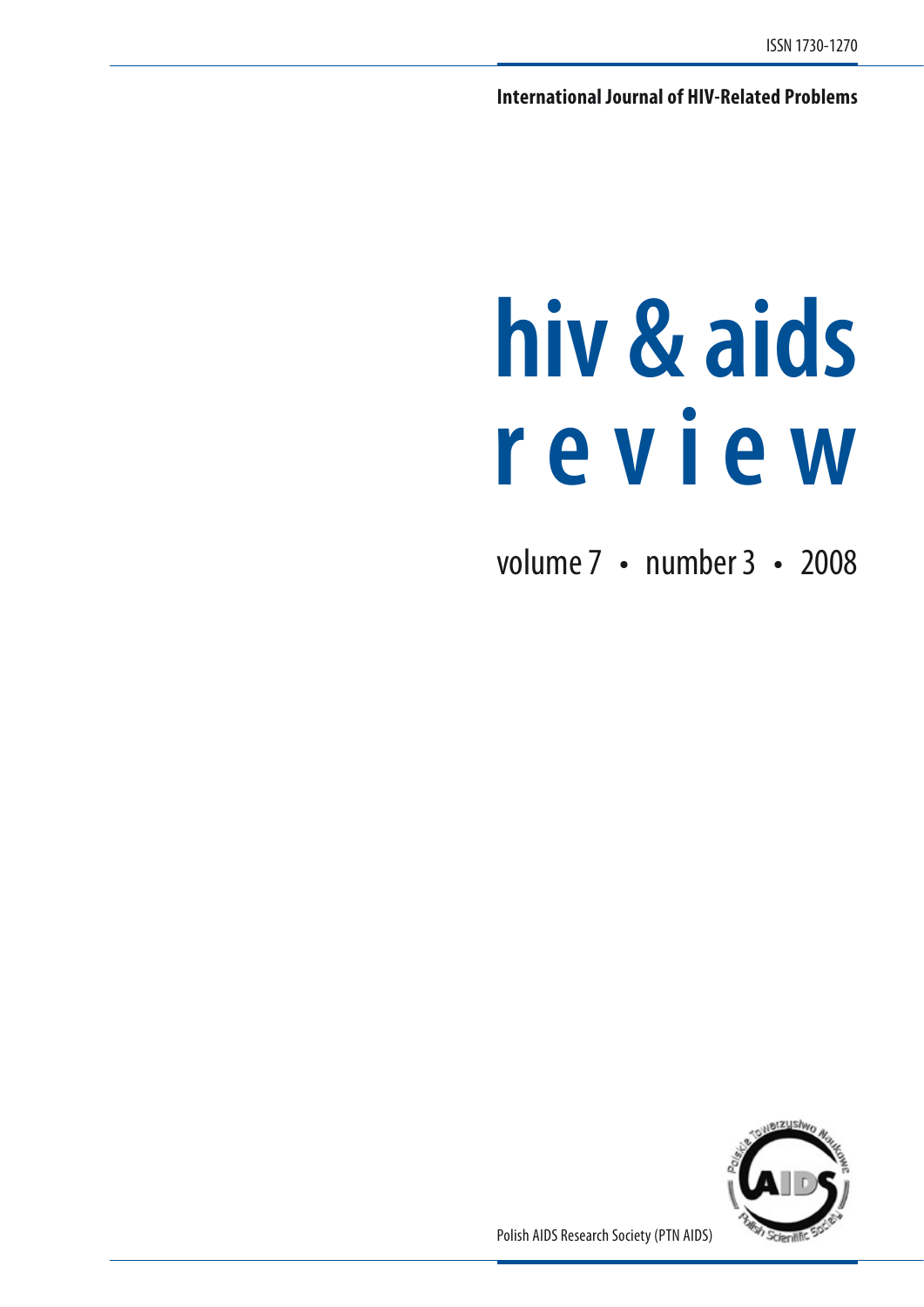# **Editorial Board Editorial Staff**

Arvyds Ambrozaitis (Lithuania) Laurent Andreoletti (France) Keikavus Arasteh (Germany) Dorota Bander (Poland) Giuseppe Barbaro (Italy) Anna Boroń-Kaczmarska (Poland) Adeel A. Butt (USA) Janusz Cianciara (Poland) Veli Duyan (Turkey) Maurizio Federico (Italy) Lutz Guertler (Germany) Waldemar Halota (Poland) Andrzej Horban (Poland) Joerg Klewer (Germany) Yen-Hong Kuo (USA) Alvydas Lajszkonis (Lithuania) Joep Lange (Holland) Magdalena Leszczyn-Pynka (Poland) Yves Levy (France) Reza Nassiri (USA) Catriona Ooi (Australia) Giuseppe Pantaleo (Switzeland) Liron Pantanowitz (USA) Bharat S. Parekh (USA) Om Prakash (USA) Roger J. Pomerantz (USA) Federico Pulido (Spain) Dorota Rogowska-Szadkowska (Poland) Daniele Scevola (Italy) Krzysztof Simon (Poland) Daniel Skiest (USA) Wojciech Służewski (Poland) Issiaka Sombie (Burkina Faso) Catherine Tamalet (France) Eli Tshibwabwa (Canada) Bharat S. Perekh (USA) Dr Umezulike (Nigeria) Ludmila Viksna (Lithuania) Yasuhiro Yamamura (USA)

Editor-in-Chief: **Alicja Wiercińska-Drapało**

Project of the book cover: **Krystyna Krakówka**

Composition: **Agencja Wydawniczo-Edytorska EkoPress Andrzej Poskrobko** mobile: 0601 311 838 phone: (085) 7421113

Print and binding: **MKJ Druk** Poland, Białystok, Zwyciestwa 3A Str.

#### **Published for:**

**Polish AIDS Research Society (PTN AIDS)** Wolska 37 Str., 01-201 Warsaw, Poland phone +48 22 33 55 225

#### **Address of the Editorial Office:**

**dr hab. Alicja Wiercinska-Drapalo** Department of Hepatology and Acquired Immunodeficiences Warsaw Medical University Wolska 37 Str., 01-201 Warsaw, Poland e-mail: awiercinska@gmail.com phone: +48 (22) 33 55 222 fax:  $+48(22)6310535$ 

copyrighy © by: Polish AIDS Research Society

#### ISSN: 1730-1270, Warszawa 2008

All rights reserved; no part of this publication may be reproduced, stored in retrieval system, or transmitted in any form or by any means, mechanical, photocopying, recording or otherwise without the prior written permission of the Publisher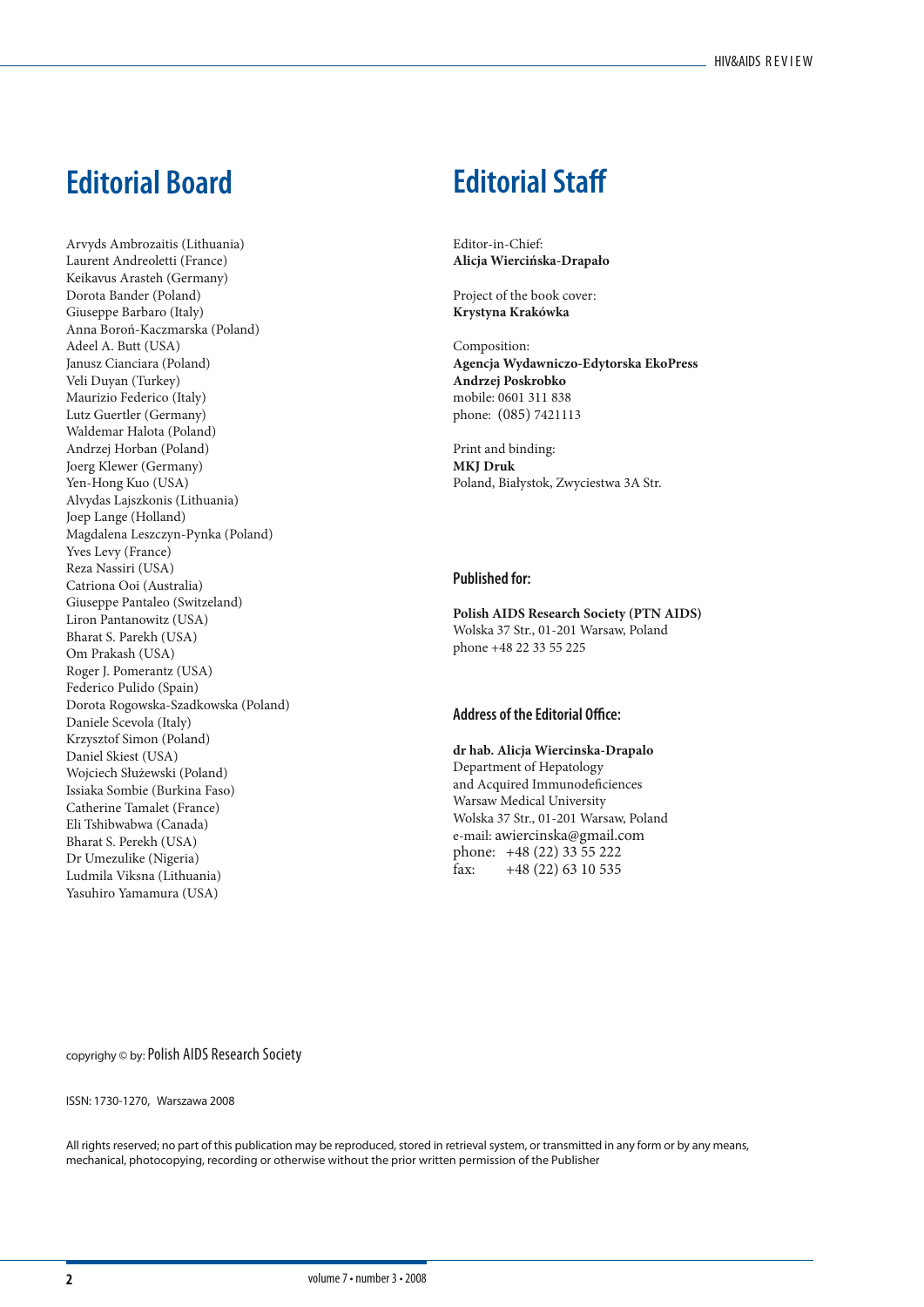# **Contents**

|    | Dorota Rogowska-Szadkowska · Sławomir Chlabicz<br>Microbicides in HIV infection prophylaxis - not only ethical challenges                                                                                                                               |
|----|---------------------------------------------------------------------------------------------------------------------------------------------------------------------------------------------------------------------------------------------------------|
| 13 | Miłosz Parczewski • Anita Wnuk • Magdalena Leszczyszyn-Pynka •<br>Mariusz Kaczmarczyk • Anna Urbańska • Anna Boroń-Kaczmarska<br>Association between serum bilirubin levels and ABCB1 3435 variant<br>in HIV-1 infected, atazanavir treated individuals |
| 18 | Dorota Rogowska-Szadkowska • Sławomir Chlabicz<br>Who do Polish patients inform about their HIV infection?                                                                                                                                              |
| 22 | Agnieszka Gołędowska • Grażyna Cholewińska<br>Risk factors of liver dysfunction among HIV-infected intravenous drug user's                                                                                                                              |
| 25 | Rafał Michał Szymański • Jadwiga Gizińska • Regina Beata Podlasin<br>Disseminated cryptococcosis as primary manifestation of HIV infection<br>– case report                                                                                             |

Full Text of Articles Avaiable on the Internet: **http://www.ptnaids.info**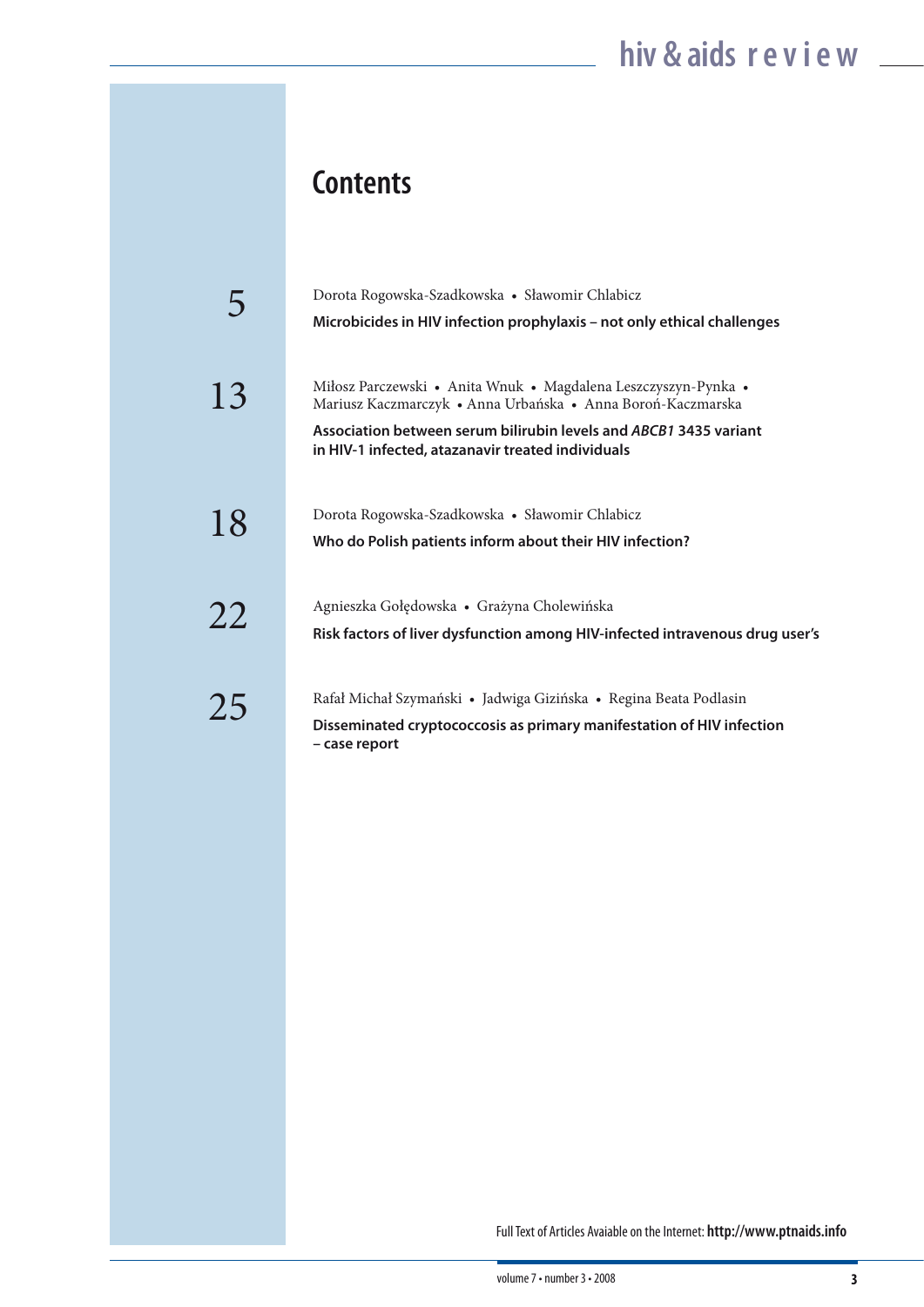volume 7 • number 3 • 2008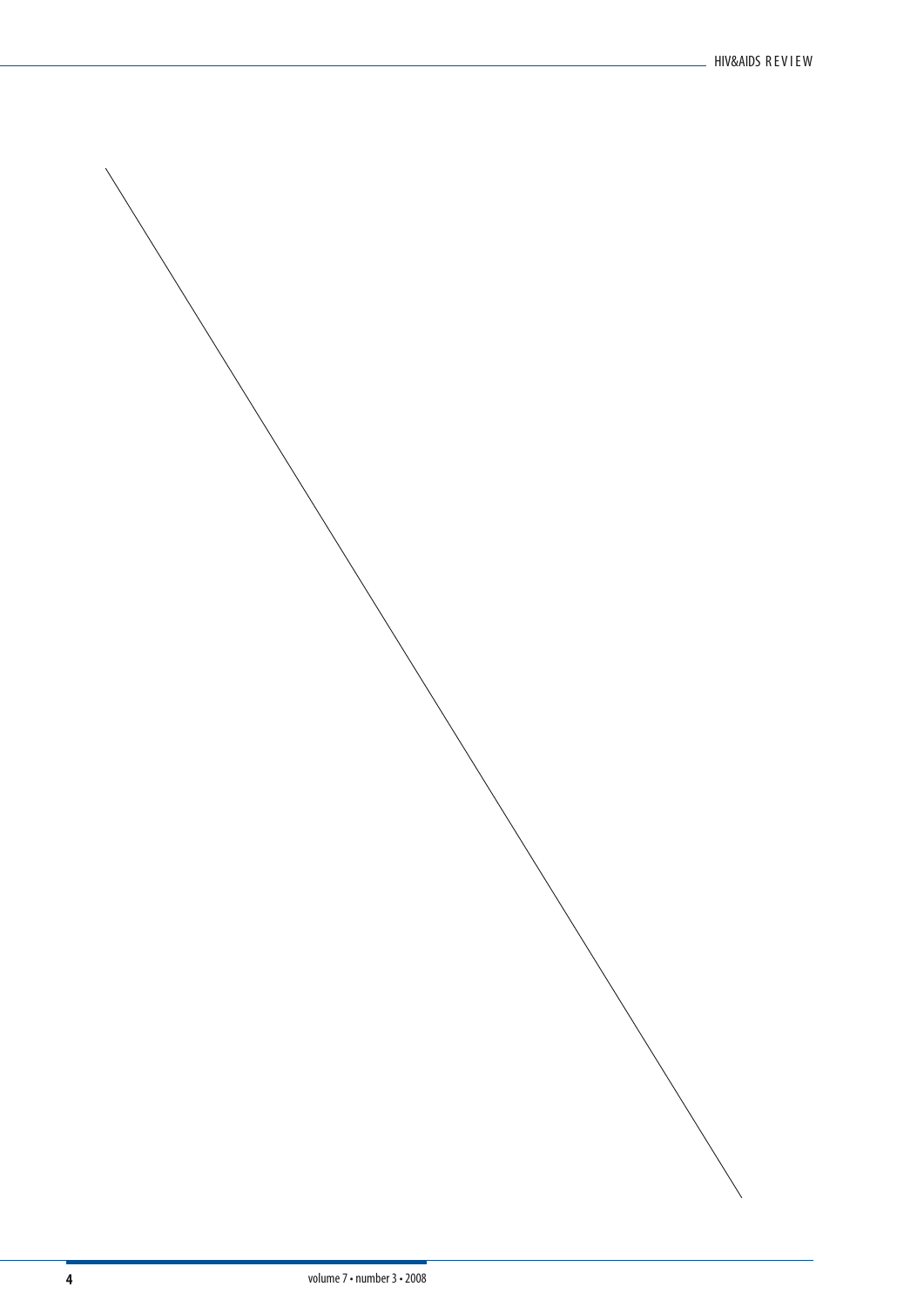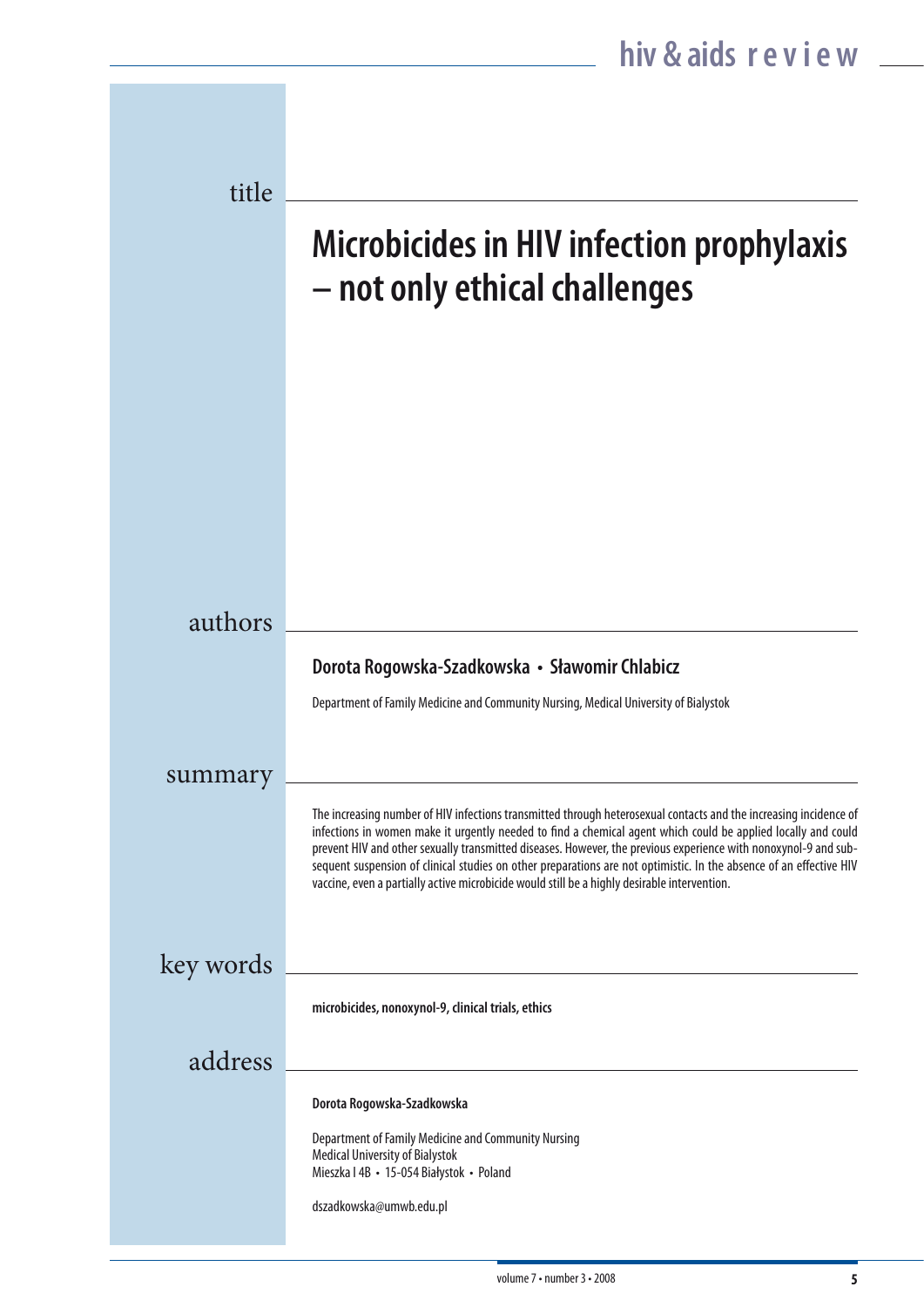Almost from the beginning of the AIDS epidemics, attempts have been taken to find chemical agents to be applied locally (intravaginally or intrarectally) which could protect from sexually transmitted infections, mainly HIV. Microbicides, which could be applied by women with or without their partners' knowledge, are extremely important for inhibition of HIV infections in women. Recent statistics by UNAIDS suggest that 2.5 million (range: 1.8-4.1 million) people were newly infected with HIV in 2007. About 15.4 million (range: 13.9 – 16.9 million) women were living with HIV (1).

## **Nonoxynol-9**

In mid-1980s the researchers' attention focused on nonoxynol 9 (N-9), used for more than two decades as a spermicidal agent. In the USA it was approved before introduction by the Food and Drugs Administration (FDA) of requirements of obtaining test results concerning security and efficacy of preparations introduced to market and that's why the knowledge about its efficacy as contraceptive agent – at different doses and forms – was very limited until recently (2). Subsequent studies revealed that N-9 dissolves and disrupts the sperm cells' plasmatic membrane (3), that it is classified as a detergent and that in experimental biology it is used for cytolysis (destruction of cells) (4)*.*

Early experimental studies showed that in vitro it is active toward many microbes, e.g. against viruses of *Herpes simplex* (HSV) and cytomegalovirus and against bacteria – *Neisseria gonorrheae*, *Treponema pallidum*, *Bacteroides*, *Gardnerella vaginalis* and *Chlamydia trachomatis* (5,6). First reports suggesting that N-9 may have an effect of prevention of heterosexual HIV transmission were published in 1985. They indicated that a one-minute-long exposure to N-9 in 0.05% or higher concentration blocked infection of sensitive cells with HIV (7). Subsequent observations demonstrated that even shorter exposure to N-9 inactivates HIV virus (8).

In the late 1980s, N-9 was added to condoms and lubricants in many countries and campaigns were started to promote the preparation as an agent reducing the risk of HIV infection through sexual intercourses. However, even earlier there were reports showing that N-9 irritates mucous membrane. One of the first of them was published in 1964 (9).

Later studies, both in vitro and in vivo showed that the preparation is less active against pathogenic bacteria than against the *Lactobacillus* strains which produce hydrogen peroxide and protect women from sexually transmitted diseases, by keeping proper acidity of the vagina (pH 4,5) and otherwise (10). It was proved that although the preparation was active against HIV in the concentration of 0.01%, in the same concentration it was also cytotoxic for lymphocytes (11).

Clinical studies on efficacy and security of applying N-9 in HIV infections prophylaxis were undertaken after a broad marketing campaign of the preparation. Initially, results of the studies on small groups of patients were equivocal. They revealed that the preparation was often irritating and even caused ulceration of the vaginal mucous membrane and changed bacterial flora of the vagina, reducing the number of Lactobacillus-type bacteria, which may facilitate HIV infection (12, 13), but this fact was not confirmed by other researchers (14).

Broader reaction was caused only by results presented at the 13th International AIDS Conference in 2000, showing that HIV infection was about 50% more frequent in women who used N-9 than in the placebo group (15). Shortly after the Conference the American *Centers for Diseases Control and Prevention* – CDC published information about these studies, including a warning of inefficacy of N-9 in HIV infections prophylaxis (16). Full results of the research were published only in 2002. They revealed that women who used the preparation demonstrated 3 times a day almost twice as high a risk of HIV infection as in the case of women who used placebo and no influence on the preparation on *Neisseria gonorrheae* and *Chlamydia trachomatis* transmission was shown (17).

In July 2000 II/III-phase studies on N-9 initiated in August 1997 were terminated. They too confirmed that HIV infection affected significantly more frequently those women who used a preparation called COL-1492, a gel containing 52.5 mg of nonoxynol-9 (18).

Further studies did not prove N-9 to prevent other sexually transmitted diseases, such as viruses of *Herpes*, *Chlamydia,* gonorrhoea (19)*, Neisseria gonorrheae* (20), *Trichomonas vaginalis* (21), it did not prevent HPV infection either, and contrarily, it could increase this virus's ability to infect and survive in women's bodies (22), and applying the preparation many times in a day may facilitate transfer of HIV and other sexually-transmitted diseases (23)*.* A little later it was proven that a single dose N-9 does protect from HSV-2 infection, but only for several minutes and after 12 hours it increases sensitivity to this virus about 20-30 times (24). In vitro studies confirmed that the preparation may disrupt the barrier generated by endometrium, and thus facilitate infection with HIV and other pathogenic microbes (25). Long-lasting exposure to N-9 disturbs the composition of the vaginal bacterial flora, increasing the risk of inflammation which may facilitate HIV infection (26).

In October 2001 at a meeting organised by the WHO and CONRAD programme (abbreviation of *Contraceptive Research and Development Programme*) drew the following conclusions:

- 1. N-9 is not efficient in preventing infection with HIV or other sexually transmitted diseases and if applied intravaginally several times a day it may cause injuries which will increase the risk of HIV infection in women,
- 2. even small doses of N-9 may cause extensive short-lasting injuries of the anus, increasing the risk of infection with HIV and other sexually transmitted diseases through anal intercourses,
- 3. although contraceptives containing N-9 are moderately efficient in prevention of unwanted pregnancies and are safe when used rarely (no more frequently than once a day), still condoms lubricated with small quantities of N-9 are not any more efficient in preventing pregnancy and sexually transmitted diseases than condoms lubricated with silicone or other substances (27, 28).

In 2002 *Cochrane systematic review* listed results of the previous studies on application of N-9 and concluded that the preparation does not protect women from sexually transmitted infections (19) or from HIV infection (30) and there is evidence that it may be harmful, increasing frequency of ulceration of sex organs.

Despite these findings, nanoxynol-9 is still used as a lubricant in condoms manufactured by many companies worldwide. Only in 2007 FDA decided to publish on intravaginal spermicidal agents sold without prescriptions an information that N-9 does not protect from HIV or other sexually transmitted diseases and that it may irritate the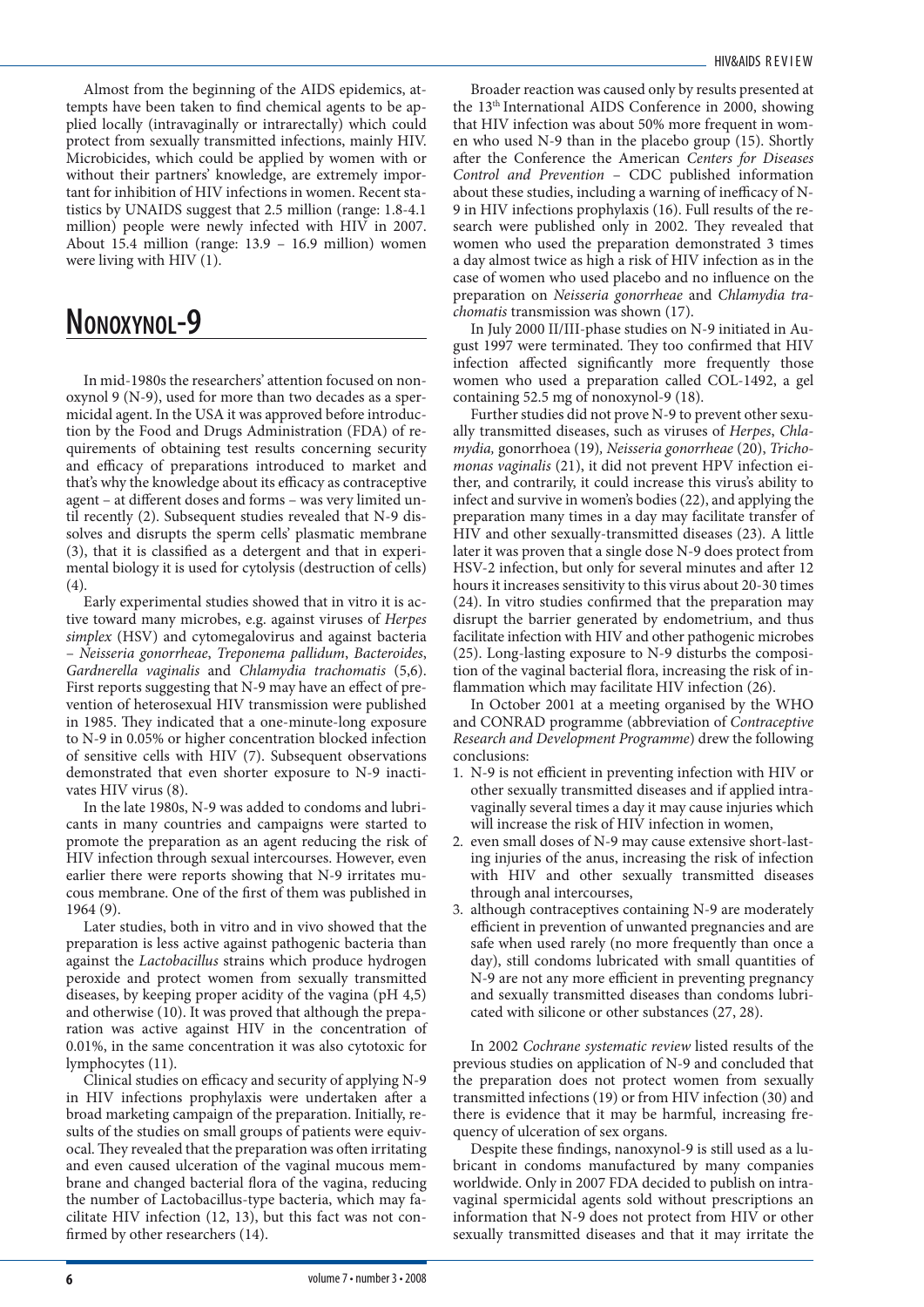vagina and anus, which in turn may increase the risk of HIV infection (30).

N-9 is still subjected to research. In 2003 the results of the 1st phase of studies held in India were published. In this country, N-9 is available as spermicidal agent. The authors claim that N-9 vaginal pessary was found to be safe and accepted in one daily dose in low risk women after consecutive use for 14 days (31). Only recently it was proven that a single dose of N-9 protected mice against HSV-2 for a few minutes but then rapidly increased susceptibility which reached maximum at 12 hours. There was no concentration at which detergents provided protection without significant increase of susceptibility (32).

N-9 is sometimes used intrarectally during anal intercourses with condom or instead of it. Experimental studies showed that application of 2% N-9 causes destruction of rectal epithelium, increasing the risk of HIV infection (33), and lubricants which contain it may increasing the risk of getting infected with HIV or other sexually transmitted diseases through anal intercourses (34)*.*

# **New principles of clinical studies on microbicides**

The experience with N-9 contributed to drawing more attention to studies on microbicides. In 2001 detailed recommendations were published concerning preparation and implementation of subsequent phases of clinical studies on new microbicides, developed by the *International Working Group on Microbicide* (IWGM), (35). The recommendations focused on ethical aspects of studies on microbicides, performed often in developing countries. They stressed the meaning of informed consent by women participating in studies which should be based on complete information delivered in a way and language understandable for the women.

The amended recommendation stressed also the necessity to include organisations of communities concerned in planning and realisation of the studies, to recommend to women participating in them to use condoms at all sexual intercourses and that condoms should be available to all participants. Management of sexually acquired diseases during the studies was declared as obvious but providing antiretroviral therapy to women who got infected during the study was controversial.

A perfect agent to destroy microbes and prevent HIV infection should meet many requirements. It has to be resistant to physiological changes which occur during a sexual intercourse and it should remain active in the presence of semen, despite significant changes of pH reaction and it should act for several hours at best. It should not affect the normal bacterial flora of the vagina, cause local toxic reactions and storage at high or low temperature should not reduce its activity. It would be recommendable for it to prevent transmission of other infectious diseases as well. A microbicide should be absorbed to a small extent, have a long using term, be compatible for use with latex condoms and it should be easy and simple to apply. Such an agent should not be expensive, it should have a long using term, it must not generate dirt, too intensive smell or taste or otherwise affect the feeling of pleasure (36), should not attract inflammatory cells to the vaginal canal (37). All these features make studies on an ideal microbicide very complex, labour and time absorbing as well as costly.

# **Ethical challenges in efficacy trials of microbicides for HIV prevention**

Such trials should include sufficient participants to have adequate statistical power to measure the benefits and any adverse effects of the experimental product. Sample size depends on the expected incidence of HIV infection in the trial participants, on the predicted reduction in incidence related to microbicide use, and on other factors such as the retention and compliance of trial participants. Trials of this kind are often conducted in developing countries, among women who are at particularly high risk of heterosexually transmitted HIV infection (38).

Among issues of research ethics, informed consent has historically received the greatest attention. Nonetheless, there still remains a significant gap between the spirit of informed consent and what it actually means in practice. Often, informed consent is a one-way, one-time communication, a hurdle so that researchers can move on to the next stage of their research protocol. In 2005 in an international consultation, participants have accepted several point of a general agreement:

- 1. informed consent is a process, not a single action or moment in time,
- 2. emphasis should be put on comprehension and choice, not merely disclosure,
- 3. the amount of information should not be overwhelming or work against comprehension, and it must be conveyed in understandable language,
- 4. persons who choose to consent need to take some explicit action to indicate their decision,
- 5. reimbursements should be appropriate to the setting and circumstances (39).

During workshops conducted in Africa, Europe, and the United States it turned our that within 8 elements of informed consent according to the US Code of Federal Regulations 95 items ("points") of information were identified, but only 27 (28%) were identified as useful by all groups. This indicates the need for involvement of a variety of individuals and stakeholders, with different research and cultural perspectives, in the development of informed consent, particularly for research undertaken in international settings (40).

A lot of studies have shown that ensuring truly informed consent is challenging particularly when working with vulnerable populations. Participants often have difficulty understanding complex research concepts (such as randomization and placebo), and "wishful thinking" is common. Participants often believe that they are receiving an active microbicide, even though the efficacy of the microbicide under study is not known, and they could be randomized to the placebo group. Pistorius et al. observed that women from the RPA who participated in studies on microbicides felt they had received high quality medical care, and some participants appeared to have become dependent on services provided during the trial (41). In hospital-based research in developed countries many patients perceive that the hospital staff expect them to participate in the studies: this perception seems to have added a subtle element of coercion to ostensibly voluntary consent (42).

Mantell et al. in South Africa found that although the participants clearly indicated, that they had understood the experimental nature of the study microbicide, and they recognized that they had been informed after the trial that the product was ineffective, most continued to believe that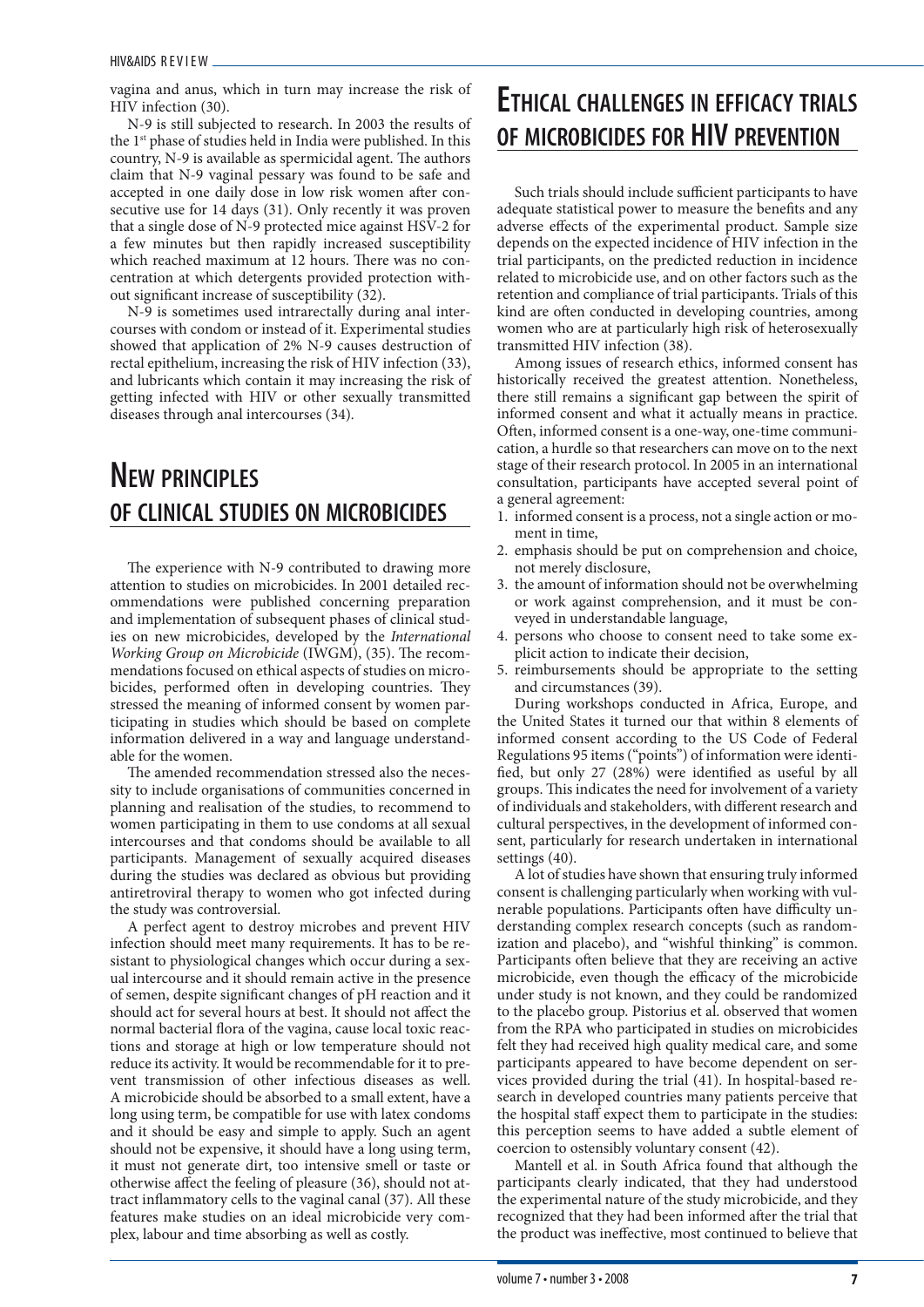the study microbicide helped prevent HIV and other STI, alleviated reproductive tract pain and STI symptoms, and helped to clean the vagina. This underscores the importance of understanding women's perceptions of the efficacy of study microbicides and the rationale for these beliefs. These results also demonstrated how desperate many women at high risk of HIV infection may be for new prevention technologies (43). Women in South Africa understand that participation in clinical research may not affect their own situation but they hope that it may bring positive results for their younger sisters and daughters. They want to play a role and just participating empowers them (44).

Researchers are ethically obliged to provide all study participants with means that are known to reduce HIV risk, such as condom promotion, safer sex counselling, apart from sexual abstinence, and voluntary HIV counselling and testing. It is generally recommended that, at very least, all participants of a microbicide trial be given free supplies of condoms and urged to use both the vaginal product and a condom during each act of intercourse (38). But women in developing countries often have no chance to force their partners to use condoms (45, 46). But even when condoms are used consistently they may be used incorrectly (47). On the other hand, female sex workers suggest that financial and clients preferences resulted in poor condom use. Clients perceive condoms as barriers to sexual pleasure and therefore paid less for vaginal and anal sex when condoms were used. In South Africa unprotected vaginal sex costs Rand 120 (US\$20) whereas with condom is worth only Rand 60 (US\$10) (48).

HIV seroconversion is the studies' primary endpoint, therefore only HIV-negative women are included. At baseline, all potential participants are tested for HIV infection with pre- and post-test counselling. Like informed consent, preparing the women to receive a positive result should be a process. Test results should be confidential. But in practice it is difficult to keep the confidentiality.

 After entry into the trial some women will seroconvert. All trial participants with HIV infection should be referred to services for essential medical care as well as social and psychological support. This raises a problem when appropriate services of this kind are not available and the social environment discriminates against persons living with HIV/AIDS (38).

Population Council stresses that HIV/AIDS prevention trials involve highly sensitive issues: stigma, sexuality, and gender-based power dynamics (49). Preferences and practices regarding lubrication during sex also influence microbicide acceptability and use. Vaginal practice should be taken into account during clinical testing of microbicides (50).

There are controversies about whether microbicides should prevent HIV only or pregnancy as well. In a study in California (USA), women expressed an opinion that an ideal microbicide should offer protection from pregnancy, HIV and sexually transmitted infections (51). In South Africa apparently for non-contraceptive properties were preferred by potential users (52). In Zimbabwe however, men were concerned that vaginal microbicides might prevent pregnancy and cause infertility (53). At the same time, high rates of pregnancy during clinical trials raise important methodological and ethical issues (54).

The organisation of microbicide trials is constantly discussed. Food and Drug Administration (USA) raised concerns that use of microbicides could decrease condom use, resulting in a net increase in HIV infection rates and require a three-arm study to compare HIV incidence rates not only with active versus placebo control gels, but also in a no-gel ("condoms only") controls group. Evidence of microbicide efficacy would be evaluated against both control groups. The recommendation for a third arm was also intended to address the concern that placebo gels may reduce or enhance HIV infection. Although such effects have not been detected in human or animal studies, they have not been formally excluded (55). To address these issues, a hydroxyethylcellulose (HEC) placebo formulation has been developed and has been adopted for use in clinical evaluations of investigational microbicides as "universal" placebo, which has adequate physical properties, is sufficiently stable as a vaginal gel formulation, and is safe and sufficiently inactive in the clinical study (56). Until 2003 nine studies have examined how the availability of microbicidal-like products such as spermicides (N-9) affected male-condom use. Six found that the availability of additional protection options along with counselling resulted in increased condom use (57). Stein and Susser stress that it is not ethical to authorize a study that recruits women as volunteers to a study arm that cannot be expected to yield scientifically useful information (58). Observations in the RSA have shown that many respondents thought that including a condoms-only arm would result in increased productsharing and male partner resistance to trial participation (59).

One of the most difficult issues is the problem of informing male partners. In particular, whether they should be required to consent to their partners' participation in the research trial or not. In many relationships, men hold power over sexual decision-making, including condom use. Research has documented imbalanced gender roles for making sexual and reproductive health decisions, especially in developing world (60). In Zimbabwe (Africa) most men said that they could be supportive of their wives' participation in microbicide trials, if they were asked for permission first and if proper medical care and insurance coverage were provided (53). Studies have reported men's acceptance of hypothetical microbicides, although it is not clear if this is partially based on belief that such products will protect them from an infected partner. If microbicides offer protection only to the female partner, acceptability and use may be more problematic (61). Covert use of microbicides may have a negative impact on relationship leading to psychological harm of varying significance (54). In Malawi, Zimbabwe, India and Thailand men and women reported that use, which was kept in secret from an intimate partner, might be difficult and might "break the trust" in relationship (44).

Another problem may be the wetness related to using microbicides. Orner et al. conducted conversations with men in Cape Town region (South Africa) and they learned that it would be difficult to distinguish what caused the wetness – the microbicide or sex with another man. Some respondents thought that changes in vaginal lubrication could led to accusations of infidelity or promiscuity, others suggested that added lubrication could be attractive for women experiencing vaginal dryness, and increased lubrication may be advantageous for sex workers (52). In such countries as Zimbabwe, where many women insert liquids, paper, cloth and traditional herbs in their vaginas to dry and tighten the vagina to increase the man's sexual pleasure ("dry sex"), microbicides may cause women to wash and wipe out their vaginas, thus compromising the effectiveness of this method (53).

Another important issue is enrolling adolescents and the issue of parental consent (39). Discussions with representatives of the black working class urban area close to Cape Town (South Africa), where rapes and sexual coercion are a serious problem, there appeared opinions that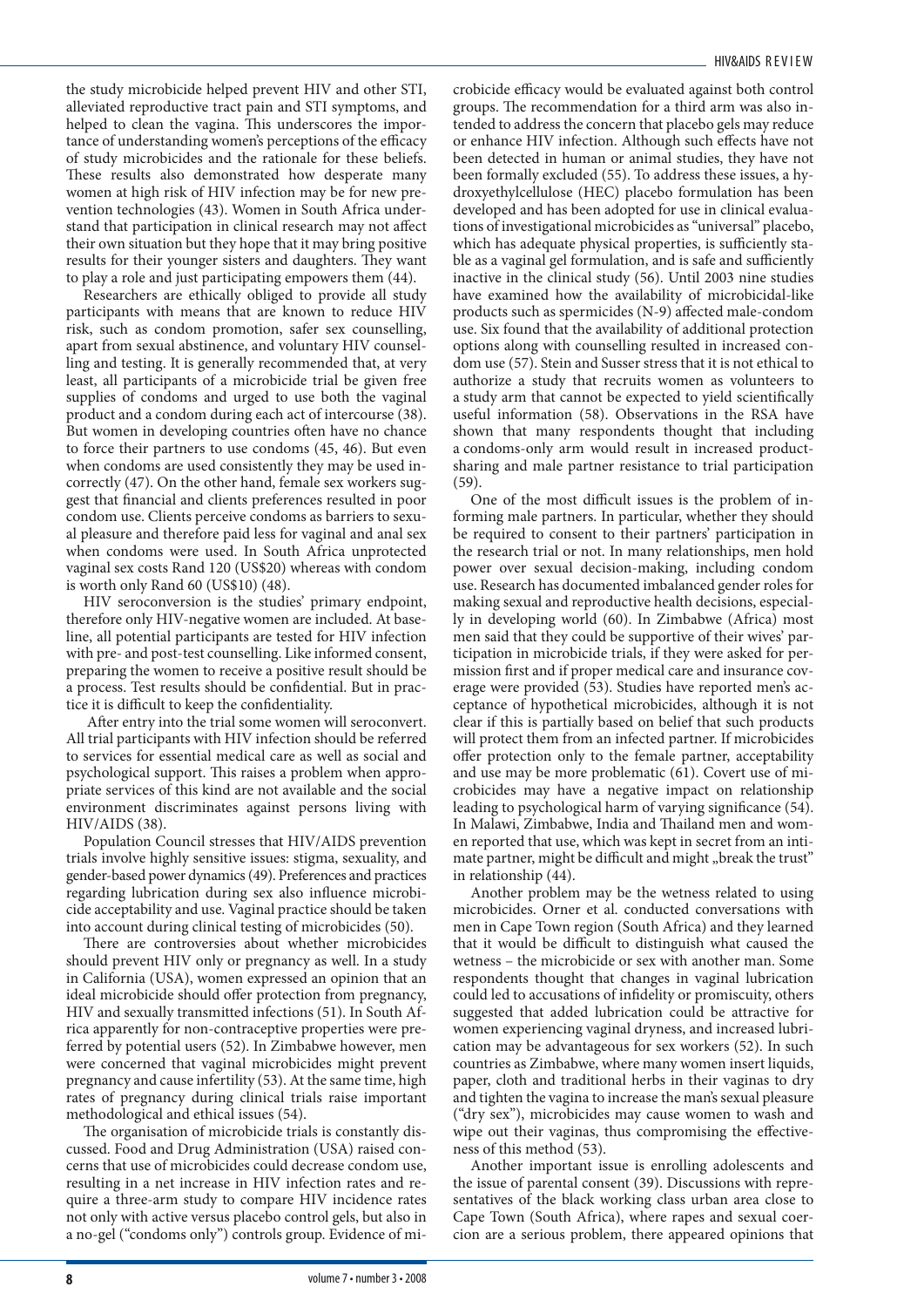there should be no age restrictions on using microbicides. This desire stemmed from a fear that children could be raped and infected with HIV (53).

Provision of antiretroviral treatment has moved to the forefront of current debates on the ethics of HIV prevention trials. In 2000, UNAIDS declared that "care and treatment for HIV/AIDS and its associated complications should be provided to participants in HIV preventive trials, with the ideal being to provide the best proven therapy and the minimum to provide the highest level of care attainable in the host country" (62). A similar discussion concerned research into maternal-infant transmission of HIV. After February 1994 zidovudine became the standard of care in industrialized nations (63). In developing countries the costs of the ACTG 076 regimen made it unavailable. It was, therefore, a matter of some urgency that trials begin to determine whether radically cheaper alternatives could reduce maternal-fetal HIV transmission. The Centers for Disease Control and Prevention and National Institutes of Health launched nine placebo-controlled trials in developing countries. Some said then that the justifications are reminiscent of those for the Tuskegee study. Women in the Third World would not receive antiretroviral treatment anyway, so the investigators are simply observing what would happen to the subjects' infants if there were no study (64). Two years later, in "Consensus statement of participants of Perinatal HIV Intervention Research in Developing Countries Workshop in 1999" it was accepted that there is no obligation to provide study participants with the highest standard of care attainable elsewhere in the world, and "ethical standards in designing research trials should always be applied so as to reflect the economic, publichealth, medical, and social realities of the host country", and placebo-control studies were accepted as well (65). This stand raised many controversies, including such arguments as "… if the research is planned and financed by a sponsor from a developed country who cannot do it in their own country for ethical reasons, and especially when a developed sponsoring country is likely to benefit (albeit less than the host country) from successful results, then only the highest possible standards of care of the sponsoring country should be offered to consenting research volunteers" (66). However, studies among HIV prevention research participants, community stakeholders and healthcare service providers in ten sites in seven countries (South Africa, Malawi, Tanzania, Zimbabwe, Zambia, India, US) revealed that many respondents viewed the provision of antiretroviral treatment by researches to HIV-infected trial participants as unfair if the treatment was not sustained beyond the end of the trial (67). Therefore more consideration has to be given to issues related to responsibility for participants of prophylactic studies and to rights of the participants.

# **Failed search for other microbicides**

Nonoxynol-9 turned out to be the first unsuccessful microbicide, actually increasing HIV infection risk, but not the last one, unfortunately. Last years witnessed suspension of several clinical studies on microbicides, as no difference was shown between frequency of HIV infections in women who used the preparation and in the placebo group (as with the preparation SAVVY in 2006), or in women who received the active preparation the number of HIV infections was higher than in women who used placebo as in the

case of cellulose sulphate, research on which was stopped in January 2007 (68). During the discussion concerning the preparation it was stresses that the anti-HIV activity of anionic polymers (including cellulose sulphate) may be compromised by seminal fluid (69), and clinically relevant concentrations of this compound reproducibly increase the in vitro infection rate of sexually transmissible R-5 tropic strains of HIV (70). Van Damme et al. rejected these charges, indicating that the potential increased risk of infection observed in our per-protocol analysis was driven by results from two sites (Benin and Uganda) where gel was reportedly used 20 times per week on average (9 infections with cellulose sulphate and 1 with placebo). This frequency of use was dramatically higher than the four-timesper-week use reported in South Africa, where there was essentially no evidence of an effect (12 infections with cellulose sulphate and 10 with placebo). Although not conclusive, these findings suggest that a mechanism related to very frequent exposure to cellulose sulphate is a more likely explanation for results (71).

In the early 2008 the organisation *Population Council* published the results of the  $3^{rd}$  phase of studies on a preparation called Carraguard, obtained from seaweed (*Rhodopyceae* or Irish moss). They proved that it is safe indeed but it can't prevent HIV infection – in the group of women who used the preparation, 134 new HIV infections were found and in the placebo group – 151 (72).

Studies held by the organisation *Methods for Improving Reproductive Health in Africa* (MIRA) where latex discs and lubricant gel were used together with condoms did not show lesser frequency of HIV infections in the study group (4.1%) as compared to the control group (3.9%), where only condoms were used. However, despite the researchers' efforts to promote safer sex, only 85% of women in the control group and 54% of women in the study group declared they had used condom at their latest sexual intercourse, which have had an effect on the results. Only 73% of the participants declared that they had observed the recommendation on application of discs and gel, which probably wasn't meaningless for the results either (73).

Ramjee et al. presented consequences of cancellation of research on cellulose sulphate for inhabitants of South Africa (74). Despite proactive steps to inform the wider community, some reporters wrote inaccurate and sensational stories, which instilled fear amongst all trial participants. Many people believed that gel contained HIV or that simply inserting the gel increased the risk of HIV infection. Participants from all other microbicide trials were affected by closure of the cellulose sulphate trial. Male partners who knew about women's participation in other trials raised concerns that using "gel" increased HIV risk. One of the major challenges is HIV prevention research is that there are no surrogate markers for efficacy. The only way to assess effectiveness of products is to measure new HIV infection as an outcome. It is thus extremely difficult to make the lay public understand that in all prevention trials participants are likely to become infected irrespective of the intervention, and it is not the researcher's aim to increase infection or risk of infection.

So many failed microbicide studies cause a danger that further bad news will see funders lose their interests for research on female-initiated prevention methods, so there is a tremendous pressure to avoid more failures. This field has always been difficult sell for policy-makers in any case. Lori Heise of the Global Campaign for Microbicides, quoted by the editorial in "Nature" says that it's about "women, vaginas and sexuality" – not a topic that government officials especially want to air public (75).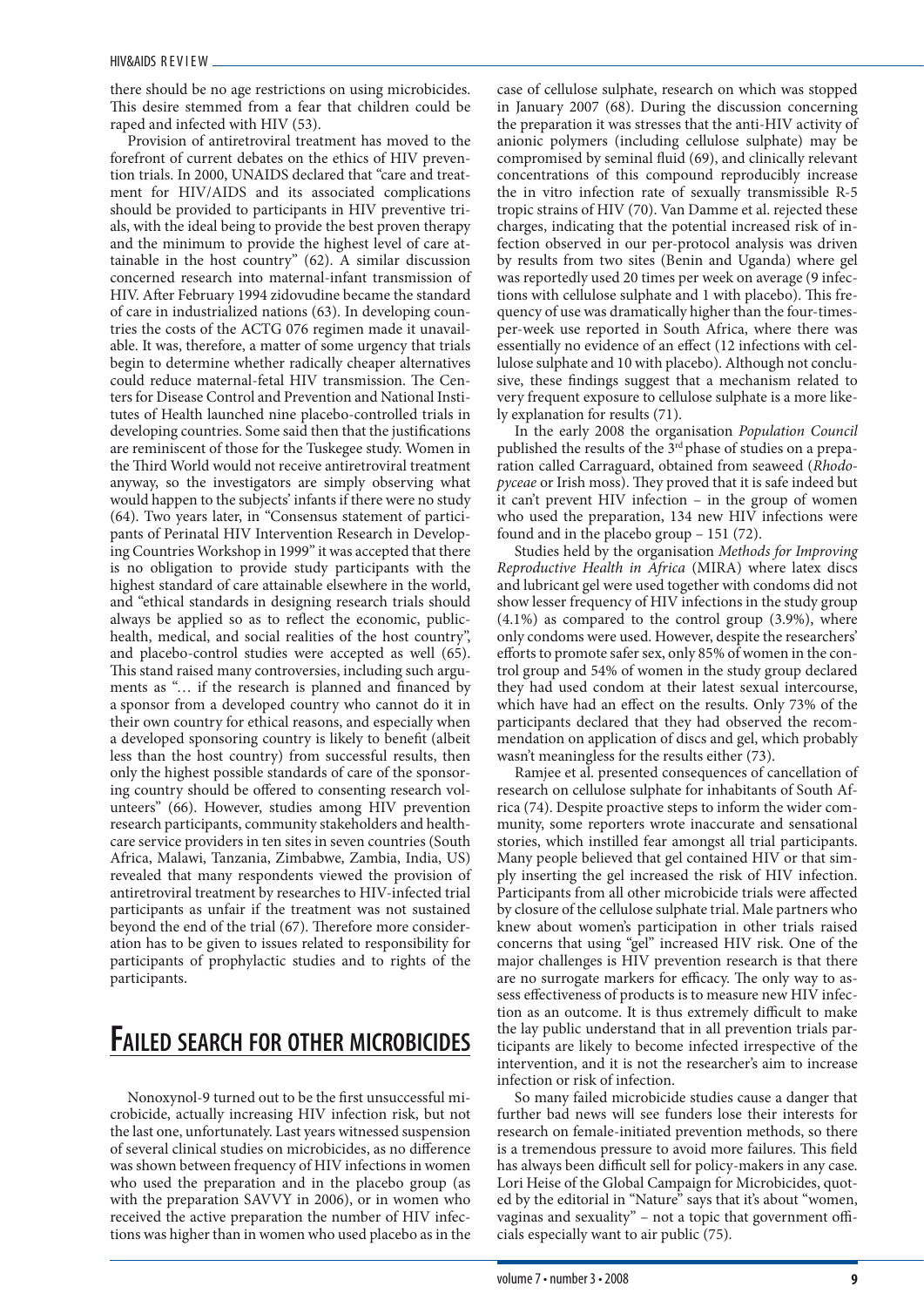### **Search for new microbicides**

New hopes are attached with tenofovir in gel, anti-retroviral drug of the nucleotide reverse transcriptase inhibitors group. Currently researchers of the *Centre for the AIDS Programme of Research in South Africa* (CAPRISA) conduct in the Republic of South Africa studies, co-funded by *US Agency for International Development* (USAID). This study has been controversial from the very beginning. The most problematic issue is that in the CAPRISA study women should apply the gel 12 hours before the sexual intercourse and 12 hours after the intercourse. This application mode is plausible for women whose partners are at home for a short time (76). The researchers from the RSA explain that in the studied community majority of new HIV infections concern women whose partners go far away from home to work and return only for short holidays (77). The studies are held in the city-centre of Durban where frequency of HIV infections in general population of women is 59.3%, and among women who sell sexual services – 59.4% and in countryside where 55% of women aged 20 – 24 were HIV-positive in 2004 (in 2001 – 44%) (78).

An earlier study on 48 women showed that application of a gel containing 1% of tenofovir twice a day for 14 days was well tolerated (79). The gel used in clinical studies by women in the USA was accepted by men as well (80).

Microbicides which contain antiretroviral drugs (ARV) could be highly effective. However, there is a concern that, if used by HIV positive women, ARV resistance may evolve. Wilson et al. also found that paradoxically, although microbicides would be used by women to protect themselves against infection, they could provide greater benefit to men. This suggests that use ARV-based microbicides could have surprising consequences (81).

At a conference on microbicides held in February 2008 in New Delhi, India, information was presented about new microbicides of the reverse transcriptase inhibitors group (tenofovir, dapivirine – TMC-120 – non-nucleoside inhibitor of HIV-1 reverse transcriptase [NNRTI], UC-781 – NNRTI, MIV-150), entry inhibitors (Maraviroc, RANTES analogs), gp-120 blockers, fusion inhibitors (as T-1249) and CD4 downmodulator – a novel class of cytotriazadisulfonamide – CADA) (82).

Different categories of microbicide drugs and lead compounds, their mechanism of action, current status of development, and progress in phase III trials were discussed by Balzarii and Van Damme (83) and Culter and Justman (84).

# **Microbicides for intrarectal application**

It is also necessary to make research on microbicides which can be applied intrarectally. It is obvious that the vagina and anus are different anatomically, histologically, they have different bacterial flora and physiology. It has been shown than semen-stimulating substance applied intrarectally may dislocate to the splenic flexure, located about 60 cm from the anus, which suggests that a microbicide applied intrarectally should offer protection on such an extensive area (85). Such microbicides would also reduce the risk of infection in women, because in some cultures even up to 30% of heterosexual couples has anal intercourses (86). Research performed in New York (USA) in an *ethnically diverse sample of women* revealed that women overwhelmingly expressed their interest in intrarectal microbicides (87). Men in turn who have anal sex, use lubricants very often and majority of them would like to have access to lubricants with an anti-HIV microbicidal agent (88). However, currently there are few studies on microbicides to be applied intrarectally.

### **Conclusions**

Although so far there is only one efficient method of preventing HIV infection through sexual intercourses – condoms, in many countries in the world women cannot discuss using condoms with their partners. In African countries south of Sahara, e.g. in Uganda, marriage poses the worst risk of HIV infection for wome*n.* Modelling suggests that even a microbicide shown to be only partially effective, if used by women in concert with promotion of condoms for men, could have a beneficial effect on the reduction of HIV transmission at a population level. In a sub-Saharan setting where HIV prevalence is currently 10.8%, the introduction of a microbicide of 50% efficacy covering 50% of sex acts in high-risk women could achieve a reduction in HIV prevalence to 8,1% after 20 years. Concurrent promotion of condoms additionally covering 50% of sex acts in high-risk men could potentially achieve a prevalence as low as 1,4% (89). In the absence of an effective HIV vaccine, a partially active microbicide would still be a highly desirable intervention.

#### **References**

- 1. UNAIDS Press Release. Global HIV prevalence has leveled off; AIDS in among the leading causes of death globally and remains the primary cause of death in Africa. Geneva, Switzerland. 20 November 2007.
- 2. Boonstra H. Codoms, contraceptives and nonoxynol-9: complex issues obscured by ideology. The Guttmacher Report on Public Policy. May 2005.
- Helenius A, Simons K. Solubilization of membranes by detergents. Toxicol Lett 1975;41:504-511.
- Bourinbaiar AS, Fruhstorfer EC. The efficacy of nonoxynol-9 in vitro: point of view. AIDS 1996;10: 558.
- Singh B, Posti B, Cutler JC. Virucidal effects of certain chemical contraceptives on type 2 herpesvirus. Am J Obstet Gynecol 1976;126: 422-5.
- Singh B, Cutler JC, Utidjian HMD. Studies on development of a vaginal preparation providing both prophylaxis against veneral disease, other genital infections and contraception. I. In vitro effects of contraceptive and noncontraceptive preparations on Treponema pallidum and Neisseria gonorrheae. Br J Vener Dis 1972;48:57-64.
- 7. Hicks DR, Martin LS, Getchell JP et al. Inactivation of HTLV-III/LAV infected cultures of normal human lymphocytes by nonoxynol-9 in vitro. Lancet 1985;2:1422-3.
- 8. Mlkovsky M, Newell A, Dagleish AG. Inactivation of HIV by nonoksynol-9. Lancet 1988;1:645.
- Rovinsky JJ. Clinical effectiveness of a contraceptive cream. Obstet Gynecol 1964;23:125-31.
- 10. Schreiber CA, Meyn LA, Creinin MD, Barnhart KT, Hiller SL. Effects of long-term use of nonoxynol-9 on vaginal flora. Obstet Gynecol 2006;107:136-43.
- 11. Bourinbar AS, Lee-Huang SL. Comparative in vitro study of contraceptive agents with an anti-HIV activity: gramicidin, nonoxynol-9, and gossypol. Contraception 1994; 49:131-7.
- 12. Rekart ML. The toxicity and local effects of the spermicide nonoxynol-9. J AIDS 1992;5:425-7.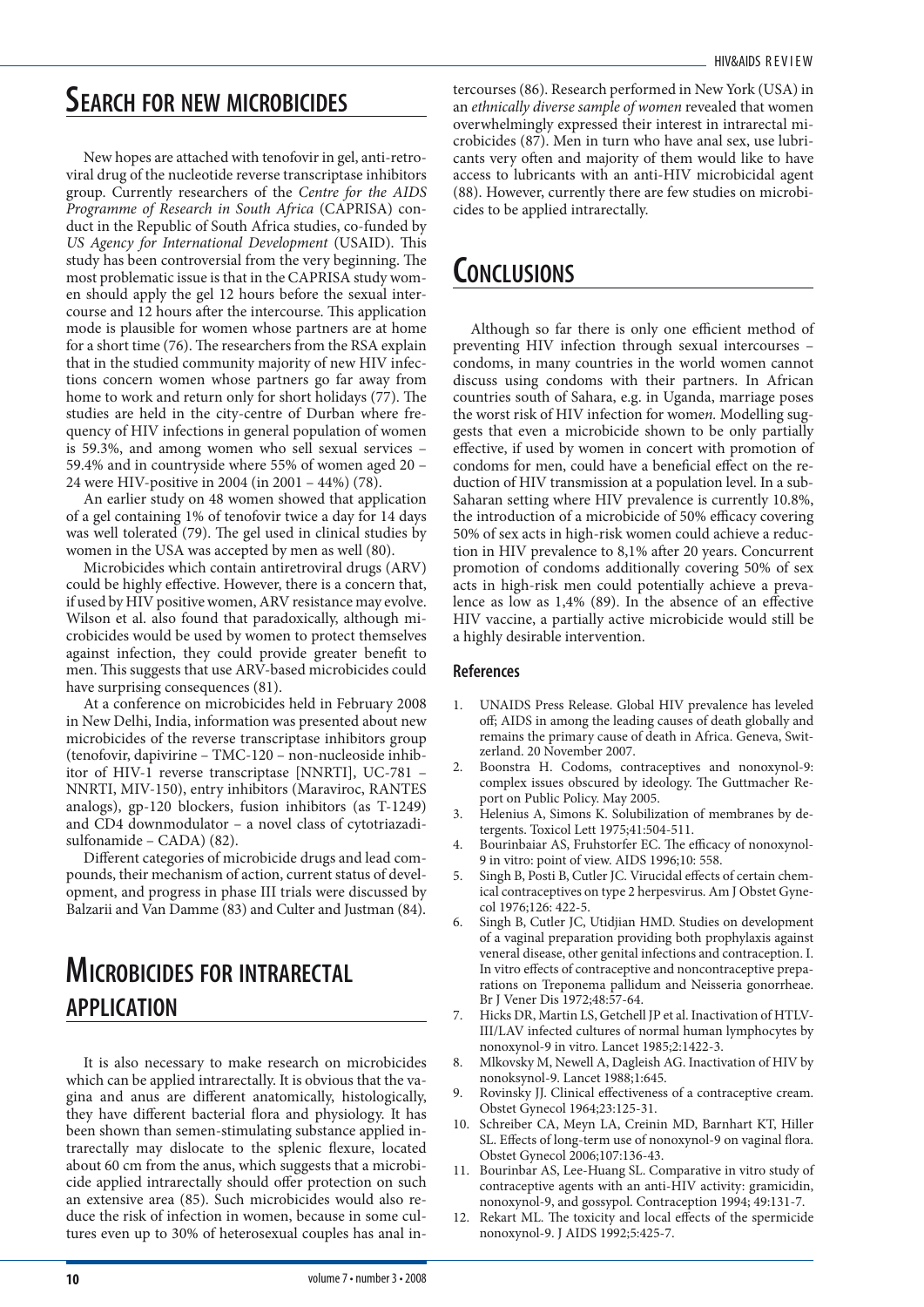- 13. Stafford MK, Ward H, Flanagan A et al. Safety study of nonoxynol-9 as a vaginal microbicide: evidence of adverse effects. J AIDS 1998;17:327-31.
- 14. Roddy RE, Zekeng L, Ryan KA et al. A controlled trial of nonoxynol 9 film to reduce male-to-female transmission of sexually transmitted diseases. N Engl J Med 1998;339:504-10.
- 15. Van Damme L. Advances in topical microbicides. XIII International AIDS Conference, Durban (RPA), 2000.
- 16. CDC. Centers for Disease Control statement on study result of products containing nonoxynol-9. MMWR 2000;49(31): 17-18.
- 17. Van Damme L, Ramjee G, Alary M et al., on behalf of the COL-1492 study group. Effectiveness of COL-1492, a nonoxynol-9 vaginal gel, on HIV-1 transmission in female sex workers: a randomized controlled trial. Lancet 2002;360: 971-7.
- 18. Vandebosch A, Goetgheneur E, Ramje G et al., on behalf the COL-1492 Study Group. Acceptability of COL-1492, a vaginal gel, among sex workers in one Asian and three African cities. Sex Transm Infect 2004;80:241-3.
- 19. Wilkinson D, Tholandi M, Ramjee G, Rutheford GW. Nonoxynol-9 spermicide for prevention of vaginally acquired HIV and other sexually transmitted infections: systematic review and meta-analysis of randomized controlled trials including more than 5000 women. Lancet Infect Dis 2002;2:613-7.
- 20. Roddy RE, Zekeng L, Ryan KA, Tamoufe U, Tweedy KG. effect of nonoxynol-9 gel on urogenital gonorrhea and chlamydial infection: a randomized controlled trial. JAMA 2002;287: 1117-22.
- 21. Antonelli NM, Diehl SJ, Wright JW. A randomized trial of intravaginal nonoxynol 9 versus oral metronidazole in the treatment of vaginal trichomoniasis. Am J Obstet Gynecol 2000;182:1008-10.
- 22. Marais D, Carrara H, Kay P et al. The impact of the use of COL-1492, a nonoxynol-9 vaginal gel, on the presence of cervical human papillomavirus in female sex workers. Virus Res 2006;121:220-2.
- 23. Fichorova RN, Tucker LD, Anderson DJ. The molecular basis of nonoxynol-9-induced vaginal inflammation and its possible relevance to human immunodeficiency virus type 1 transmission. J Infect Dis 2001;184:418-28.
- 24. Cone RA, Hoen T, Wong XX et al. Vaginal microbicides: detecting toxicities in vivo that paradoxically increase pathogen transmission. BMC Infect Dis 2006:6:90(1-16).
- 25. Jain JK, Li A, Minoo P, Nutacola DL, Felix JC. The effect of nonoxynol-9 on human endometrium. Contraception 2005; 71:137-42.
- 26. Schreiber CA, Meyn LA, Creinin MD, Barnhart KT, Hillier SL. Effects of long-term use of nonoxynol-9 on vaginal flora. Obstet Gynecol 2006;107:136-43,
- 27. Wilkinson D. Nonoxynol-9 fails to prevents STDs, but microbicide research continues. Lancet 2002; 36;962-3.
- 28. WHO/CONRAD technical consultation on nonoxynol-9, World Health Organization, Geneva, 9-10 October 2001: summary report. Reprod Health Matters 2002;10:175-81.
- 29. Wilkinson D, Ramjee G, Tholandi M, Rutheford G. Nonoxynol-9 for preventing vaginal acquisition of HIV infection by women from men. Chochrane Database Syst Rev 2002;(4): CD003936.
- 30. Over-the-counter vaginal contraceptive and spermicide drug products containing nonoxynol 9: required labeling. Fed Regist 2007;72:71769-85.
- 31. Joshi S, Joglekar N, Ghate M i wsp. Phase I safety & preliminary acceptability of nonoxynol-9 vaginal pessary as a vaginal microbicide in low risk women in Pune, India. Indian Med res 2003;117:152-7.
- 32. Cone RA, Hoen T, Wonh X et al. Vaginal microbicides: detecting toxicities in vivo that paradoxically increase pathogen transmission. BMC Infect Dis 2006;6:90.
- 33. Patton DL, Cosgowre Sweeney YT, Rabe LK, Hillier SL. Rectal applications on nonoxynol-9 cause tissue disruption in a monkey model. Sex Transm Dis 2002;29:581-7.
- 34. Phillips DM, Sudol KM, Guichard L, Elsen R, Maguire RA. Lubricants containing N-9 may enhance rectal transmission of HIV and other STIs. Contraception 2004;70:107-10.
- 35. Mauck C, Rosenberg Z, Van Damme L for the International Working Group on Microbicides. Recommendations for the clinical development of topical microbicides: an update. AIDS 2001;15:857-68.
- 36. McCormack S, Hayes R, Lacey CJN, Johnson AM. Microbicides in HIV prevention. Brit Med J 2001;322:410-3.
- 37. Silverstein G. Anti-HIV microbocides: don't forget basic immunology. Lancet 2007;369:1429.
- 38. De Zoysa I, Elias CJ, Benthley ME. Ethical challenges in efficacy trials of vaginal microbicides for HIV prevention. Am J Public Health 1998;88:571-5.
- 39. Global Campaign for Microbicides. Rethinking the ethical roadmap for clinical testing of microbicides: report on an international consultation. March, 2005. www.global-campain.org.
- 40. Rivera R, Borasky D, Rice R, Carayon F, Wong E. Informed consent: an international researchers' perspective. Am J Public Health 2007;97:25-30.
- 41. Pistorius AG, van de Wijgert J, Sebola M et al. Microbicide trials for preventing HIV/AIDS in South Africa: phase II trial participants/ experiences and psychological needs. SA-HARA J 2004;1:78-86.
- 42. Abdool Karim Q, Abdool Karim SS, Coovadia HM, Suser M. Informed consent for HIV testing in a South African hospital: is it truly informed and truly voluntary? Am J Public Health 1998;88:637-40.
- 43. Mantell JE, Morar NS, Myer L, Ramjee G. "We have our protector": misperceptions of protection against HIV among participants in microbicide efficacy trial. Am J Public health 2006;96:1073-7.
- 44. Bateman C. Microbicides women pray for success. South Afr Med J 2006;96:493-4;.
- 45. Thomsen S, Stalker M. Toroitoich-Ruta C. Fifty ways to leave your rubber: how men in Mombassa rationalize unsafe sex. Sex Transm Infect 2004;80:430-4.
- 46. Krishnan S, Dunbar MS, Minnis AM, Medlin CA, Gerdts CE, Padian NS. Poverty, gender inequities, and women's risk of human immunodeficiency virus/AIDS. Ann N Y Acad Sci. 2008;1136:101-10.
- 47. Fishbein M, Pequegnat W. Evaluating AIDS prevention interventions using behavioral and biological outcome measures. Sex Transm Dis 2000;27:101-10.
- 48. Ramjee G, Morar NS, Alary M et al. on behalf the COL 1492 study group. Challenges in the conduct of vaginal microbicide effectiveness trials in the developing world. AIDS 2000;14:2553-7.
- 49. Population Council. Informed Consent in HIV prevention trials. Highlights from an international workshop. www. popcouncil.org/pdfs/ICWorkshopHighlights.pdf.
- 50. Braunstein S, Van de Wijgert J. Preferences and practices related to vaginal lubrication: implications for microbicide acceptability and clinical testing. J Women Health 2005;14: 424-33.
- 51. Holt BY, Morwitz VG, Ngo L et al. Microbicide preference among young women in California. J Women Health 2006;15:281-94.
- 52. Orner P, Harries J, Cooper D et al. Challenges to microbicide introduction in South Africa. Soc Sci Med 2006;63:968-78.
- 53. Van de Wijgert JH, Khumalo-Sakutukwa GN, Coggins C et al. Men's attitudes toward vaginal microbicides and microbicide trials in Zimbabwe. Int J Fam Plan Perspect 1999;25: 15-20.
- 54. Moodley K. Microbicide research in developing countries: have we given the ethical concerns due consideration? BMC Med Ethics 2007;8:10.
- 55. Coplan PM, Mitchnick M, Rosenberg ZF. Regulatory challenges in microbicide development. Science 2004;304: 1911-2.
- 56. Thien D, Shnaare RL, Kang F et al. In vitro and in vivo characterization of a potential universal placebo designed for use in vaginal microbicide clinical trials. AIDS Res Hum Retroviruses 2005;21:845-53.
- 57. Foss AM, Vickerman PT, Heise L, Watts CH. Shifts in condom use following microbicide introduction: should we be concerned? AIDS 2003;17:1227-37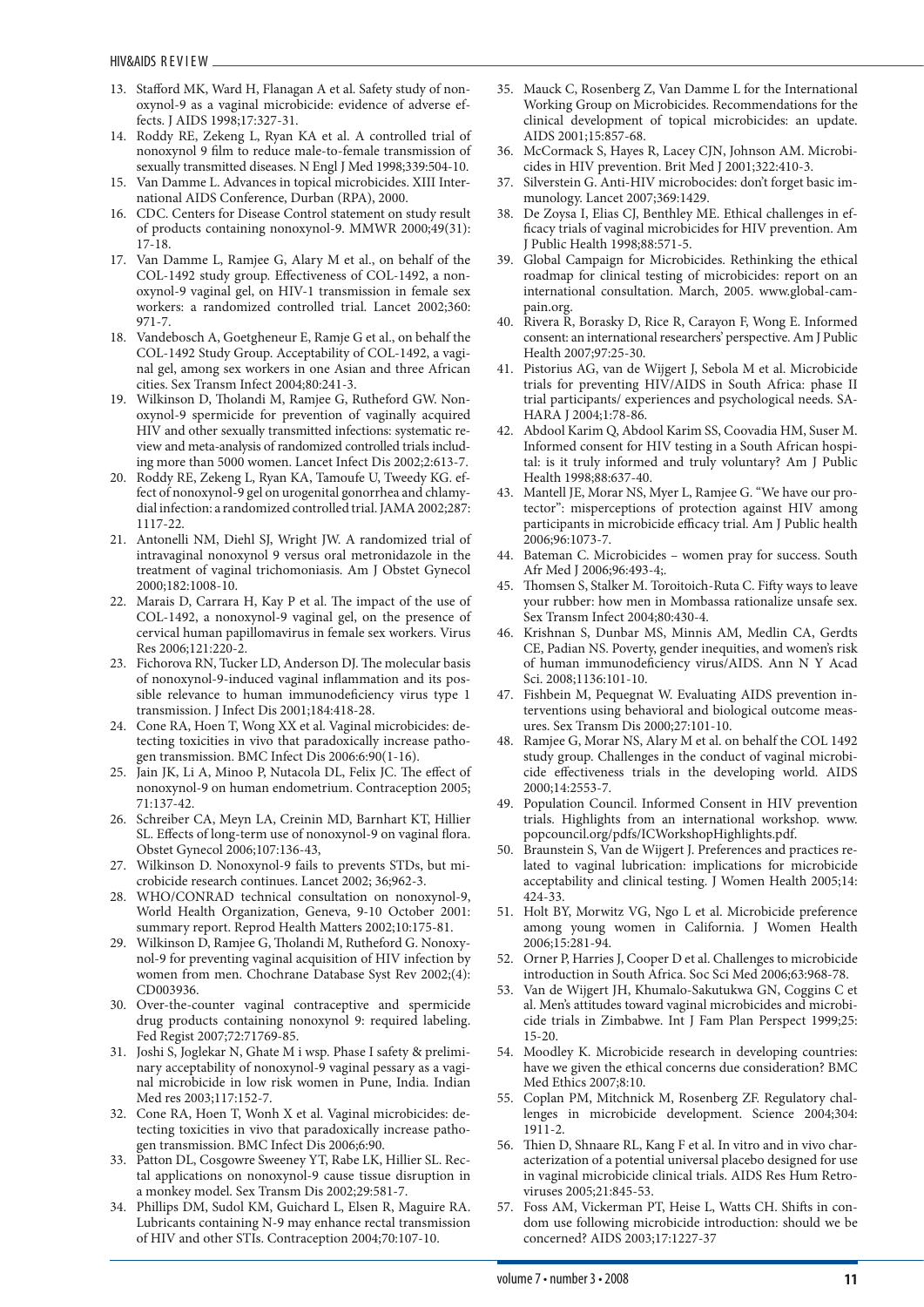- 58. Stein Z, Susser M. Microbicides: anti-HIV efficacy and ethics. Science 2004;305:1890.
- 59. Van de Wijgert J, Jones H, Pistorius A et al. Phase III microbicide trial methodology: opinions of experienced expanded safety trial participants in South Africa, SAHARA J 2005;2: 31109.
- 60. Purlewitz J, Gortmaker S, Dejong W. Measuring sexual relationship power in HIV/STI research. Sex Roles 2000;42:867- 660.
- 61. Woodsong C. Cover use of topical microbicides: implications for acceptability and use. Int Fam Plan Perspect 2004;30:94-8.
- 62. UNAIDS. Ethical consideration in HIV Prevention Vaccine Trials. UNAIDS Guidance Document, Geneva, UNAIDS; 2004.
- 63. Connor EM, Sperling RS, Gelber RD et al. Reduction of maternal-infant transmission of human immunodeficiency virus type 1 with zidovudine treatment. N Engl J Med 1994;331: 1173-80.
- 64. Angel M. The ethics of clinical research in the third world. N Engl J Med 1997;337:847-9.
- 65. Perinatal HIV Intervention Research in Developing Countries Workshop Participants. Consensus statement: science, ethics, and the future of research into maternal infant transmission of HIV-1. Lancet 1999;353:832-5.
- 66. Isturiuz RE. Science, ethics, and the future of research into maternal infant transmission of HIV-1. Lancet 1999;353: 1879-80.
- 67. Macqueen KM, Namey E, Chilongozi DA et al & the HTPN 035 Standard of Care Assessment Team. Community perspectives on care options for HIV prevention trial participants. AIDS Care 2007;19:554-560.
- 68. Van Damme L, Govinden R, Mirembe FM et al. Lack of effectiveness of cellulose sulfate gel for the prevention of vaginal HIV transmission. N Engl J Med 2008;359:463-72.
- 69. Neurath AR, Strick N, Li Y-Y. Role of seminal plasma in the anti-HIV activity of candidate microbicides. BMC Infect Dis 2006;6:150.
- 70. Tao W, Richards C, Harmer D. Enhancement of HIV infection by cellulose sulfate. AIDS Res Hum Retrovir 2008;24: 925-9.
- 71. Van Damme L, Taylor D. Cellulose sulfate for prevention of HIV infection. N Engl J Med 2008;359:2067-8.
- 72. Rosenberg Z. Recent Developments in microbicide clinical trials: a statement on the Carraguard and PRO-2000/5 prevention trials. International Partnership for Microbicides. www.ipm-microbicides.org.
- 73. Padian NS, van der Straten A, Ramjee G et al., the MIRA Team. Diaphragm and lubricant gel for prevention of HIV acquisition in southern African women: a randomized controlled trial. Lancet 2007;370:251-261.
- 74. Ramjee G, Govinden R, Morar NS, Mbewu A. South Africa's experience of the closure of the cellulose sulfate microbicide trial. PLoS Med 2007;4:e235.
- 75. Editotial. Transmission lines. Field trials of AIDS prevention methods are as essential as they are politically awkward. Nature 2007;448:225-6.
- 76. Check E. HIV trial doomed by design, say critics. Nature 2007;448:110-111.
- 77. Abdool Karim SS, Abdool Karim Q. Diverse approaches useful for microbicide trials. Nature 2007; 449:24.
- 78. Baleta A. A second chance for microbicides. Lancet 2007;370: 17-18.
- 79. Mayer KH, Maslankowski LA, Gai F et al., and the HPTN 050 Protocol Team. Safety and tolerability of tenofovir vaginal gel in abstinent and sexually active HIV-infected and uninfected women. AIDS 2006;20:543-551.
- 80. Carballo-Dieguez A, Balan IC, Morrow K et al. Acceptability of tenofovir gel as vaginal microbicide by US male participants in a Phase I clinical trial (HPTN 050). AIDS Care 2007; 19:1026-1031
- 81. Wilson DP, Coplan PM, Wainberg MA, Blower SM. The paradoxical effects of using antiretroviral-based microbicides to control HIV epidemic. Proc Natl Acad Sci USA 2008;105:9835-40.
- 82. Ramjee G, Doncel GF, Mehendale S, Tolley EE, Dickson K. Microboicides 2008 conference: from discovery to advocacy. AIDS Res Ther 2008;5:19.
- Balzarini J, Van Damme L. Microbicide drug candidates to prevent HIV infection. Lancet 2007;369:787-97.
- 84. Culter C, Justman J. Vaginal microbicides and the prevention of HIV transmission. Lancet Infect Dis 2008;8:685-97.
- 85. McGowan I. Microbicides: a new frontier for HIV prevention. Biologicals 2006;34:241-55.
- 86. Feuer C on behalf the International Rectal Microbicide Working Group. Rectal microbicides: investments & advocacy. April 2006. www.aidschicago.org/pdf/2006/adv\_rectal/ report.pdf.
- 87. Exner TM, Correale J, Carballo-Dieguez A et al. Women's anal sex practices: implications for formulation and promotion of rectal microbicide. AIDS Educ Prev 2008;20:148-59.
- 88. Carballo-Dieguez A, Stein Z, Saez H et al. Frequent use of lubricants for anal sex among men who have sex with men: the prevention potential of a microbicidal gel. Am J Public Health 2000;90:1117-21.
- 89. Weber J, Desai K, Darbyshire J, on behalf of the Microbicide Development Programme. The development of vaginal microbicides for the prevention of HIV transmission. PLoS Medicine 2005;2:e142.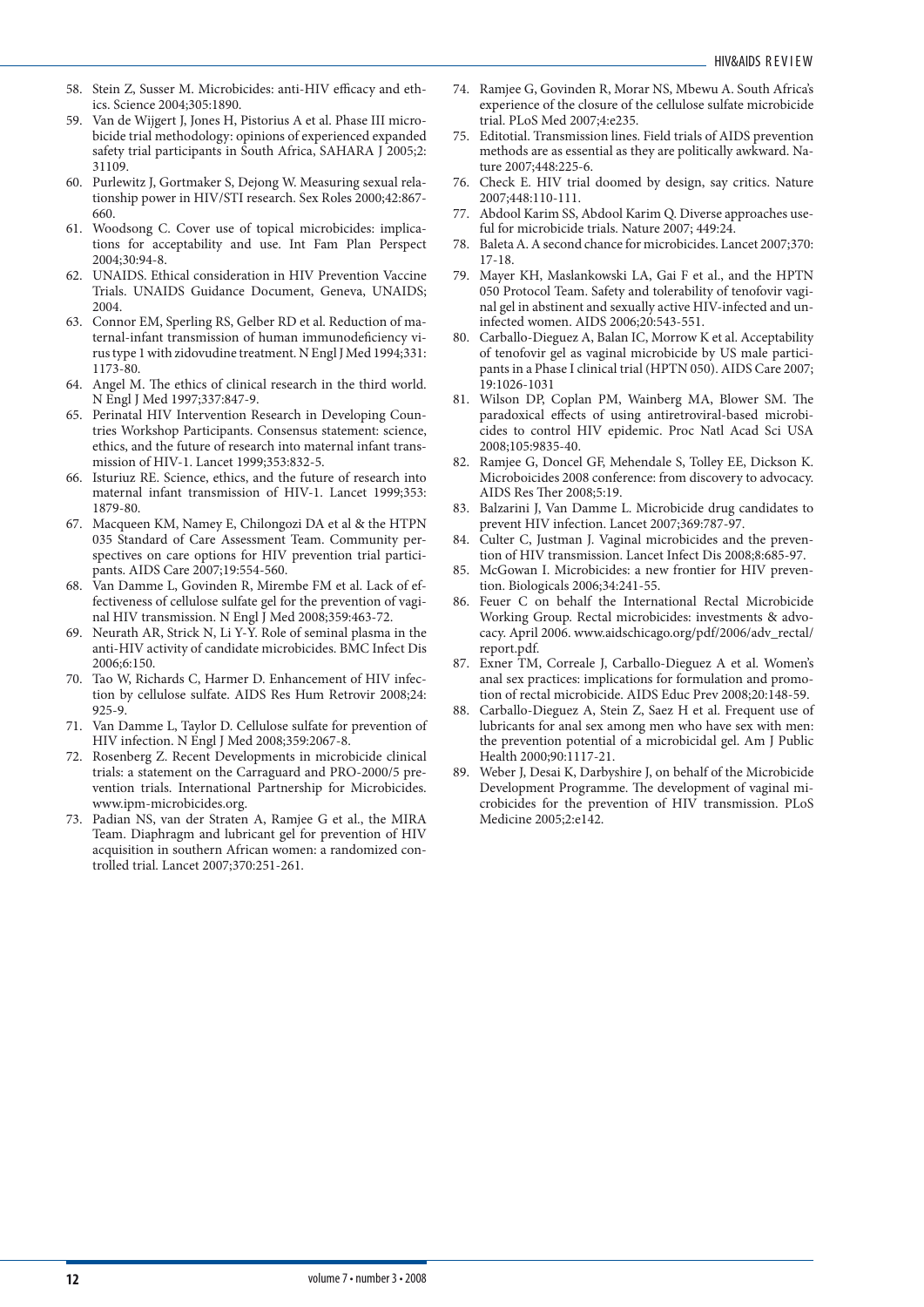| title     |                                                                                                                                                                                                                                                                                                                                                                                                                                                                                                                                                                                                                                                                                                                                                                                                                                                                                                                                                                                                                                                                                                                                                                                                                                                                                                                                                                                                                                                                                                                                                                                                                                                                 |
|-----------|-----------------------------------------------------------------------------------------------------------------------------------------------------------------------------------------------------------------------------------------------------------------------------------------------------------------------------------------------------------------------------------------------------------------------------------------------------------------------------------------------------------------------------------------------------------------------------------------------------------------------------------------------------------------------------------------------------------------------------------------------------------------------------------------------------------------------------------------------------------------------------------------------------------------------------------------------------------------------------------------------------------------------------------------------------------------------------------------------------------------------------------------------------------------------------------------------------------------------------------------------------------------------------------------------------------------------------------------------------------------------------------------------------------------------------------------------------------------------------------------------------------------------------------------------------------------------------------------------------------------------------------------------------------------|
|           | <b>Association between serum bilirubin</b><br>levels and ABCB1 3435 variant in HIV-1<br>infected, atazanavir treated individuals                                                                                                                                                                                                                                                                                                                                                                                                                                                                                                                                                                                                                                                                                                                                                                                                                                                                                                                                                                                                                                                                                                                                                                                                                                                                                                                                                                                                                                                                                                                                |
| authors   |                                                                                                                                                                                                                                                                                                                                                                                                                                                                                                                                                                                                                                                                                                                                                                                                                                                                                                                                                                                                                                                                                                                                                                                                                                                                                                                                                                                                                                                                                                                                                                                                                                                                 |
|           | Miłosz Parczewski <sup>1</sup> • Anita Wnuk <sup>1</sup> • Magdalena Leszczyszyn-Pynka <sup>1</sup> •<br>Mariusz Kaczmarczyk <sup>2</sup> • Anna Urbańska <sup>1</sup> • Anna Boroń-Kaczmarska <sup>1</sup>                                                                                                                                                                                                                                                                                                                                                                                                                                                                                                                                                                                                                                                                                                                                                                                                                                                                                                                                                                                                                                                                                                                                                                                                                                                                                                                                                                                                                                                     |
|           | 1. Department of Infectious Diseases & Hepatology, Pomeranian Medical University, Szczecin,<br>2. Department of Molecular Medicine and Laboratory Diagnostics, Pomeranian Medical University, Szczecin                                                                                                                                                                                                                                                                                                                                                                                                                                                                                                                                                                                                                                                                                                                                                                                                                                                                                                                                                                                                                                                                                                                                                                                                                                                                                                                                                                                                                                                          |
| summary   |                                                                                                                                                                                                                                                                                                                                                                                                                                                                                                                                                                                                                                                                                                                                                                                                                                                                                                                                                                                                                                                                                                                                                                                                                                                                                                                                                                                                                                                                                                                                                                                                                                                                 |
|           | Background: It has been scientifically confirmed that gene variants influencing glycoprotein P (gp-P) activity are<br>associated with better drug uptake and increase in serum atazanavir (ATV) levels.<br>Aim of the study: The aim of the study is the analysis of association between serum bilirubin levels before and after<br>initiation of treatment with ATV and ABCB1 (MDR-1) 3435 genotypes.<br>Material and methods: Forty-nine HIV-1 infected patients treated with ATV as a part of the cART regimen were in-<br>cluded into the study. Total bilirubin levels were measured before and after four months from treatment initiation.<br>Frequency of the ABCB1 3435 variants was assessed, by the Taq-Man SNP genotyping assay with real-<br>time fluorescence detection.<br>Results: Bilirubin levels prior to the treatment have ranged from 0,3 to 3,77 mg/dL (mean = 0,86, MD = 0,76 $\pm$ 0,54)<br>and were significantly lower ( $p < 0.01$ ) than levels after four months of the treatment (values ranging from 0,5 to<br>8,26 mg/dL, mean = 2,66, MD = 2,28 ±1,77). Genotype frequencies for ABCB1 3435 were: 30,61% (n = 15) TT ho-<br>mozyqotes, 51% (n = 25) TC heterozyqotes and 18,37% (n = 9) CC genotypes. No significant differences in changes<br>of the bilirubin levels after ATV treatment initiation in association to the investigated ABCB1 was noted ( $p > 0.25$ ).<br>Conclusions: Serum total bilirubin significantly increase after initiation of the ARV treatment. In the investigated<br>group no difference of bilirubin levels after treatment initiation in association with ABCB1 3435 genotypes was<br>found. |
| key words |                                                                                                                                                                                                                                                                                                                                                                                                                                                                                                                                                                                                                                                                                                                                                                                                                                                                                                                                                                                                                                                                                                                                                                                                                                                                                                                                                                                                                                                                                                                                                                                                                                                                 |
|           | atazanavir, pharmacogenetics, ABCB1 polimorphisms                                                                                                                                                                                                                                                                                                                                                                                                                                                                                                                                                                                                                                                                                                                                                                                                                                                                                                                                                                                                                                                                                                                                                                                                                                                                                                                                                                                                                                                                                                                                                                                                               |
| address   |                                                                                                                                                                                                                                                                                                                                                                                                                                                                                                                                                                                                                                                                                                                                                                                                                                                                                                                                                                                                                                                                                                                                                                                                                                                                                                                                                                                                                                                                                                                                                                                                                                                                 |
|           | Miłosz Parczewski                                                                                                                                                                                                                                                                                                                                                                                                                                                                                                                                                                                                                                                                                                                                                                                                                                                                                                                                                                                                                                                                                                                                                                                                                                                                                                                                                                                                                                                                                                                                                                                                                                               |
|           | Pomeranian Medical University<br>Department of Infectious Diseases and Hepatology<br>Arkońska 4 · 71-455 Szczecin · Poland                                                                                                                                                                                                                                                                                                                                                                                                                                                                                                                                                                                                                                                                                                                                                                                                                                                                                                                                                                                                                                                                                                                                                                                                                                                                                                                                                                                                                                                                                                                                      |
|           | e-mail: mparczewski@yahoo.co.uk                                                                                                                                                                                                                                                                                                                                                                                                                                                                                                                                                                                                                                                                                                                                                                                                                                                                                                                                                                                                                                                                                                                                                                                                                                                                                                                                                                                                                                                                                                                                                                                                                                 |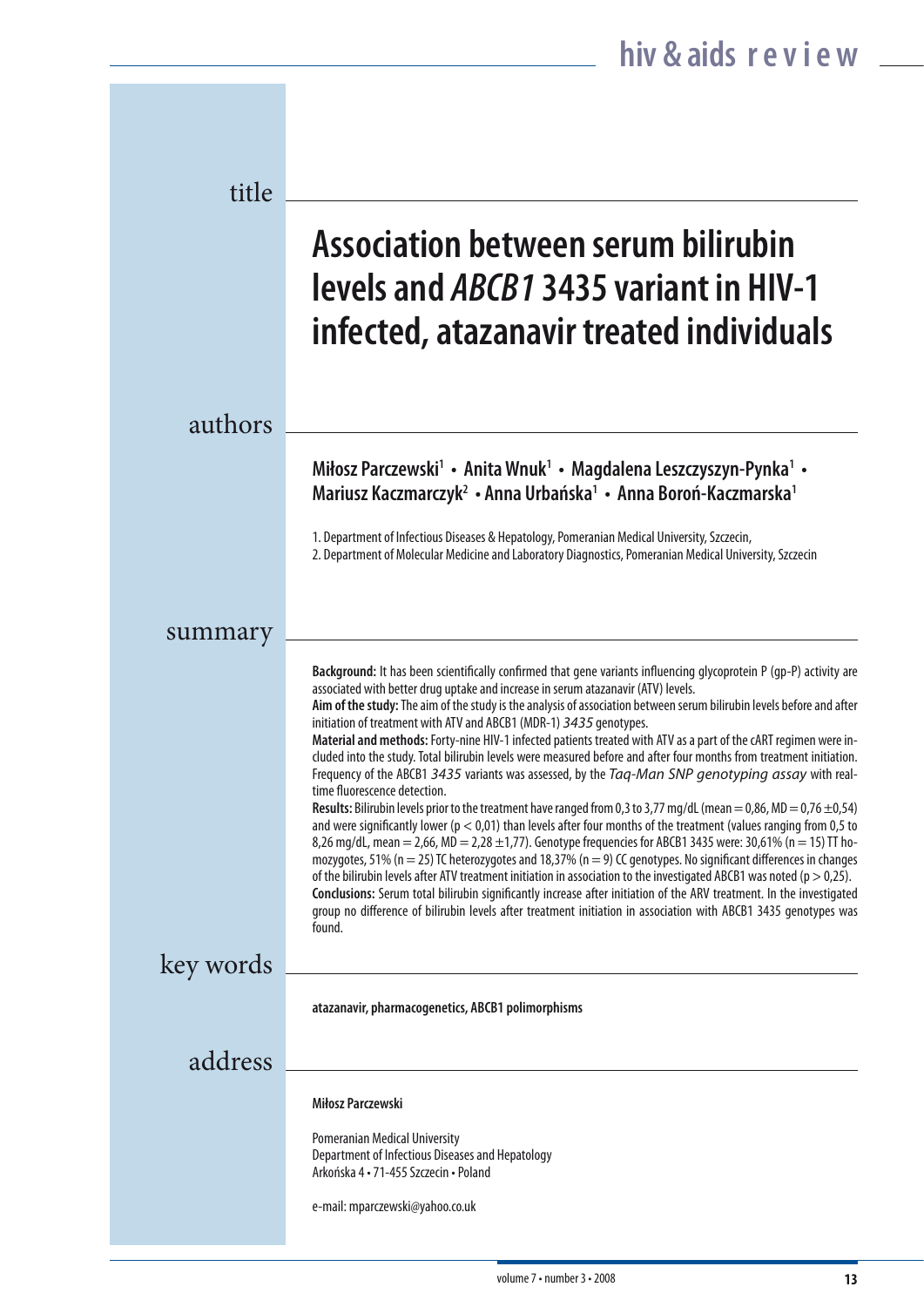### **Introduction**

Contemporary antiretroviral therapy is aiming at the highest clinical, virologic and immunological benefit for the patient, including reduction of the treatment adverse effect risk. Implementation of the pharmacogenomic discoveries into the practice opens the window of opportunity allowing for the selection of the antiretroviral regimen basing not only on individual's medical history and concomitant diseases but also genetic inheritance. A range of genetic variants is associated with modified response and adverse reactions to antiretrovirals, from widely investigated HLA-B5701, HLA-DR7 and HLA-DQ3 haplotype related hypersensitivity reactions, promoter and untranslated-region related variants of *APOC3, APOE* and ritonavir-associated hyperlipidemia, *-238 G/A* tumor necrosis factor polymorphism and lipoatrophy, *CFTR* mutations and pancreatitis, UDP glycosyltransferase 1 (UGT1) TATA box repeat and atazanavir-linked hiperbilirubinemia, to name just a few confirmed ones (1-7).

From the perspective of pharmacogenetic research, *ABCB1* variants, also known as multidrug receptor 1 (*MDR-1*) gene polymorphisms remain ones of the most widely studied and associated with altered plasma levels of digoxin, immunosuppressants such as cyclosporine and tacrolimus, as well as hypolipemic agents (7). ATP binding cassette transporter gene, *ABCB1* coding for the P-glycoprotein involved in transport of a range of substances, including antiretroviral drugs through the cellular membranes and body compartments (8). In the previous studies it was confirmed that intestinal fraction of this transporter, located at the apical membrane of the enterocyte, is restricting the drug uptake to the body by the retrograde flow of the drug back into the intestinal lumen (9). Additionally, presence of this glycoprotein in the barriers of other endothelial compartments, such as blood-brain, blood-ovary and testis, as well as on the maternal-fetal interface, might influence the distribution of the transported drug and its concentration (10, 11).

Of the reported to date over fifty *ABCB1* single nucleotide polymorphisms (SNP) C3435T variant of the exon 26 was described to be associated with the altered expression of the p-glycoprotein. In individuals with homozygous TT genotype for this SNP intestinal content of the transporter protein was significantly reduced resulting in higher plasma drug concentrations (12). Moreover, blood-brain transport is might also be influenced, as in *ABCB-1* knockout mice brain levels of protease inhibitors were found to be higher when compared to animals with the normal gene expression (13).

 The influence of the *ABCB1* variants on protease inhibitors plasma concentrations was studied previously, with the results indicating that T allele might be an independent predicting factor for the lower atazanavir (ATV) plasma concentrations (both boosted and unboosted) (14). Hyperbilirubinemia remains to be most commonly reported adverse effect of atazanavir and is directly correlated with its plasma concentrations as well as with presence of the *ABCB1* 3435 T allele (15).

 In our study we aimed to investigate the association between serum bilirubin levels before and after initiation of treatment with ATV and *ABCB1* (*MDR-1*) 3435 polymorphisms*.*

# **Material and methods**

Forty-nine HIV-1 infected patients treated with ATV as a part of the cART regimen were included into the study. In 13 individuals prescribed atazanavir was boosted with ritonavir (RTV), while in 37 cases unboosted drug in the standard doses was administered. Total bilirubin levels were measured before and after four months from treatment initiation.

Genotyping of the *ABCB1* T3435C single nucleotide polymorphisms was analysed by implementation of realtime PCR based allele discrimination assay. For genomic DNA extraction from full blood samples previously collected to tubes containing EDTA anticoagulant QIAamp DNA Blood mini kit and (QIAgen, Hilden, Germany) was used. The extraction was performed according to the manufacturer's protocol, with DNA re-suspended in the 200 µL of AE buffer (QIAgen, Hilden, Germany) and stored in 4°C for further analyses.

The PCR were performed in the total volume of 10 μL of reaction mixture with ~20 ng of genomic DNA being used. The PCR mixture contained 2x TaqMan® Genotyping Master Mix, nuclease-free water and pre-designed set of primers and probes designed on-demand by Appliedbiosystems corporation *Taq-Man SNP genotyping assay*. PCR reactions and real-time fluorescence detection were performed on the Eppendorf Realplex S thermal cycler (Eppendorf, Germany) with the following temperature profiles: initial denaturation at 95°C for 10 min followed by 40 cycles of 15 s at 95°C and 1 minute annealing/extension at 60°C. Fluorescence detection was performed at the end of the one-minute annealing/extension step.

For statistics t-student test was used for dependent variables while univariate ANOVA test was implemented for *ABCB1* polymorphisms.

# **Results**

Bilirubin levels prior to the treatment have ranged from 0,3 to 3,77 mg/dL (mean = 0,86, MD = 0,76  $\pm$ 0,54) and were significantly lower ( $p < 0.01$ ) than levels after four months of the treatment (values ranging from 0,5 to 8,26 mg/dL, mean = 2,66, MD = 2,28  $\pm$ 1,77). On the figures 1a and 1b the distribution of the bilirubin levels prior to the treatment and after four month of treatment initiation are presented. Figure 2 depicts the changes of the bilirubin levels.

All analysed genotypes were checked for conformity with the Hardy Weinberg equilibrium with none presenting significant deviation. The following genotype frequencies for ABCB1 3435 were noted: 30,61% (n = 15) TT homozygotes, 51% (n = 25) CT heterozygotes and 18,37% (n = 9) CC genotypes. ABCB1 3435 T allele frequency was 56,12% (55/98), and for C allele 43,88%.

No significant differences in changes of the bilirubin levels after ATV treatment initiation in association to the investigated ABCB1 genotypes was noted  $(p > 0.25)$ . Mean bilirubin concentration differences for the analyzed ABCB1 genotypes were 2,4 mg/Dl for TT genotype, 1,6 mg/dl for TC and 1,3 mg/Dl for CC homozygotes (SD 2,04; 1,64 and 1,36 respectively). Association between ABCB1 genotypes and change in bilirubin levels are presented on the figure 3.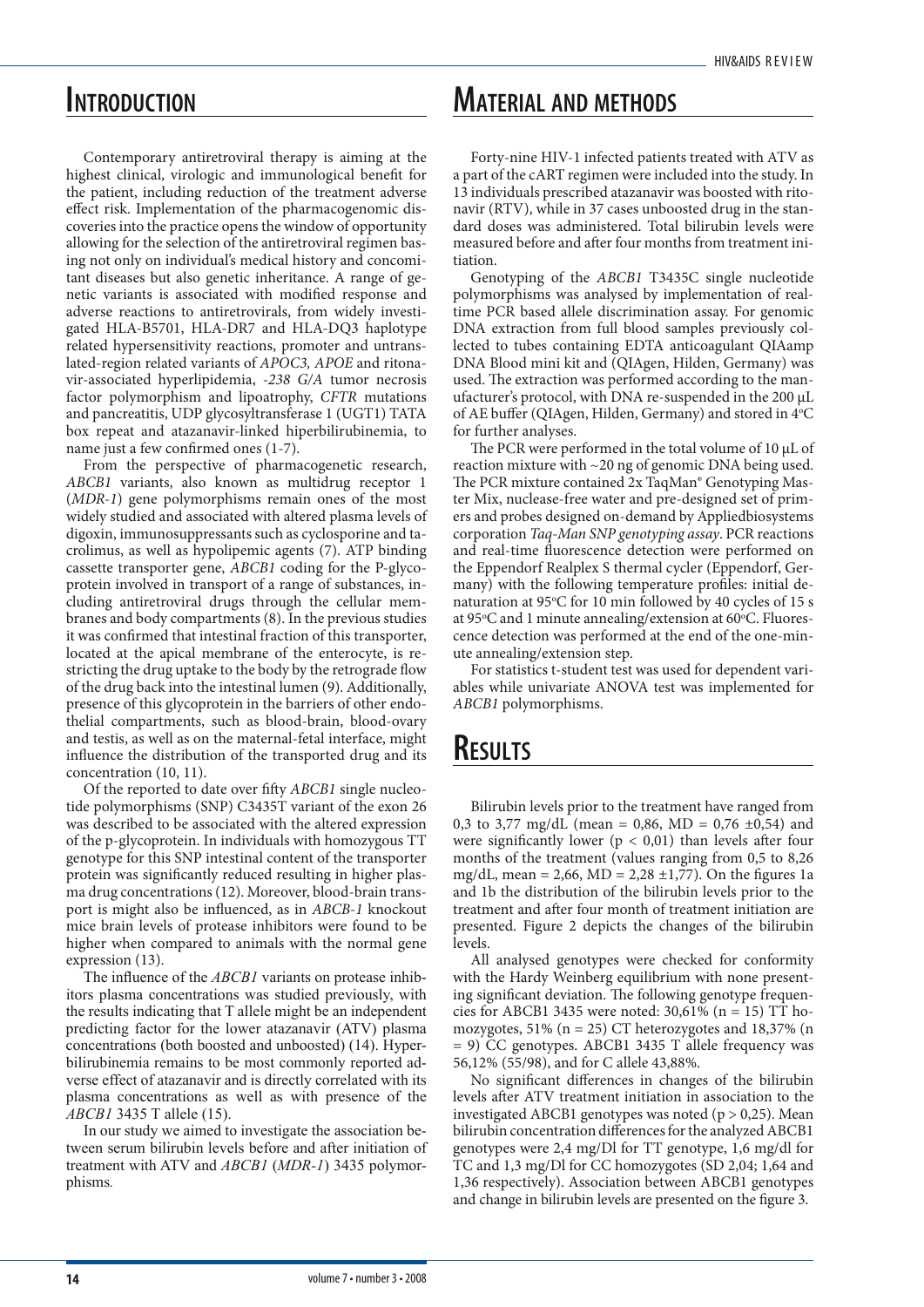Figure 1a. Histogram of the total serum bilirubin concentrations prior to the antiretroviral treatment with atazanavir. On the x axis the bilirubin levels (mg/dl) are shown, while the y axis depicts the number of patients



Figure 1b. Histogram of the total serum bilirubin concentrations after the 4 months of antiretroviral treatment with atazanavir. On the x axis the bilirubin levels (mg/ dl) are shown, while the y axis depicts the number of patients



Figure 2. Mean changes in the serum bilirubin concentrations prior to and after initiation of antiretroviral regimen with atazanavir. Axis y depicts the serum bilirubin concentrations (mg/dL). Bil0 – bilirubin levels prior to the ARV treatment (baseline) , Bil4 – bilirubin levels after four months of treatment



### **Discussion**

In the light of the necessity for the prolonged, often lifetime antiretroviral therapy best possible selection of the antiretroviral drugs seems the key to the successful patient management. P-glycoproten, being the major drug transporter in the gut is influencing plasma atazanavir levels, by the active efflux activity (16, 17). The ABCB1 gene polymorphisms influence the P-gp function influencing plasma drug levels (18). In this study association between *ABCB1* 3435 genotypes and changes of the bilirubin levels after four month of the treatment. It was previously observed that the *ABCB1* 3435 genotypes are associated with the success of the antiretroviral treatment with the greater rise of CD4-cells observed in individuals bearing the homozygous TT genotype after 6 months of the treatment initiation, and earlier virological failure among patients with CC genotype (19,20). Of the range of associations between this polymorphisms and protease serum protease inhibitors levels, the only influences on pharmacokinetics were noted for atazanavir and indinavir. Higher plasma atazanavir concentrations were observed among patients with *ABCB1* 3435 C allele (15). In our study the association between the *ABCB1* 3435 genotypes and change in bilirubin levels after the treatment initiation was unconfirmed.

Additionally, it was previously shown that the CT 3435 genotype positively influences the serum nelfinavir concentrations in children (21), however study by Hass et al., have not confirmed these results (22).

One of the key atazanvir adverse effects, negatively influencing the patient quality of life is unconjugated hiperbilirubinemia. While being usually clinically insignificant and transient, it might be the factor limiting patient adherence to the treatment and individual treatment acceptability (14, 23, 24). In our study the association between increased bilirubin levels and ATV treatment initiation was presented, with significant statistical difference ( $p < 0.01$ ).

Additionally it must be noted, that to date the reports analysing frequency of  $3435 \text{ C} > \text{T}$ polymorphisms among Poles are infrequent, with mean frequency reported by Kurzawski et al., being 0,525 for the T and 0,474 for C allele (25). These allelic frequencies are similar to the ones reported in our study.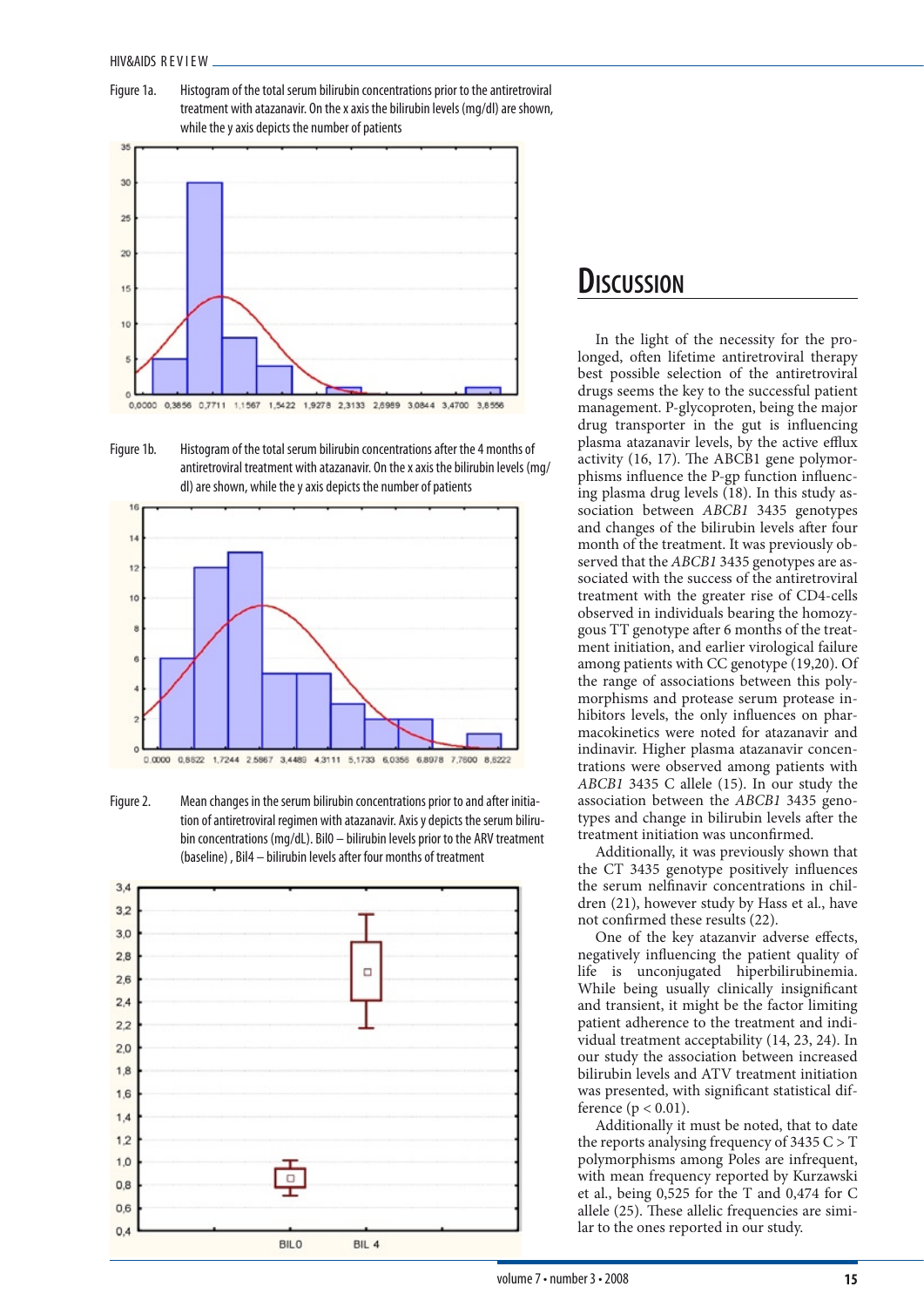Figure 3. Association between changes in bilirubin levels after four month of atazanavir treatment and *ABCB1* genotypes. Axis y depicts the serum bilirubin concentrations (mg/dL). Axis x: 1-TT genotype, 2-TC genotype, 3-CC genotype



# **Conclusions**

Serum total bilirubin significantly increase after initiation of the ARV treatment. In the investigated group no difference of bilirubin levels after treatment initiation in association with ABCB1 3435 genotypes was found.

#### **References**

- 1. Felley C, Morris M.A, Wonkam A, Hirschel B, Flepp M, Wolf K, Furrer H, Battegay M, Bernasconi E, Telenti A, Frossard J.L. The role of CFTR and SPINK-1 mutations in pancreatic disorders in HIV-positive patients: a case-control study. AIDS 2004;18:1521-7.
- 2. Fauvel J, Bonnet E, Ruidavets JB, Ferrières J, Toffoletti A, Massip P, Chap H, Perret B. An interaction between apo C-III variants and protease inhibitors contributes to high triglyceride/low HDL levels in treated HIV patients. AIDS 2001;15:2397-406
- 3. Hughes A.R, Mosteller M, Bansal A.T, Davies K, Haneline S.A, Lai EH, Nangle K, Scott T, Spreen W.R, Warren L.L, Roses A.D; CNA30027 Study Team; CNA30032 Study Team. Association of genetic variations in HLA-B region with hypersensitivity to abacavir in some, but not all, populations. Pharmacogenomics 2004;5:203-11.
- 4. Nolan D, Moore C, Castley A, Sayer D, Mamotte C, John M, James I, Mallal S. Tumour necrosis factor-alpha gene -238G/ A promoter polymorphism associated with a more rapid onset of lipodystrophy. AIDS 2003;17:121-3.
- 5. Rotger M, Taffe P, Bleiber G, Gunthard HF, Furrer H, Vernazza P, Drechsler H, Bernasconi E, Rickenbach M, Telenti A; Swiss HIV Cohort Study.Gilbert syndrome and the development of antiretroviral therapy-associated hyperbilirubinemia. J Infect Dis 2005;192:1381-6.
- 6. Tarr PE, Taffé P, Bleiber G, Furrer H, Rotger M, Martinez R, Hirschel B, Battegay M, Weber R, Vernazza P, Bernasconi E, Darioli R, Rickenbach M, Ledergerber B, Telenti A; Swiss HIV Cohort Study. Modeling the influence of APOC3, APOE, and TNF polymorphisms on the risk of antiretroviral therapy-associated lipid disorders. J Infect Dis 2005;191:1419- 26.
- 7. Marzolini C, Paus E, Buclin T, Kim RB.Polymorphisms in human MDR1 (P-glycoprotein): recent advances and clinical relevance. Clin Pharmacol Ther 2004;75:13-33.
- 8. Gottesman M.M, Pastan I, Ambudkar S.V.P-glycoprotein and multidrug resistance. Curr Opin Genet Dev 1996;6:610-7.
- 9. Sparreboom A, van Asperen J, Mayer U, Schinkel AH, Smit JW, Meijer DK, Borst P, Nooijen WJ, Beijnen JH, van Tellingen O. Limited oral bioavailability and active epithelial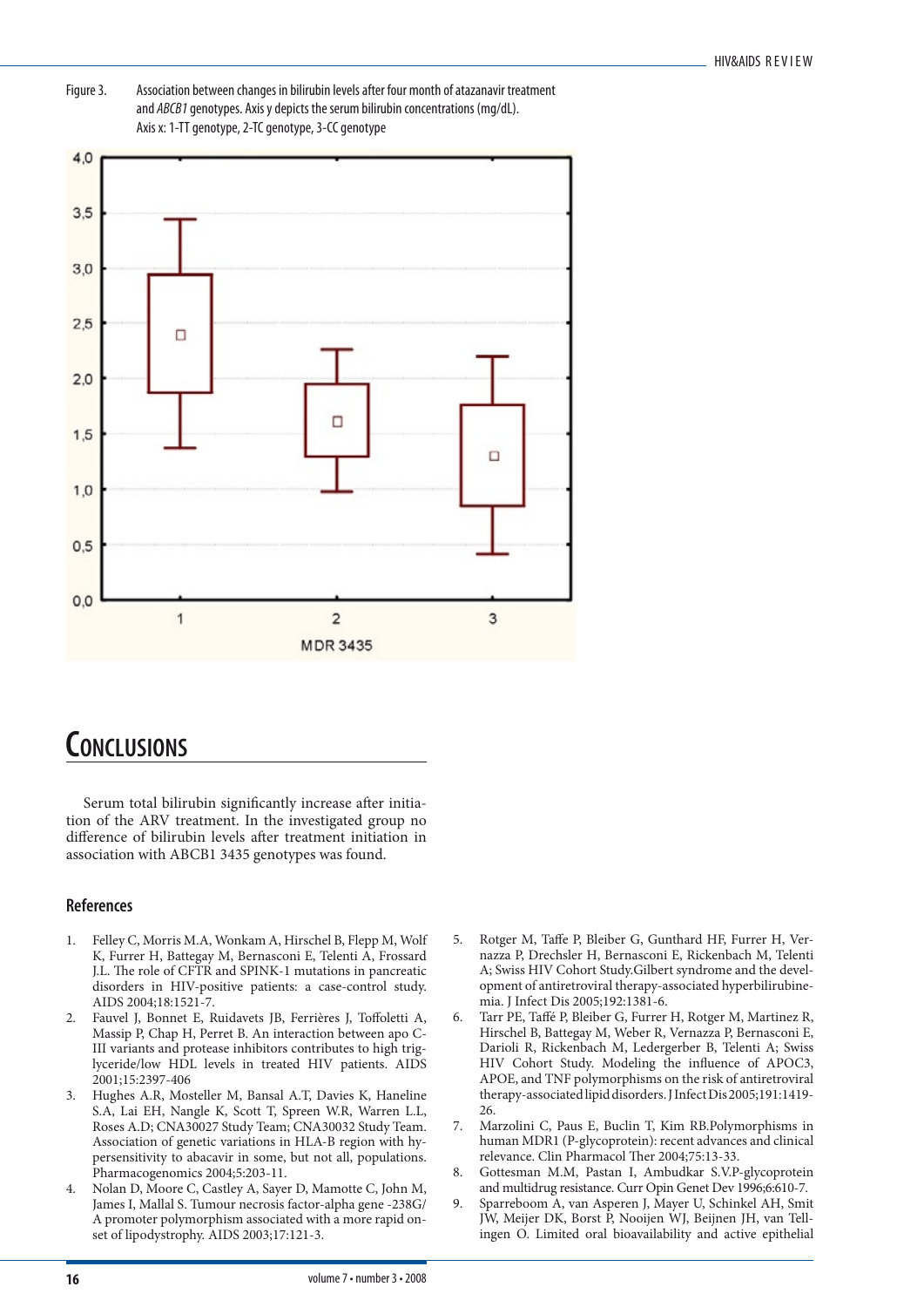excretion of paclitaxel (Taxol) caused by P-glycoprotein in the intestine. Proc Natl Acad Sci U S A 1997;94:2031-5.

- 10. Zhou SF, Di YM, Chan E, Du YM, Chow VD, Xue CC, Lai X, Wang JC, Li CG, Tian M, Duan W.Clinical pharmacogenetics and potential application in personalized medicine. Curr Drug Metab 2008;9:738-84.
- 11. Glavinas H, Krajcsi P, Cserepes J, Sarkadi B.The role of ABC transporters in drug resistance, metabolism and toxicity. Curr Drug Deliv 2004;1:27-42.
- 12. Hoffmeyer S, Burk O, von Richter O, Arnold HP, Brockmöller J, Johne A, Cascorbi I, Gerloff T, Roots I, Eichelbaum M, Brinkmann U. Functional polymorphisms of the human multidrug-resistance gene: multiple sequence variations and correlation of one allele with P-glycoprotein expression and activity in vivo.Proc Natl Acad Sci U S A 2000;97:3473-8.
- 13. Kim R.B, Fromm M.F, Wandel C, Leake B, Wood A.J., Roden D.M., Wilkinson G.R.The drug transporter P-glycoprotein limits oral absorption and brain entry of HIV-1 protease inhibitors. J Clin Invest 1998;101:289-94.
- 14. Rodríguez-Nóvoa S, Martín-Carbonero L, Barreiro P, González-Pardo G, Jiménez-Nácher I, González-Lahoz J, Soriano V Genetic factors influencing atazanavir plasma concentrations and the risk of severe hyperbilirubinemia. AIDS 2007;21:41-6.
- 15. Rodríguez Nóvoa S, Barreiro P, Rendón A, Barrios A, Corral A, Jiménez-Nacher I, González-Lahoz J, Soriano V. Plasma levels of atazanavir and the risk of hyperbilirubinemia are predicted by the 3435C—>T polymorphism at the multidrug resistance gene 1. Clin Infect Dis 2006;42:291-5.
- 16. Lucia MB, Savarino A, Straface E, Golotta C, Rastrelli E, Matarrese P, Rutella S, Malorni W, Cauda R. Role of lymphocyte multidrug resistance protein 1 in HIV infection: expression, function, and consequences of inhibition. J Acquir Immune Defic Syndr 2005;40:257-66.
- 17. Lucia MB, Golotta C, Rutella S, Rastrelli E, Savarino A, Cauda R. Atazanavir inhibits P-glycoprotein and multidrug resistance-associated protein efflux activity. J Acquir Immune Defic Syndr. 2005;39:635-7.
- 18. Cascorbi I, Gerloff T, Johne A, Meisel C, Hoffmeyer S, Schwab M, Schaeffeler E, Eichelbaum M, Brinkmann U, Roots I.Frequency of single nucleotide polymorphisms in the P-glycoprotein drug transporter MDR1 gene in white subjects. Clin Pharmacol Ther. 2001;69:169-74.
- 19. Fellay J, Marzolini C, Meaden E.R, Back D.J, Buclin T, Chave J.P, Decosterd L.A, Furrer H, Opravil M, Pantaleo G, Retelska D, Ruiz L, Schinkel AH, Vernazza P, Eap CB, Telenti A; Swiss HIV Cohort Study.Response to antiretroviral treatment in HIV-1-infected individuals with allelic variants of the multidrug resistance transporter 1: a pharmacogenetics study. Lancet 2002;359:30-6.
- 20. Brumme ZL, Dong W.W, Chan K.J, Hogg R.S, Montaner J.S, O'Shaughnessy M.V, Harrigan P.R. Influence of polymorphisms within the CX3CR1 and MDR-1 genes on initial antiretroviral therapy response. AIDS 2003;17:201-8.
- 21. Saitoh A, Singh KK, Powell CA, Fenton T, Fletcher CV, Brundage R, Starr S, Spector S.A. An MDR1-3435 variant is associated with higher plasma nelfinavir levels and more rapid virologic response in HIV-1 infected children. AIDS 2005;19:371-80.
- 22. Haas D.W, Smeaton L.M, Shafer R.W, Robbins G.K, Morse G.D, Labbe L, Wilkinson G.R, Clifford D.B, D'Aquila R.T, De Gruttola V, Pollard R.B, Merigan T.C, Hirsch M.S, George A.L Jr., Donahue J.P, Kim R.B. Pharmacogenetics of longterm responses to antiretroviral regimens containing Efavirenz and/or Nelfinavir: an Adult Aids Clinical Trials Group Study. J Infect Dis 2005;192:1931-42.
- 23. Barrios A, Rendón AL, Gallego O, Martín-Carbonero L, Valer L, Ríos P, Maida I, García-Benayas T, Jiménez-Nácher I, González-Lahoz J, Soriano V.Predictors of virological response to atazanavir in protease inhibitor-experienced patients. HIV Clin Trials 2004;5:201-5.
- 24. Sulkowski M.S.Drug-induced liver injury associated with antiretroviral therapy that includes HIV-1 protease inhibitors.Clin Infect Dis 2004;38
- 25. Kurzawski M, Pawlik A, Górnik W, Droździk M. Frequency of common MDR1 gene variants in a Polish population. Pharmacol Rep. 2006;58:35-40.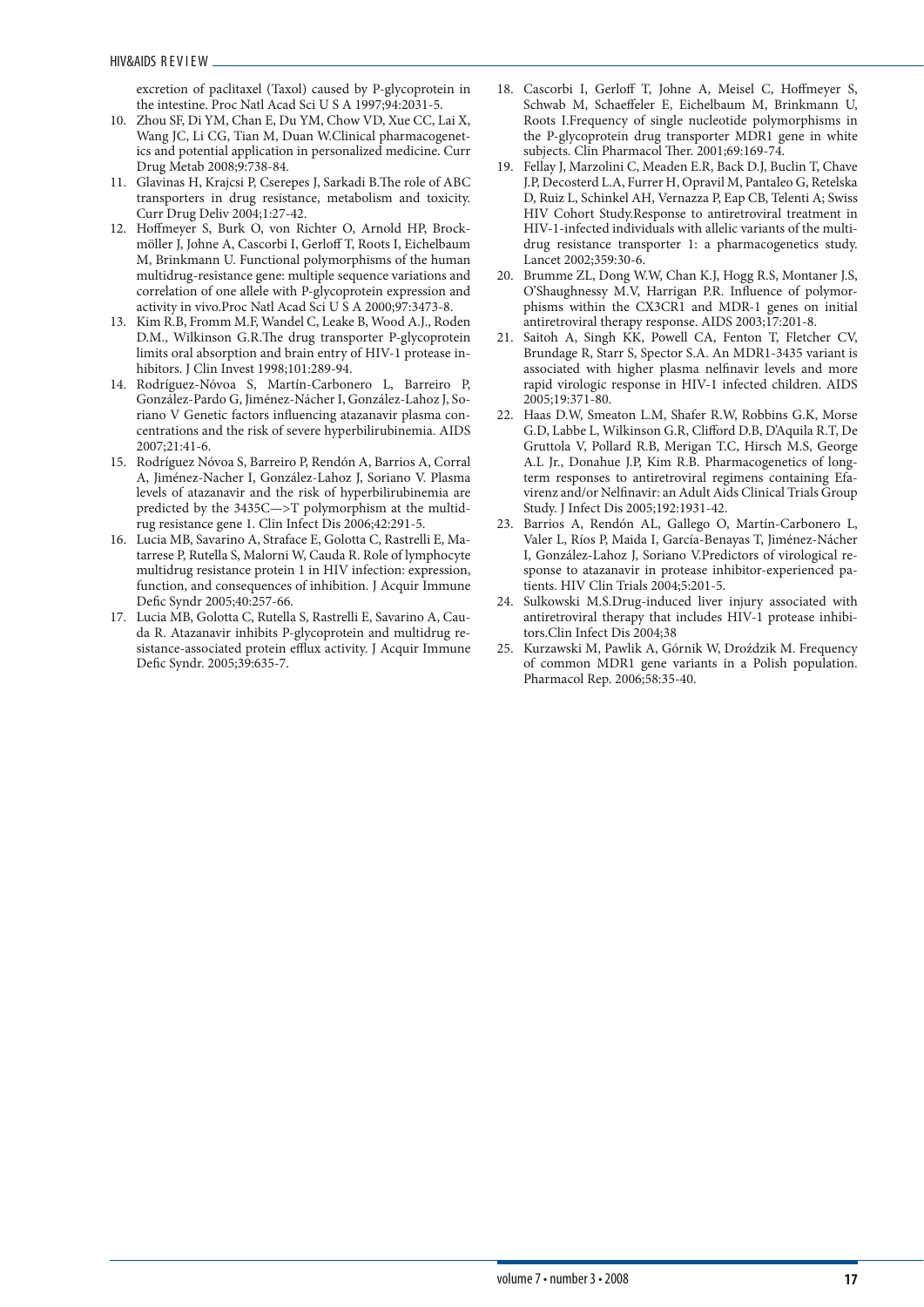authors summary key words title address **Who do Polish patients inform about their HIV infection? HIV, serostatus, disclosure Background:** The study's objective was to obtain information about whom – apart from their sexual partner – Polish patients inform about their HIV infections and what are the consequences. **Material and methods:** The questionnaire survey included people living with HIV/AIDS (PLWHA), who were asked about the changes in their lives which resulted from HIV infection and about whom they informed about the infection. **Results:** The most often PLWAs informed their parents about the infection, either one of them (mother more frequently than father) or both (75.3%). The fewest patients informed their workmates about the infection (4.7%), and 6.8% told nobody. 75 persons (23.4%) replied that their family and friends were informed by "someone else" – doctors the most often (43 cases – 57.3%), employees of drug addicts rehabilitation centres (14 cases – 18.7%), in 13 cases (17.3%) members of family and in 5 (6.7%) – court or police. **Consequences of disclosing the result of a HIV test:** refusal to admit to a secondary school (in 4 cases – 1.2%), forced resignation of school (in 1 case – 0.3%), deterioration of relationships with parents (in 12 cases – 3.7%), with siblings (in 25 cases – 7.8%), with friends (in 30 cases – 9.3%). Five respondents (1.6%) replied that the result of a HIV test performed in a medical care institution in a small town was known to all the inhabitants. **Conclusion:** In Poland still information about HIV infection is delivered by the medical care staff not only to the persons concerned but also to their family members, workmates and other persons and the fact has sometimes negative effect on the PLWA's further life. **Dorota Rogowska-Szadkowska** Medical University of Bialystok Department of Family Medicine and Community Nursing Poland • 15-054 Białystok • Mieszka I 4B Street dszadkowska@umwb.edu.pl **Dorota Rogowska-Szadkowska • Sławomir Chlabicz** Department of Family Medicine and Community Nursing, Medical University of Bialystok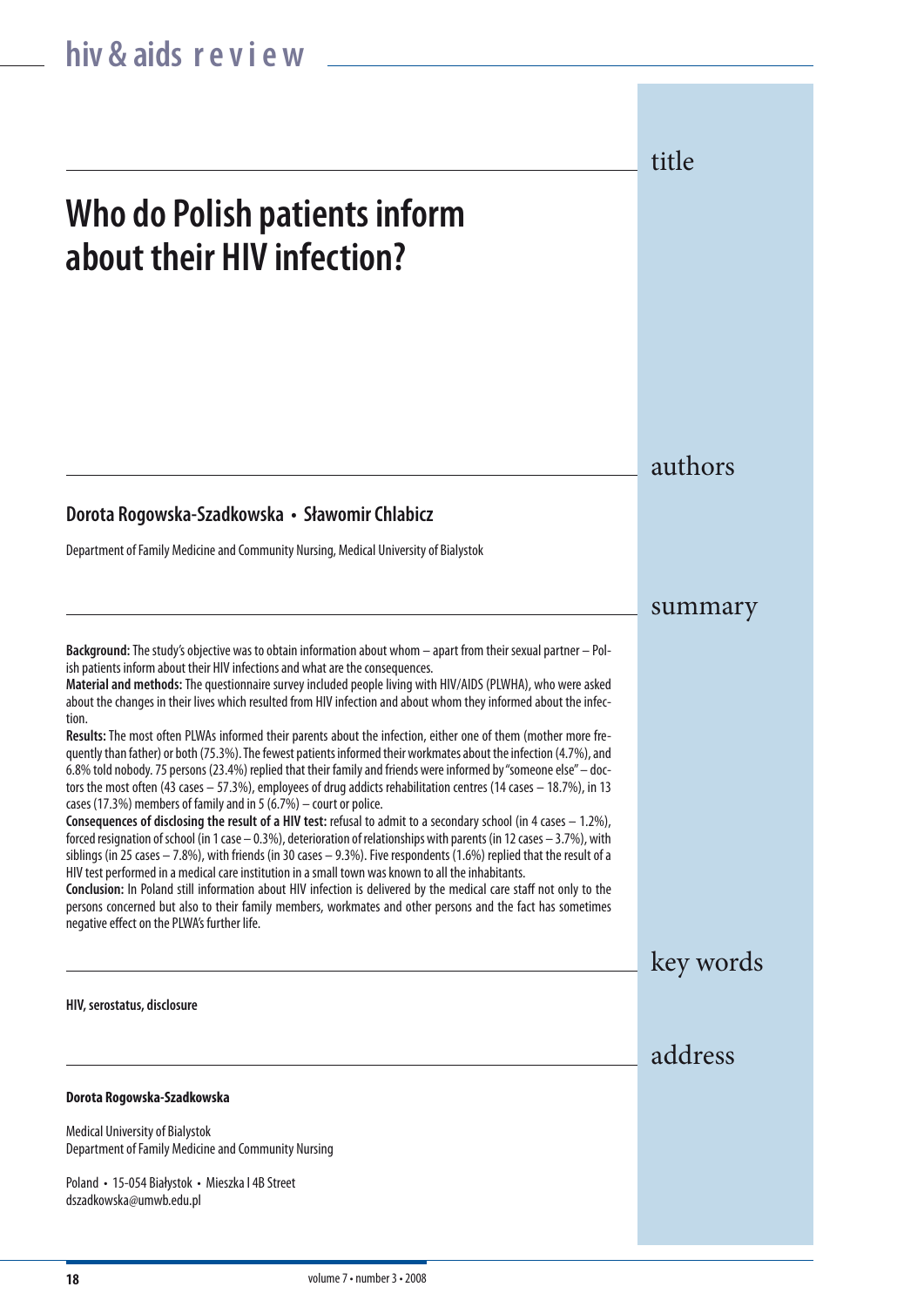# **BACKGROUND**

In Poland, the HIV/AIDS epidemic began later than in Western Europe and the USA. The first cases of HIV infection were reported in 1985 and referred to 6 haemophilic patients, 4 homosexuals and one female prostitute (1). The first case of AIDS identified one year later was a man who caught the infection during his long stay in the USA; he died shortly after coming back to Poland (2). The first cases of HIV infection among injection drug users (IDU) were diagnosed in Poland in 1988. Epidemic among the IDUs was spreading fast until the mid-1990s when they constituted 70% of infections and then there was a marked increase of the number of persons infected through sexual contacts. Still, the State Department of Hygiene at its website reports the epidemiological data as follows: since implementation of research studies in 1985 till March 2008, HIV infection was diagnosed in 11,431 Polish citizens, including at least 5,444 (48.1%) infected through injection drug use. This contributes, probably inadvertently, to supporting the common opinion that HIV/AIDS is a problem for persons whose lifestyle is not acceptable for the society, i.e. IDUs and men who have sex with men (MSM).

Due to the later onset of the HIV/AIDS epidemic, Poland and Polish medical staff missed the discussion about treating HIV/AIDS differently than other infectious diseases, a trend called "HIV/AIDS exceptionalism". In the developed countries exceptional status of HIV/AIDS has enhanced communication between doctors and patients and has made medicine less formal, autonomy has been strengthened and patients have become more involved in decisions about their own care, individuality has been more readily acknowledged, respect for informed consent and confidentiality has increased, and patent advocacy has emerged as a force for change (3). In Poland, people living with HIV/AIDS (PLWHA) often encounter unfriendliness, sometimes other doctors than anti-retroviral therapy specialists refuse to help them (4, 5).

PLWHA's possibility to reveal their serological status is important for several reasons. At the individual level, it can improve self-esteem and boost morale, decrease isolation and depression, and improve health through access to better information about care and prevention. Within organisations, the participation of PLWHA can change perceptions, as well as provide valuable experiences and knowledge. At the community and social levels, public involvement of PLWHA can break down fears and prejudices by showing the faces of PLWHA and demonstrating that they are productive members of, and contributors to, society (6).

In Poland, so far no research has been made on HIVpositive persons' disclosing their serological status to other persons than their sexual partner, e.g. family members, acquaintances, workmates or on potential consequences of such disclosure.

# **Material and methods**

In order to compare the life of HIV positive patients before and after they learnt they were infected, we designed a questionnaire in consultation with sociologists, psychologists, doctors concerned with anti-HIV therapy and HIVinfected patients themselves. Among other questions in this questionnaire, patients were asked about who – apart from their sexual partner – knows about their HIV infection and about consequences of the disclosure. The questionnaire forms were distributed among HIV-infected patients during their meetings (at the Polish National Meeting for People Living with HIV and at the "Salon of Acceptance" in Warsaw, a monthly meeting of those who have recently learnt that they are HIV positive), or were sent to patients of the HIV/AIDS reference centres in (alphabetic order) Białystok, Bydgoszcz, Chorzów, Kraków, Łódź, Poznań, Szczecin, Warszawa (Medical University Department of Infectious Diseases, Provincial Hospital of Infectious Diseases) and in Wrocław. The questionnaires were not discussed with patients. The respondents were asked to complete them at home and send them back in enclosed envelopes to the person conducting the research. The questionnaires were distributed in the period of June 2004 - May 2005.

Statistical analysis was performed using SPSS 11.5 PL program.

The study protocol was approved by the Ethical Committee at the Medical University of Białystok.

# **Results**

The response was obtained from 321 subjects out of 500 questionnaires distributed (64.2%). Demographic characteristics of the patients have been presented in Table 1.

Responses to the question who knows about the patient's HIV infection have been presented in Table 2. The most often the information was given to the parents: either one of them (mother more frequently than father) or both. This option was selected by 75.3% of the patients. The fewest patients informed their workmates about the infection (4.7%), and 6.8% told nobody.

The researchers asked the patients, whether they delivered the information to their family and acquaintances themselves. The answer "someone else" was selected by 75 persons (23.4%). In most cases the information about the patient's HIV infection was given to family members, workmates or other medical staff by doctors (43 cases – 57.3%), in 14 cases (18.7%) by employees of drug addicts rehabilitation centres, in 13 cases (17.3%) by members of family and in  $5(6.7%)$  – by court or police.

Among the consequences of disclosing HIV infection there were refusal to admit to a secondary school (in 4 cases – 1.2%), forced resignation of a school (in 1 case – 0.3%, lack of a separate toilet served as grounds for the decision), deterioration of relationships with parents (in 12 cases – 3.7%), with siblings (in 25 cases – 7.8%), with friends (in 30 cases – 9.3%). Five respondents (1.6%) replied that the result of a HIV test performed in a medical care institution in a small town was known to all the inhabitants.

### **Discussion**

Disclosure of their serological status to other people, including their sexual partners is not easy for PLWHA. In a study held in Los Angeles in the era of the combined antiretroviral therapy (cART) it was revealed that within the last 12 months only 5.5% of sexual partners were informed about the infection risk by their HIV-positive partners (7).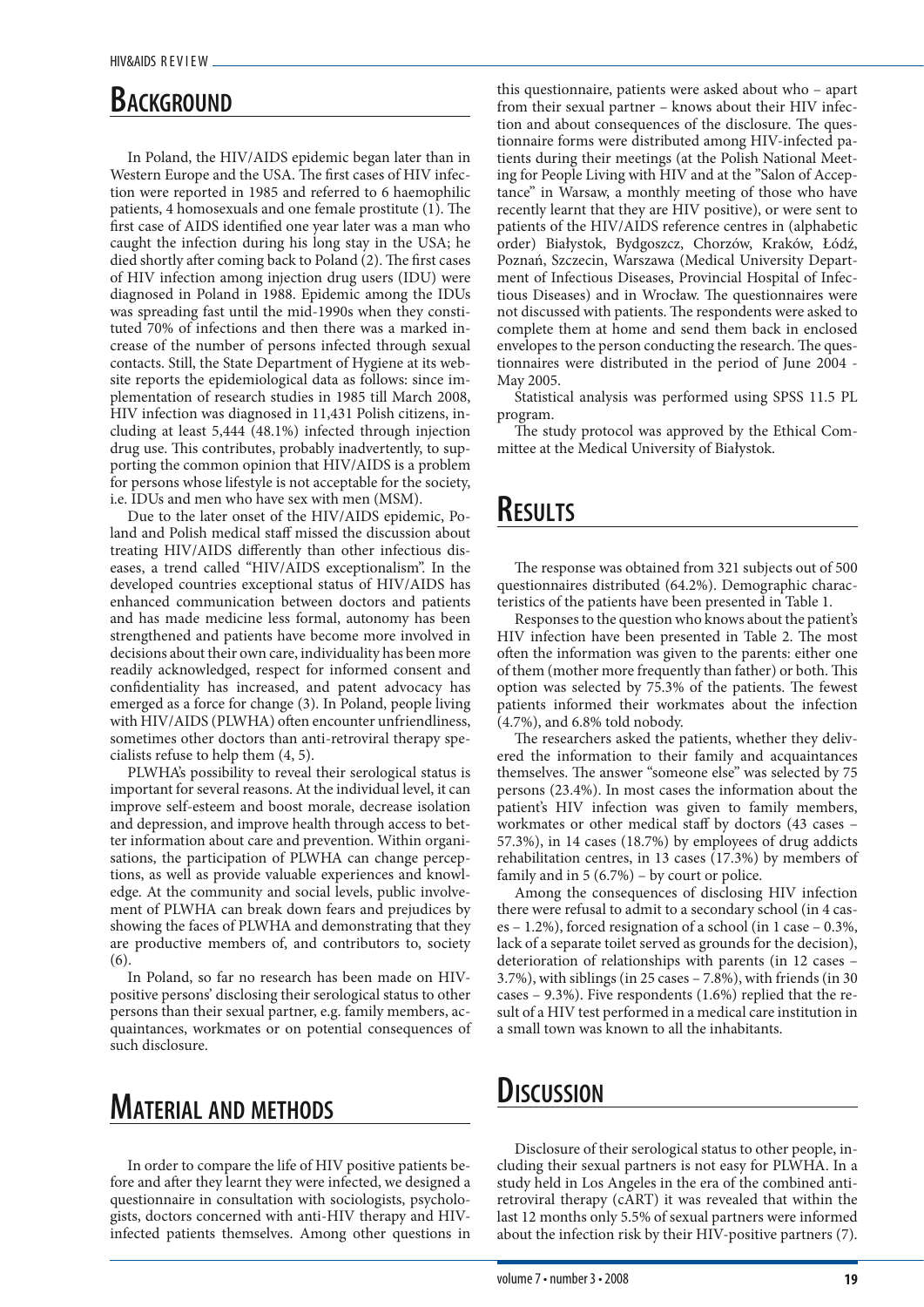Table 1. Demographic characteristics of patients ( $n = 321$ )

| Gender                                       | women: 117 (36.4%)                                           |  |  |
|----------------------------------------------|--------------------------------------------------------------|--|--|
|                                              | men: 201 (62.6%)                                             |  |  |
|                                              | no data: 2 (0.9%)                                            |  |  |
| Age at the time of questionnaire completion: | mean $35.29 \pm 8.0$ years (min – 21 years, max – 65 years)  |  |  |
| Age at the time of HIV diagnosis:            | mean $27.8 \pm 7.9$ years (min $-15$ years, max $-64$ years) |  |  |
| Possible way of infection*:                  |                                                              |  |  |
| injecting narcotic drugs:                    | 190 (68.9%)                                                  |  |  |
| women:                                       | 80 (68.4% out of 117 examined women)                         |  |  |
| men:                                         | 110 (54.7% out of 201 examined men)                          |  |  |
| heterosexual contacts:                       | 88 (37.8%)                                                   |  |  |
| - women:                                     | 47 (40.2% out of 117 examined women)                         |  |  |
| $-$ men:                                     | 41 (20.4% out of 201 examined men)                           |  |  |
| homosexual contacts:                         | 61 (23.5%), (29.9% out of 201 examined men)                  |  |  |
| blood transfusion:                           | $2(0.6\%)$                                                   |  |  |
| others:                                      | $5(1.6\%)$ **                                                |  |  |
| unknown:                                     | $3(0.9\%)$                                                   |  |  |
|                                              |                                                              |  |  |

\* sometimes patients admitted more than one way of contracting infection, with injection drugs and heterosexual contacts being most common.

\*\* tattoos made using unsterile equipment (2 men), social contacts with HIV-infected flatmates (2 men), sharing a shaver with an infected person (1 woman).

#### Table 2. Whom except for their sexual partner, do Polish patients tell about their HIV infection?

| Who, except for the sexual partner,<br>knows about your HIV infection?* | $n(\%)$    |
|-------------------------------------------------------------------------|------------|
| Parents - both or one of them                                           | 177(75.3)  |
| <b>Friends</b>                                                          | 142 (60.4) |
| Siblings                                                                | 129 (54.9) |
| Other doctors than those who treat the HIV infection                    | 64 (27.2)  |
| Support group                                                           | 42 (17.9)  |
| Other HIV-positive people                                               | 42 (17.9)  |
| <b>Workmates</b>                                                        | 11(4.7)    |
| Nobody                                                                  | 16(6.8)    |

\* patients were allowed select more than one answer

At the beginning of the HIV/AIDS epidemic it was believed that the serological status gets disclosed as the infection progresses to AIDS, when the disease can hardly be kept as a secret. Now when in developed countries cART is available, competing consequence theory (8) has been developed. According to this theory, persons with HIV are likely to reveal the fact of infection to significant others and sexual partners once the rewards for disclosing outweigh the associated costs (9). However, none of these theories explains all issues related to revealing one's serological status to one's family and/or friends.

As the HIV/AIDS epidemic lasts, as the society knows more and more about the infection route and the prognoses for HIV-positive patients improves, the attitude to PLWA changes. Serovich et al. (10) found that out of 76 HIV-positive MSMs only 4.2% of the respondents declared that they regretted disclosing their serological status to

their family, friends or sexual partners. No differences were found between the situations when the HIV infection was revealed by the person concerned or by someone else. The authors suggest that this may result from the fact that PLWA reveal their serological status only to those persons, who they expect to react positive or at least neutrally and that positive impact of the disclosure may grow in time and eradicate any initial consequences experienced. Studies on HIV-positive women showed that fear of stigma from family and friends significantly impacts decision about disclosure (11). In a different study on women, Serowich et al. (12) found that women were the most likely to disclose their HIV status within the first seven years after diagnosis, and mothers and sisters were the most likely to be told. Rates of disclosure were not significantly impacted by indicators of disease progression, frequency of contact, physical proximity or relationship satisfaction.

A possibility to be frank with their families and acquaintances is very important for the perfect adherence related to taking anti-retroviral drugs. Being seen with pills risks disclosure of a stigmatized status – being HIV-positive. Ware & al. (13) suggest that rather than take that risk, people choose to compromise their adherence. When health and social interests are experienced as being in conflict, social interests may well take precedence.

Majority of our respondents informed their friends and family about their serological status by themselves. Only 23.4% of them indicated someone else as the person who delivered this information. In most cases these were doctors (43 cases – 57.3%), employees of injection drug users rehabilitation centres in 14 cases (18.7%), members of family in 13 cases  $(17.3%)$  and in 5  $(6.7%)$  – court or police. Analogically to the other researchers' studies, PLWHA were rarely affected by any negative consequences of disclosure of their serological status.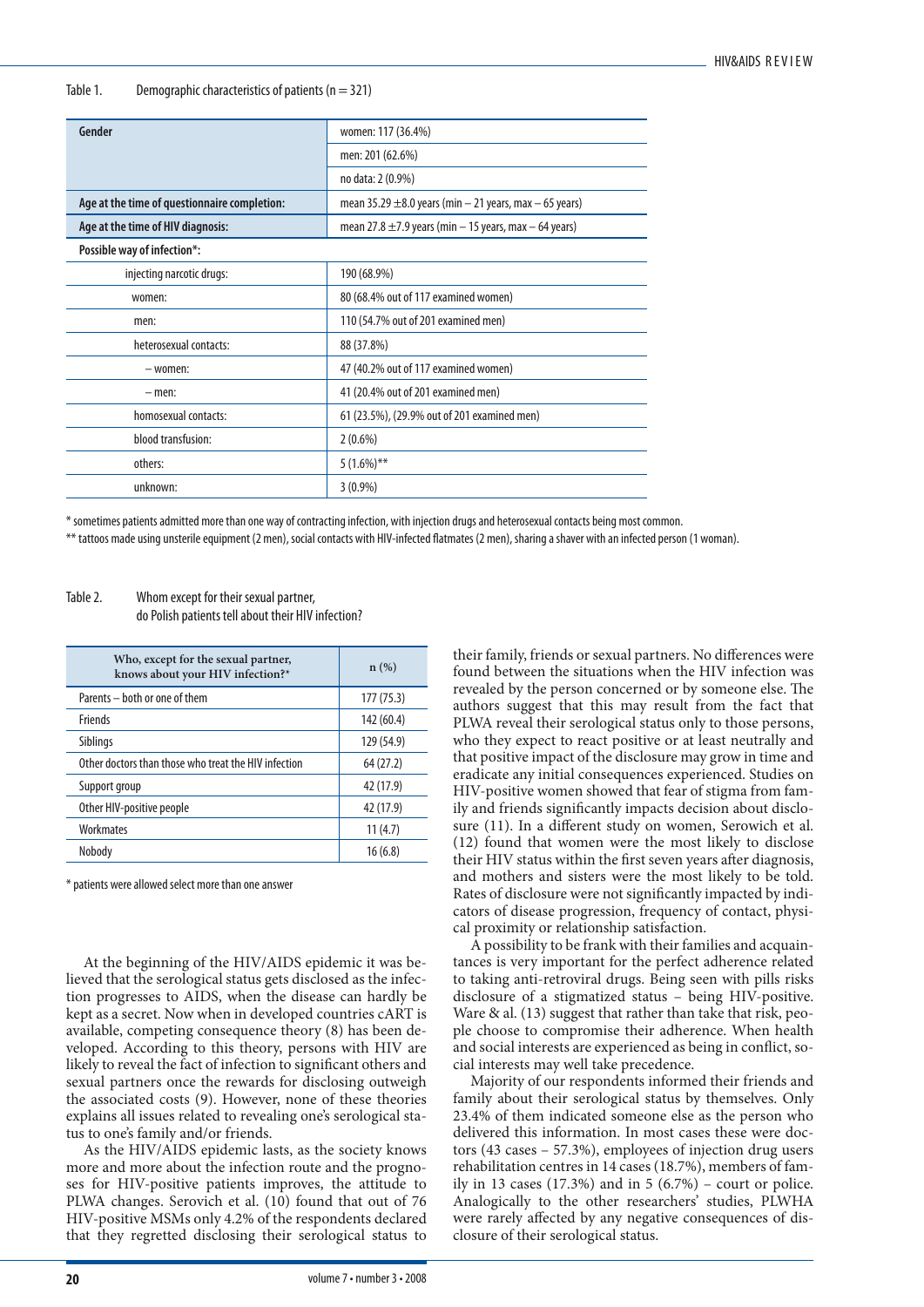Our study was somewhat limited. The respondents were patients who participate in PLWHA meetings and are under regular care of HIV-therapy specialists, therefore persons who have managed to accept their infection. This is why it is impossible to generalise the obtained results on the entire population of PLWHA in Poland.

# **Conclusions**

Against the fears that disclosing their serological status to other people may have negative consequences for PLWHA, only 6.8% of the respondents decided not to reveal the infection to anyone among the family or friends. However, in Poland still information about HIV infection is delivered by the medical care staff not only to the persons concerned but also to their family members, workmates and other persons and the fact has sometimes negative effect on the PLWA's further life.

#### **References**

- 1. Rosinska M. Current trends in HIV/ AIDS epidemiology in Poland, 1999-2004. Euro Surveillance: bulletin européen sur les maladies transmissibles, 2006;11:94-7.
- 2. Szata, W. (1990). Zakażenie HIV i AIDS-1988. [AIDS and HIV infections-1988]. Przegl Epidemiol 1990;44:130-3.
- De Cook KM, Johnson AM. From exceptionalism to normalisation: a reappraisal of attitudes and practice around HIV testing. Brit Med J 1998;316:290-3.
- 4. Jabłonowska E, Małolepsza E. [Acceptance of HIV+ patients by health care workers as experienced by seropositive patients in Lodz Region, Poland]. Wiad Lek 2007;60:497-501.
- 5. Rogowska-Szadkowska D, Ołtarzewska AM, Sawicka-Powierza J, Chlabicz S. Medical care of HIV-infected individuals in Poland: impact of stigmatisation by health care workers. AIDS Patient Care STDs 2008;22:81-3.
- UNAIDS. UNAIDS best practice collection. From principle to practice: greater involvement of people living with or affected by HIV/AIDS (GIPA). New York. UNAIDS.
- 7. Medley A, Garcia-Moreno C, McGill S, Maman S. Rates, barriers and outcomes of HIV serostatus disclosure among women in developing countries: implications for prevention of mother-to-child transmission programmes. Bull WHO 2004;82:299-307.
- 8. Serovich JM. A test of two HIV disclosure theories. AIDS Ed Prev 2001;13:355-64.
- 9. Yang H, Li X, Statnton B, Fang X, Naar-King S. HIV-related knowledge, stigma, and willingness to disclose: a mediation analysis. AIDS care 2006;18:717-24.
- 10. Serovich JM, Mason TL, Bautista D, Toviessi P. Gay men's report of regret of HIV disclosure to family, friends, and sex partners. AIDS Ed Prev 2006;18:132-8.
- 11. Kumar A, Waterman I, Kumari G, Carter AO. Prevalence and correlates of HIV serostatus disclosure: a prospective study among HIV-infected postparturient women in Barbados. AIDS Patient Care STDs 2006;20:724-30.
- 12. Serovich JM, Craft SM, Yoon H-J. Women's HIV disclosure to immediate family. AIDS Patient Care STDs 2007;21:970-80.
- 13. Ware NC, Wyatt A, Tugenberg T. Social relationships, stigma and adherence to antiretroviral therapy for HIV/AIDS. AIDS Care 2006;18:904-10.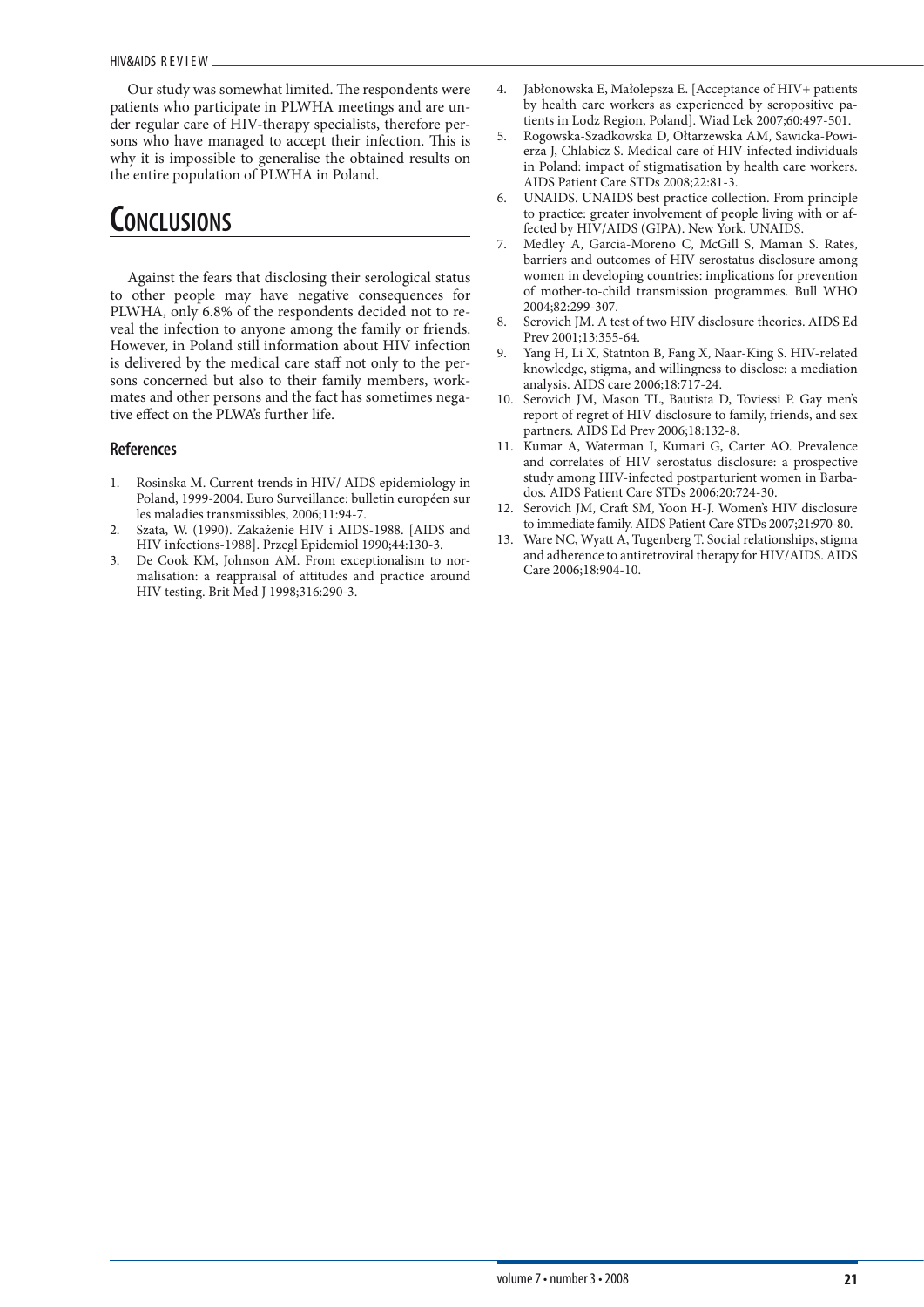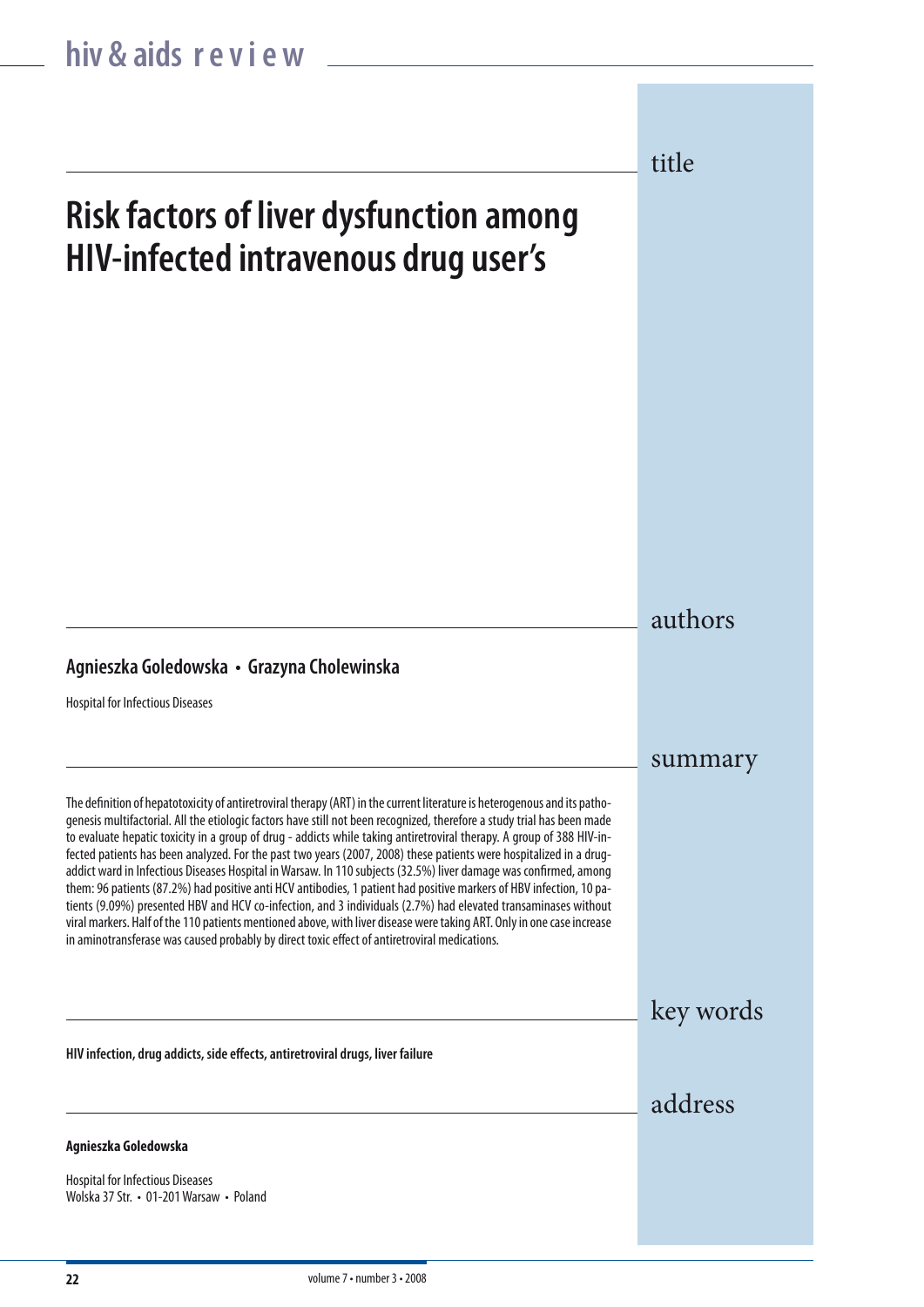# **Introduction**

In drug-addicts using intravenous psychoactive substances, we can observe multifactoral etiology of liver damage. Defining particular factor responsible for decompensation of liver efficiency is very challenging. Nevertheless, patients with HIV infection and co-infection of HCV and/ or HBV, as well as those using heroin, amphetamine, benzodiazepines, cocaine, and illegal substances have much higher risk of hepatic toxicity (1, 2, 10). Cytotoxic liver damage may also be caused by alcohol abuse togheter or alternatingly with stimulant substances. Necrosis of hepatocytes and chronic liver infection leads to fibrosis and finally to cirrhosis of alcoholic liver. Main function in pathogenesis of hepatic toxicity is attributed to medicines used in prophylaxis and treatment of opportunistic infections (isoniazid, rifampcin, fluconazole, ketoconazole, amoxicillin with clavulonic acid, sulfonamides).

Multifactorial character of liver damage in patients hospitalized in 3 Ward in Hospital for Infectious Diseases, inclined us to analyze disorders of liver function.

# **Aim**

The aim of our presentation was to evaluate causes of liver dysfunction among intravenous drug user's.

The second aim was case report, concerning hepatotoxicity in HIV-infected patient with antiretroviral treatment and with alcohol abuse.

# **Methods and Materials**

In a retrospective research, we analyzed a group of 388 patients, hospitalized in a drug abusers ward in a Hospital for Infectious Diseases in Warsaw in past two years (2007, 2008). Strong addiction to psychoactive substances, opiates and heroin, amphetamine and benzodiazepines – was a common trait in these patients. Analyses included earlier detected HBV and HCV infection as well as alcohol and other hepatotoxic substances. Presentation is descriptive in nature and aims at examining the phenomenon of hepatotoxicity in drug addicts while taking antiretroviral therapy. There are no statistics included due to lack of sufficient numbers in trial groups.

# **Results**

Among all the 388 hospitalized patients liver damage was diagnosed in 110 (32.5%). In that group 96 patients (87.2%) presented markers of HCV infection confirmed with anti HCV antibody tests. In 10 patients (9.09%) ascertained co-infection of HBV and HCV. Three patients (2.7%) demonstrated toxic liver damage without markers of HCV/ HBV. Clinical and laboratory findings of cirrhotic liver were present in 11 patients (10%). One case revealed HBsAg and HBeAg positive. Half of the hospitalized 110 patients were taking antiretroviral therapy.

Exacerbation of hepatitis and / or symptoms of decompensated liver function, were causes for admission in 8 patients (14.2%) out of the 56 mentioned above. Alcohol abuse was the reason for liver failure in 5 patients (62.5%). Disseminated neoplastic process – B-cell lymphoma, after 4 courses of chemotherapy was the cause of liver failure in a patient with secondary cortex of adrenal gland failure and HBV / HCV co-infection. One case presented prominent decompensation of cirrhotic liver.

Only in one patient increase in transaminases activity was credibly related to possible together – toxic effect of antiretroviral therapy and of alcohol toxicity.

# **Case Report**

40 years old male, with HIV infection confirmed 4 years earlier, with strong addiction to psychoactive substances, currently staying on substitutional methadone therapy (100 mg/24 h), was admitted to hospital due to increased activity of transaminases.

Patient has been addicted to psychoactive substances since he was 12 years old. At the beginning he used to sniff various glues and illegal substances. At the age of 17 years, he started using heroin, and unknown home-made opiates "kompot". Patient has been 7 times detoxified, but since three years, participates in a substitutional methadone therapy. Patient currently consumes few bottles of beer every day.

On the basis of positive anti-HCV and PCR HCV RNA methods, chronic hepatitis C was diagnosed. Patient never received Interferon with Ribavirin. Laboratory tests additionally confirmed past infection with HBV (HBs antigen negative, anti-HBc total antibody positive).

Patient has been receiving antiretroviral therapy for 68 weeks months: retrovir plus 3TC (Combivir) 2× 150/300 mg, nevirapine (Viramune) 2× 200mg. Before introduction of antiretroviral therapy, the level of HIV-1 viremia was 72 300 copies/ml, CD4 count was 295 and CD8 – 1301 cells/ $\mu$ l. After 40 weeks of therapy PCR HIV-1 viremia was undetectable, CD4 was 472 and CD8 was 1270 cells/µl. During 64 weeks of antiretroviral therapy the level of transaminases did not exceed its double norm values. Only in the 65<sup>th</sup> week, significant increase in liver enzymes erupted.

At the admission to the hospital, patient complained of pain in the right upper quadrant of the abdomen and gastric discomfort. On the physical examination, abdomen was soft with slightly painful upper right sub costal area, liver without signs of enlargement. In ultrasonographic examination of abdominal cavity we observed slightly enlarged liver, with irregular echogenicity, but without any focal changes. Laboratory tests revealed Alat – 481 U/L, Aspat – 725 U/L, and GGTP – 492 U/L. Levels of bilirubin and alkaline phophatase were normal.

On the second day of hospitalization antiretroviral therapy was discontinued, due to suspecting hepatotoxic effect of nevirapine. New treatment program was introduced: emtricitabine/tenofowir (Truvade) 1× 200/245 mg, saquinavir (Invirase)  $2 \times 1000$  mg, ritonavir (Norvir)  $2 \times 100$ mg. Within 4 days after nevirapine discontinuation we observed decline in the level of aminotransferases, especially of Aspat (Alat – 402 U/L, Aspat – 157 U/L). The level of GGTP remained high (717 U/L), probably due to toxic effect of alcohol.

Within next few months gradual decrease in the activity of transaminases and GGTP was observed. Five months after discharge from the hospital the results were as follows: Aspat – 117 U/L, Alat – 133 U/L and GGTP – 104 U/L.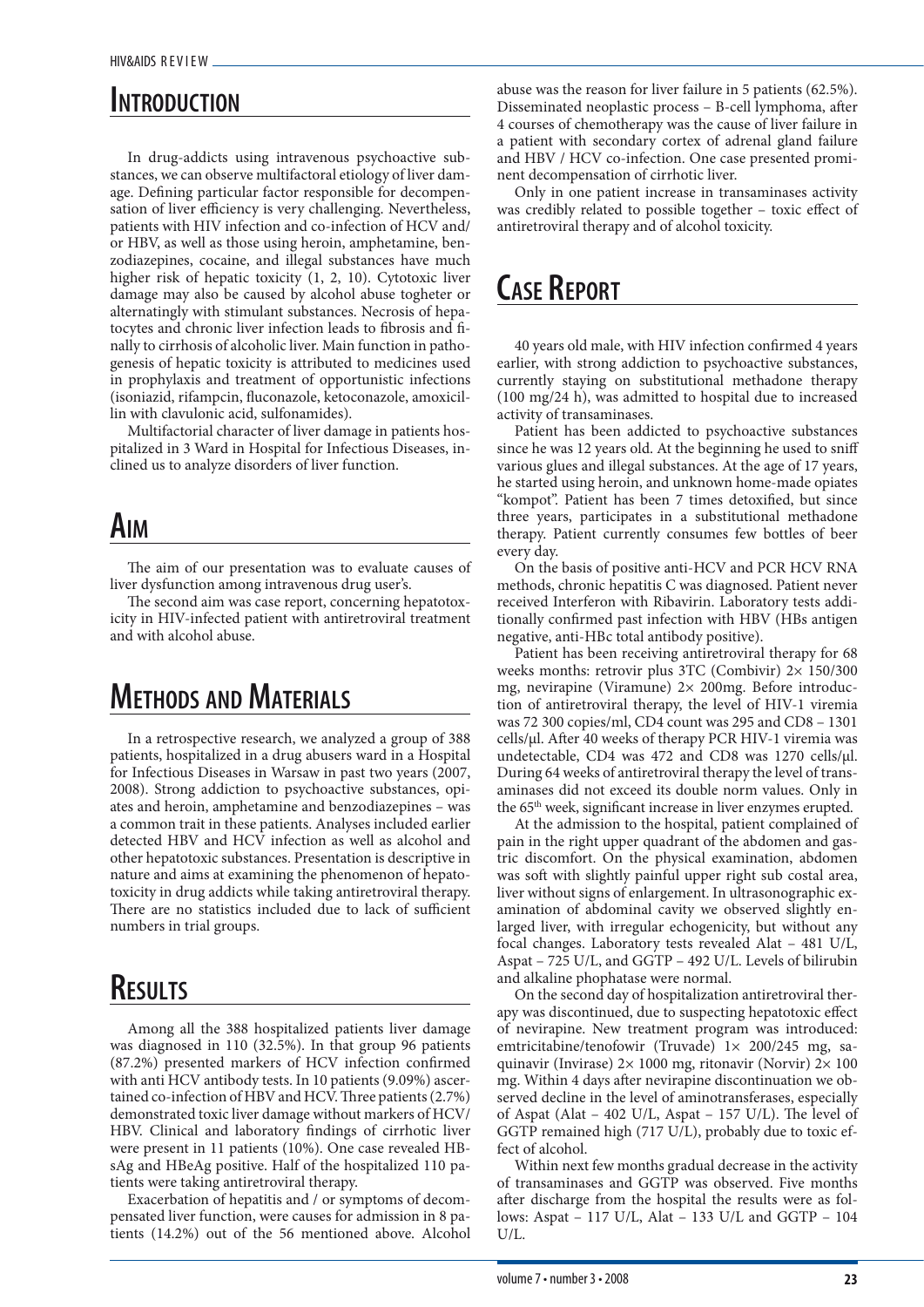# **Conclusions**

From the group of 56 intravenous drug abusers with chronic liver pathology while on ART, only 8 (14.2%) showed clinical and laboratory sigs of liver damage. Alcohol abuse was the cause of changes in liver function in 5 patients (62.5%). Only in one patient increase in aminotransferases activity was a result of using antiretroviral therapy – particularly nevirapine. Important factor of Aspat and GGTP elevation was alcohol in this case.

According to current literature, from the group of nonnucleoside analogue reverse transcriptase inhibitors, nevirapine is most often mentioned drug causing hepatic toxicity (4). Studies reveal that 5% of patients taking nevirapine have improper activity of transaminases (5). Immunocompromised patients have higher risk for hepatic toxicity due to hypersensitivity reactions. In Pharmaceutical Product Characteristics nevirapine is not proposed to male patients with the level of  $CD4 > 400$  cells/ $\mu$ l and in female with level of  $CD4 > 250$  cells/µl. However study performed by Manfredi and Calze undermines the role of immunocompetence as a risk factor for hepatotoxicity (6). Low body mass index (BMI) and presence of HLA-DRB1\*0101 are additional risk factor for nevirapine toxicity (3, 8, 9).

The clinical course of presented case report proofs, that discontinuation of potentially hepatotoxic nevirapine influence to rapid improvement in laboratory tests results. Alcohol abuse is the main causative agent (62.5%) of liver dysfunction in drug abusers infected with HIV/AIDS. Unfortunately, even stabilized drug abusers while on sustitutional methadone therapy overuse alcohol, which can be due to low efficacy of such programs.

Careful monitoring should be required in drug abusers with HIV infection who are receiving antiretroviral therapy and thoughtful consideration should be given to all potential causes of liver enzyme elevation.

#### **References**

- 1. Núñez M, Lana R, Mendoza J, Martin-Carbonero L, Soriano V. Risk factors for severe hepatic injury following the introduction of HAART. J Acquir Immune Def Syndr 2001; 27:426-431.
- 2. Sulkowski M, Thomas D, Chaisson R, Moore R. Hepatotoxicity associated with antiretroviral therapy in adults infected with HIV and the role of hepatitis C or B virus infection. JAMA 2000;283:74-80.
- 3. De Maat M, Mathot R, Veldkamp A, Huitma A, Mulder J, Meenhorst P, *et al*. Hepatotoxicity following nevirapine containing regiments in HIV-1 infected individuals. Pharmacol Res 2002;46:295-300.
- 4. Soriano V, Puoti M, Garcia-Gascó P, Rockstroh J, Benhamou Y, Barreiro P, McGovern B. Antiretroviral Drugs and Liver Injury. AIDS 2008;22(1):1-13.
- 5. Stern J, Robinson P, Love J, Lanes S, Imperiale M, Mayers D. A comprehensive hepatic safety analysis of nevirapine in different populations of HIV-infected patients. J Acquir Immune Defic Syndr 2003;34(suppl 1):21-33.
- 6. Manfredi R, Calza L. Nevirapine versus efavirenz in 742 patients: no link of liver toxicity with female sex, and baseline CD4 cell count greater than 250 cells/microliter. AIDS 2006;20:2233-2236.
- 7. Sanne I, Mommeja-Marin H, Hinle J, Bartlett J, Lederman M, Maartens G, *et al*. Severe hepatoxicity associated with nevirapine use in HIV-infected subjects. J Infect Dis 2005;191: 825-829.
- 8. Martin A, Nolan D, James I, Cameron P, Keller J, Moore C, *et al*. Predisposition to nevirapine hypersensitivity associated with HLA – DRB1\*0101 and abrogated by low CD4 T – cell counts. AIDS 2005;19:97-99.
- Johnson S, Chan J, Bennett C. Hepatotoxicity after prophylaxis with a nevirapine – containing antiretroviral regimen. Ann Intern Med 2002;137:146-147.
- 10. Servoss J, Kitch D, Andersen J, Reisler R, Chung R, Robbins G. Predictors of antiretroviral – related hepatotoxicity in the adult AIDS Clinical Trial Group (1989-1999). J Acquir Immun Defic Syndr 2006;43:320-323.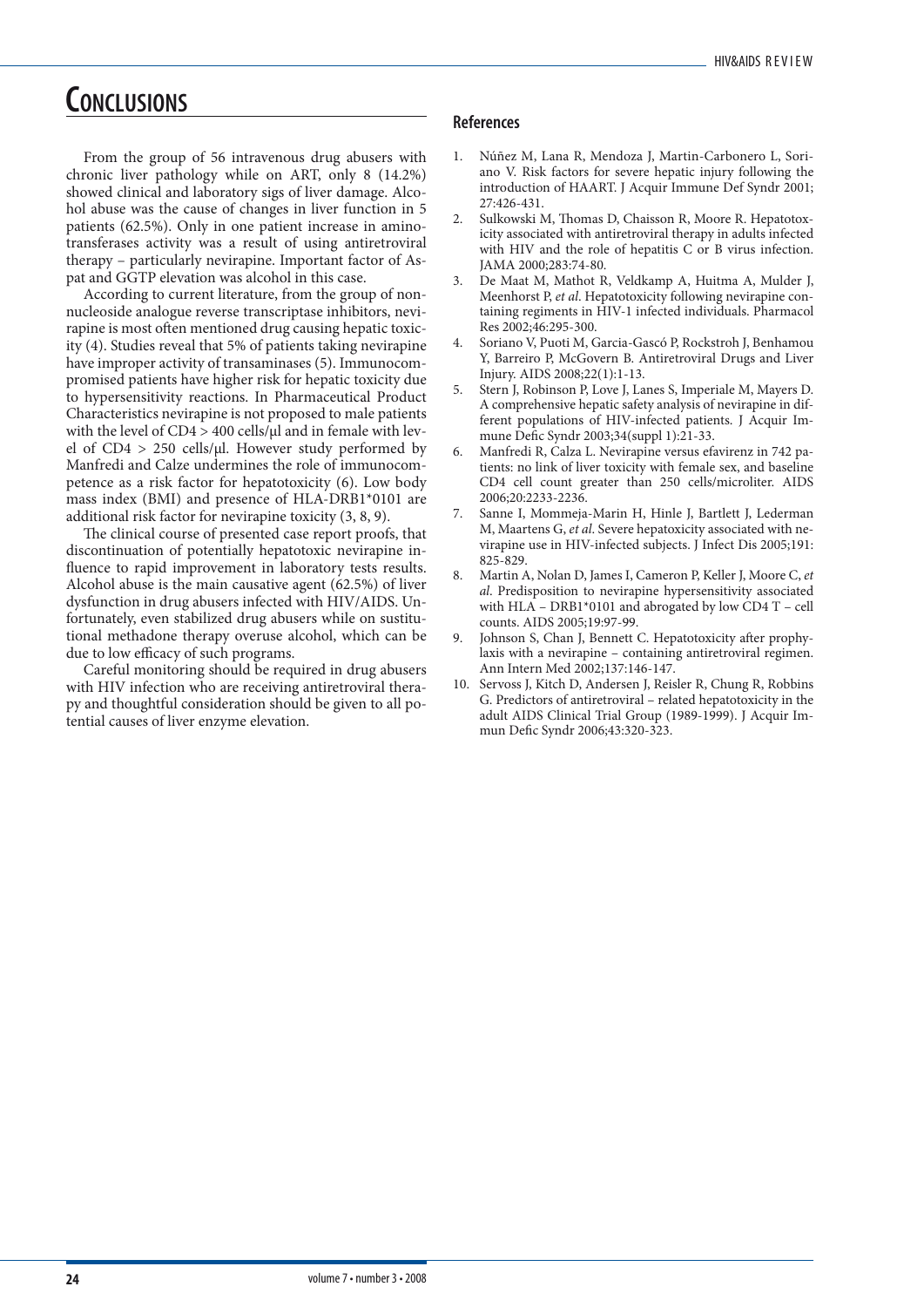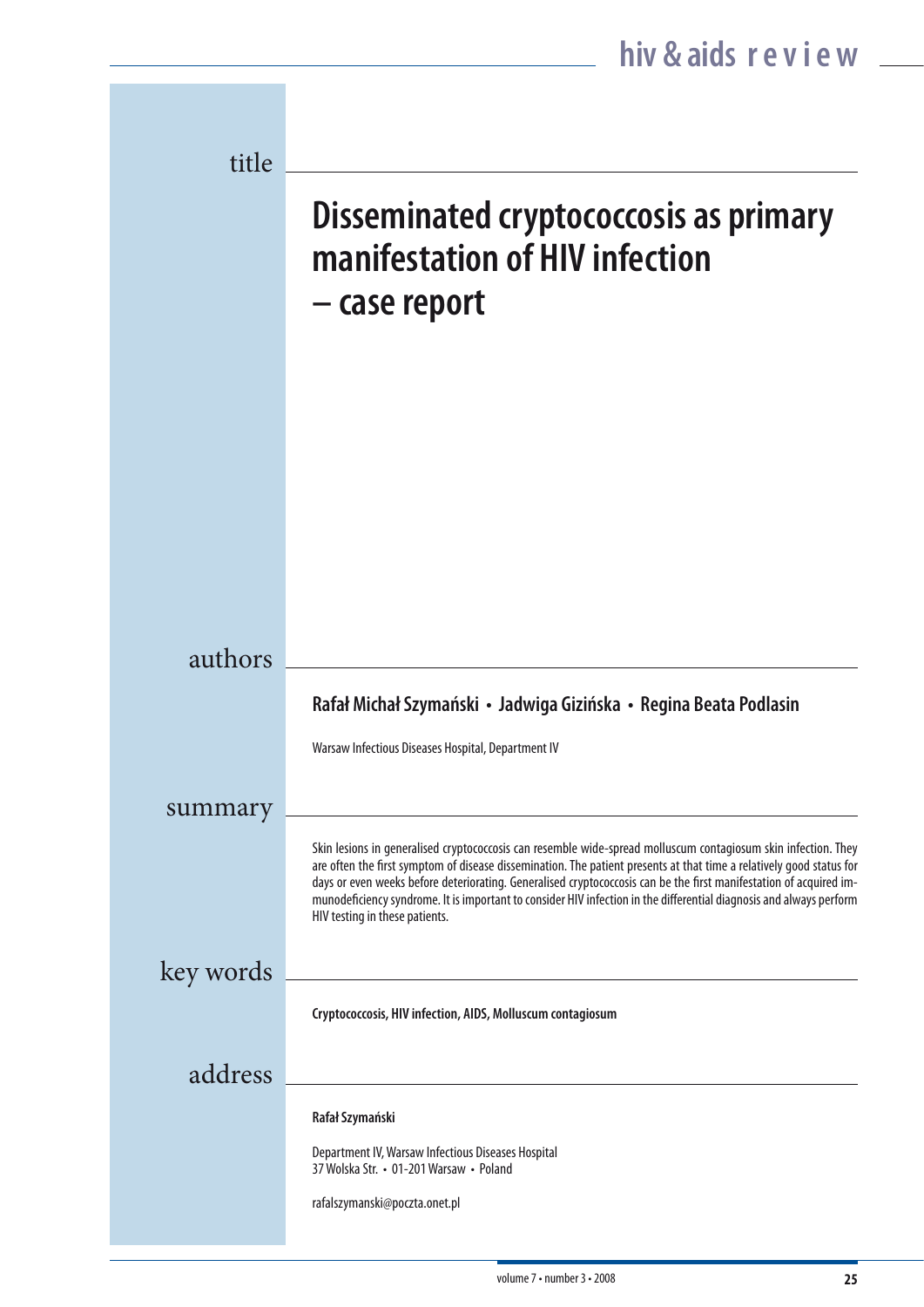### **BACKGROUND**

Cryptococcosis is caused by yeast *Cryptococcus neoformans*, which is found in soil contaminated by droppings of different animals, in particular pigeons. In humans it can present in various clinical manifestations and different severity. It usually results from inhalation of yeast spores. According to the host's immune alteration, the infection remains totally isolated in the respiratory system, mainly the lungs or spreads hematogenously invovling the internal organs, bones, skin and central nervous system. From then on it occurs as generalised cryptococcosis.

Due to weakened immune system in HIV infected patients disseminated cryptococcosis presents commonly, while in an immunocompetent humans it is rather rare (1). Disseminated disease may affect any organ, but meningoencephalitis and meningitis followed by pneumonia happen most frequently  $(2)$ .

# **Case Report**

A 37 year old Caucasian heterosexual male was diverted from Dermatology Department to Infectious Diseases Unit due to suspected HIV infection, fever and massive, hard, nodo-papular skin lesions of the whole body which were presumed by dermatologists to be spread molluscum contagiosum lesions (Figures 1, 2).

The HIV infection was presumed upon positive results of the ELISA test performed at the Dermatology Department just before the patient's arrival at Infectious Diseases Unit.

On physical examination at the admission: patient was febrile and fatigued, with oral candidiasis, nodo-papular skin lesions of the whole body, most concentrated on the skin of face, thorax, abdomen and distant part of the extremities, in some places covered by crusts, peripheral lymphadenopathy (the size of lymph nodes up to 2,5 cm, hard, not tender to palpation), hepatosplenomegaly and a mild neck stiffness (without other meningeal signs). The remainder of the physical exam was unremarkable.



Figure 2. Nodo-papular, "molluscum-like" skin lesions on the hands



Figure 1. Nodo-papular, "molluscum-like" skin lesions on the face

Lab tests revealed: normal white blood cell count, normal platelets count, moderate anaemia, highly elevated GGTP and ALP with normal AST, ALT and bilirubin levels; normal renal function and electrolyte levels; elevated LDH and lowered serum albumin levels; mildly prolonged prothrombin time. Blood cultures were drawn.

No alterations on fundoscopic exam were detected. A lumbar puncture was performed, which revealed elevated cerebrospinal fluid (CSF) opening pressure. On examination: CSF clear and transparent, with 2 lymphocytes/ mm<sup>3</sup>, protein of 0,70 g/l and glucose of 1,66 mmol/l.

In the further investigation the HIV infection was confirmed with Westren-Blot test, the CD4 count was 463 cells/mm3 , CD4/CD8 ratio – 0,12, and serum HIV RNA – 300 000 copies/ml.

*Cryptococcus* antigen in CSF and patient's blood was detected. Blood cultures revealed no bacteria growth but *Cryptococcus neoformans*. Histopathological exam of skin lesion suggested a microbial (fungal) infection.

On a chest X-ray a bilateral, interstitial shadowing (pneumonia) was confirmed.

Ultrasound exam of the abdomen reveled a hepato- and splenomegaly; no focal hepatic lesions were found. At the upper external part of the spleen a hypoechogenic space was discovered with a few enlarged lymph nodes of the epigastrum (up to size of 1,7 cm). Gastroduodenscopy revealed no remarkable alterations. For the first 48 hours a treatment with fluconazole was initiated, followed by am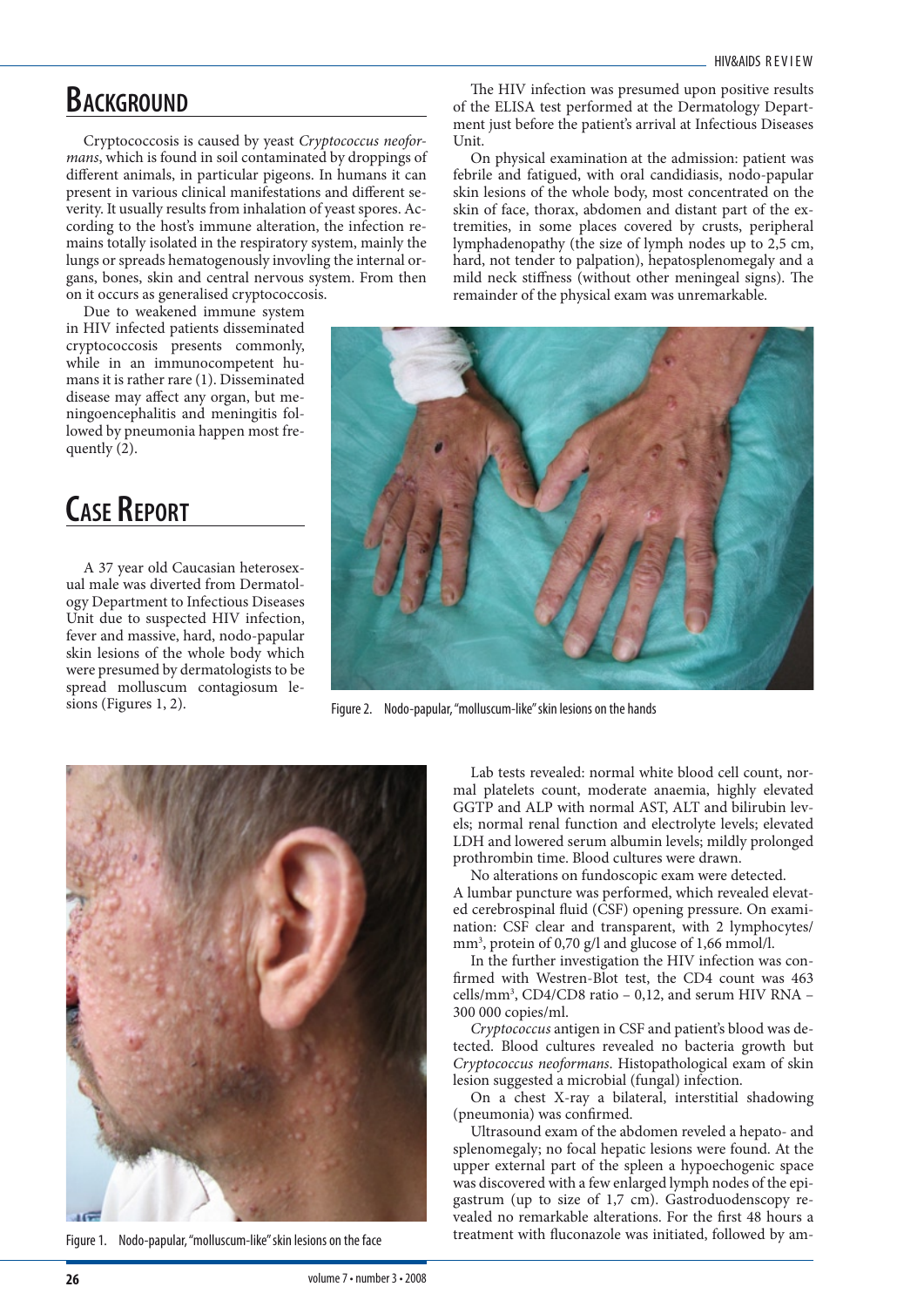photericin B. Primary prophylaxis of pneumocystis pneumonia (PCP) and toxoplasmosis were initiated (cotrimoxazole – TMX/SMX). The patient's condition began to improve: no fever, no headache and the slow regression of the skin lesions were observed. After 2 weeks of treatment a rough worsening of the condition occured, with fever over 39°C, dyspnoe and hypoxia. PCP was suspected and the treatment with intravenous TMP/SMX and steroids was introduced. Despite this treatment the patient deteriorated further and was transfered to Intensive Care Unit, where a use of mechanical ventilation was necessary. The treatment with TMP/SMX and antifungal therapy was continued and a wide-spectrum antimicrobial therapy was introduced. In the meanwhile the PCP was confirmed by the presence of *Pneumocystis jiroveci* DNA in sputum and the blood cultures showed metycyllin resistant *Staphylococcus aureus* (MRSA). According to the susceptibility of the MRSA vancomycin was introduced. Despite treatment the patient's condition deteriorated. The syndromes of multi-organ failure occured. On the 24th day of treatment the patient died after unsuccessful resuscitation.

An autopsy was performed which revealed as the primary cause of death the pulmonary artery embolism. Furthermore the multi-organ cryptococcosis was confirmed (skin, liver, spleen, lungs, CNS, pancreas, kidneys, suprarenal glands, lymph nodes). Figures 3-5 show different organ manifestation of cryptococcosis in a post mortem examination.

## **Discussion**

*Cryptococcus neoformans* is an encapsulated yeast, its capsule is antiphagocytic and plays a significant role of an anti-defence mechanism. Cryptococcosis can develop in individuals with HIV compromised immune system as well as in those immune-suppressed after organ transplantation or anti-cancer chemotherapy or corticosteroid therapy (3). Its prevalence among AIDS patients in Poland is about 3-4% (4). It is a life-threatening infection.

The range and the spectrum of disease differs in HIVpositive patients and in those immunosupressed from other causes (5). Dissemination of this particular infection is very common. It can go unnoticed until it is whole body spread, although sometimes pneumonia-like symptoms may develop. Disseminating manifests with other symptoms, i.e. meningitis, skin lesions; it affects internal organs such as liver, spleen and bone marrow. Skin disorders in AIDS patients may be the initial manifestation of HIV-infection or indicate progression of the disease process (6). In case of cryptococcosis, cutaneous manifestations are rare and usually appear in patiens with advanced immunosuppression. They most commonly appear as papules or nodules that resemble *molluscum contagiosum* (7, 8). The differential diagnosis of papular lesions includes molluscum and fungal infection, such as cryptococcosis, histoplasmosis, coccidioidomycosis and warts, epitheliomas or



Figure 3. Meningeal cryptococcosis

Figure 4. Splenomegaly with cryptococcal foci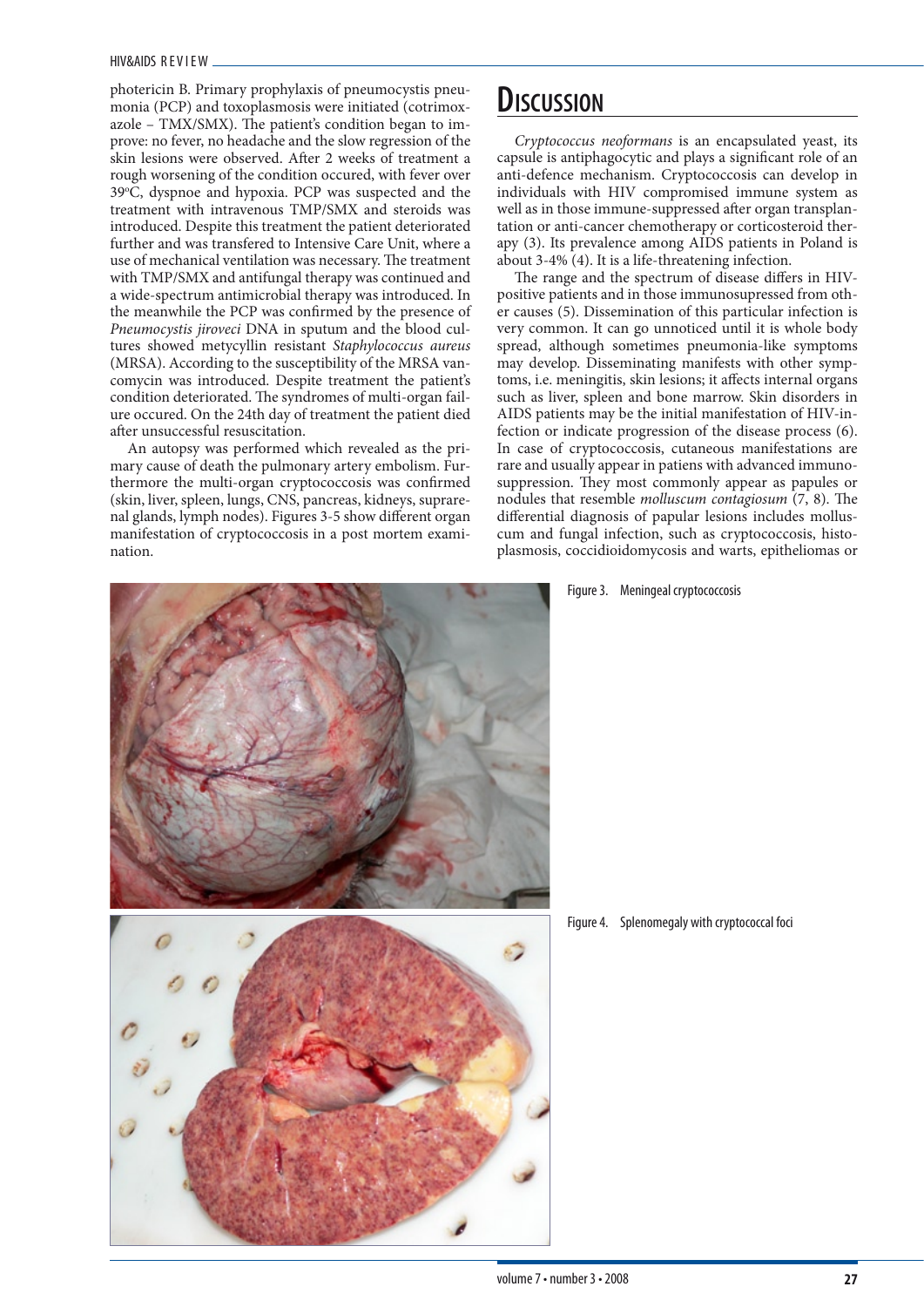Figure 5.

Hepatosplenomegaly with cryptococcal foci



Kaposi's sarcoma (9). It is important to biopsy skin papular lesions in HIV-infected patients in order to confirm the diagnosis of cryptococcosis and then search for systemical involvement. In the case described above the CNS involvement followed the presence of skin lesions first.

Generalised cryptococcosis results in high mortality 15- 20%, despite of introduction of the right treatment. The treatment of choice in case of HIV-infected individuals is amphotericin B or liposomal amphotericin B with flucytosine for two weeks and then consolidation therapy with fluconazole for ten weeks or until CSF culture is sterile, with fluconazol suppression therapy afterwards (10). Data show that chance of achieving a cure after the "induction" treatment course are low in HIV-infected patients with cryptococcal meningitis (30% or less). It differs a lot in comparison to other immunosuppressed patients. This is why long-term maintenance therapy is mandatory. The superiority of combination therapy (amphotericin B with flucytosine) to amphotericin monotherapy in immunocompromised patients has been proven  $(11, 12)$ . In the case described above amphotericin B monotherapy was administered because flucytosine was temporarily unavailable.

On the basis of observations made in presented case, confirmed by others (13), cutaneous lesions of disseminated cryptococcosis can be the first clinical evidence of acquired immunodeficiency syndrome even with relatively high CD4 count.

#### **Acknowledgement**

To Dr Z. Kamiński, PhD, from the Department of Pathology at Hospital for Infectious Diseases in Warsaw for the results of autopsy.

#### **References**

1. Goenka MK, Mehta S, Yachha SK, Nagi B, Chakraborty A, Malik AK. Hepatic involvement culminating in cirrhosis in a child with disseminated cryptococcosis. J Clin Gastroenetrol 1995;20:57-60.

- 2. Chuck SL, Sande MA. Infections with Cryptococcus neoformans in the aquired immunodeficiency syndrome. N Engl J Med 1989;321:794-799.
- Hajjeh RA, Conn LA, Stephens DS, et al. Cryptococcosis: Population-based multistate active surveillence and risk factors in human immunodeficiency virus-infected persons. Cryptococcal Active Surveillence Group. J Infec Dis. 1999,179:449-454.
- 4. Podlasin RB, Cholewinska G, Horban A et al. Opportunistic infections and other AIDS defining illnesses in Poland in 2002. HIV&AIDS Review 2003;2(3/4):109-114.
- 5. Miller RF, Lucas SB, De Cock KM, Hay RJ. Disseminated cryptococcal infection despite treatment for cryptococcal meningitis. Genitourin Med 1995;71:187-192.
- Fisher B, Warner L. Cutaneous manifestations of the aquired immunodeficiency syndrome. Update 1987. Int J Dermatol 1987;26:615-630.
- 7. Picon L, Vaillant T, Lorette G. Cutaneous cryptococcosis resembling molluscum contagiosum : a first manifestation of AIDS. Acta Derm Venerol (Stockh) 1989;69:365-36.
- 8. Durden FM, Elewski B. Cutaneous involvement with Cryptococcus neoformans in AIDS. J Am Acad Dermatol 1994;30;844-848.
- 9. Colmenero MA, Rodriguez-Pichardo A, Rodriguez-Pinero F, Rios JJ, Camacho F. Disseminated cryptococcosis presenting as molluscum-like lesions as the first manifestation of AIDS. Int J Dermatol 1996;35:646.
- 10. The Sanford Guide To HIV/AIDS Therapy 2009, 17<sup>th</sup> Edition.
- 11. Bennett JE, Dismukes WE, Duma RJ, et.al. A comparison of amphotericin B alone and combined with flucytosine in the treatment of cryptococcal meningitis. N Engl J Med 1979;301:126-31.
- 12. Dromer F, Bernede-Bauduin C, Guillemot D, Lortholary O and French Cryptococcosis Study Group. Major Role for Amphotericin B-Flucytosine Combination in Severe Cryptococcosis, 2008, online publication, http://www.ncbi.nlm. nih.gov/pubmed/18682846.
- 13. Calista D, Stagno A, Landi C. Cutaneous lesions of disseminated cryptococcosis as the initial presentation of advanced HIV infection. J Eur Ac Derm Vener. 2006;8:140-144.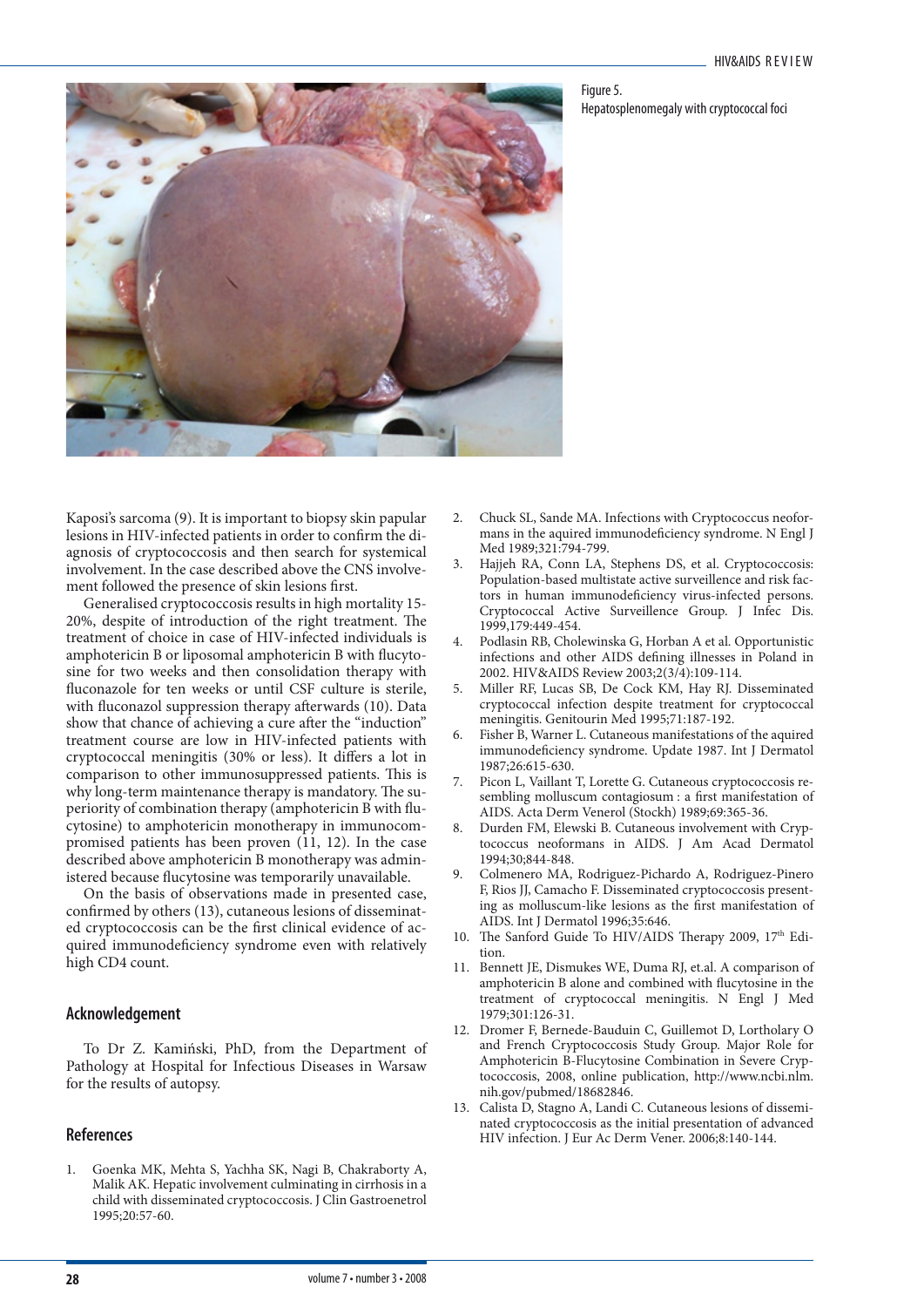**Instructions** for Authors HIV&AIDS Review

> *HIV & AIDS Review* is the official journal of the Polish AIDS Research Society (PTN AIDS). It is published quarterly. *HIV&AIDS Review* publishes several types of paper: original papers, preliminary comunications, epidemiology – population studies, psychological and sociomedical aspects of HIV/AIDS, educational aspects, patient-physician relationship, conference or workshop summaries, product investigations – scinetific evaluations on medical and pharmaceutical products, case reports, letters to the Editor, reviews and special reports. A limited number of articles either by invitation or following your suggestions will be of a more "tutorial" format written by experts for scientists seeking introduction into or clarification on some important issues in our research areas.

> **Review process.** Received manuscripts are first examined by the *HIV&AIDS Review* editors. Manuscripts with insufficient priority for publication are rejected promptly. Incomplete packages or manuscripts not prepared in the advised style will be sent back to authors without scientific review. The registered manuscripts are sent to independent experts for scientific evaluation. We encourage authors to suggest the names of possible reviewers, but we reserve the right of final selection.

> **Copyright transfer.** Upon acceptance, authors transfer copyright to the *HIV &AIDS Review*. Once an article is accepted for publication in *HIV & AIDS Review*, the information therein is embargoed from reporting by the media until the mail date of the issue in which the article appears.

### **Preparation of Manuscript**

Guidelines for submission in *HIV&AIDS Review* are in accordance with: Uniform Requirements for Manuscripts Submitted to Biomedical Journals (N Eng J Med, 1997; 336: 309-15).

Include 1 complete of the manuscript (with full page photocopies of any figures), text should be one and half spaced with 12-point typeface. Margins: 2.5 cm (1 inch) at top, bottom, right, and left. Number on all pages consecutively, starting with the Title Page. Manuscripts should not exceed 15 pages, including references, tables and illustrations.

The Editorial Board reserves the privilege to adjust the format of the article.

The manuscript should include:

**Title page** with the following information:

- full names of all authors
- name of the department and institution in which the work was done
- affiliations of the authors
- manuscript full title
- full name, address, telephone and/or fax number of the author responsible for manuscript preparation

**email address** to speed up contacts with authors

• source(s) of support in the form of grants (quote the number of the grant) equipment, drugs etc.

**Summary page.** Summary in structured form not exceeding 200 words should consist of four paragraphs labeled: Background, Material and Methods, Results, Conclusion. Each summary section should begin in a new line and briefly describe, respectively, the purpose of the study, how the investigation was performed, the most important results and the principal conclusion that authors draw from the results.

**Key words** (3 to 6) or short phrases should be written at the bottom of the page including summary. The use of the items included in Index Medicus (Medical Subject Headings) is advised.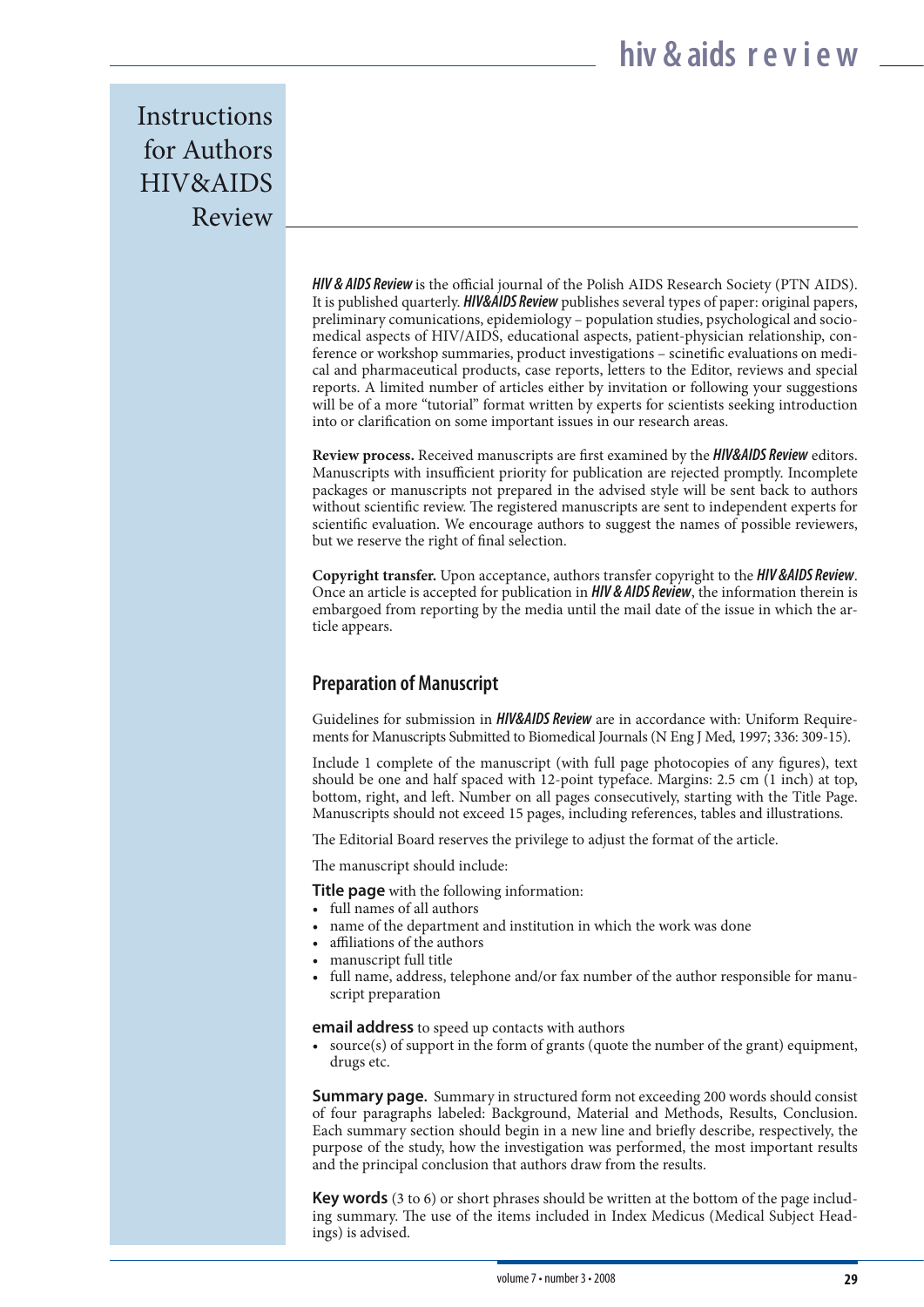**Text.** The text of the article should be divided to seven paragraphs labeled: Background, Material and Methods, Results, Discussion, Conclusions, Acknowledgements, References.

**Background** should contain a scientific rationale and the aim of the study or (in case of a review) purpose of the article.

**Material and methods** should describe clearly the selection of observational or experimental subjects (patients or laboratory animals) including controls, such as age, gender, inclusion and exclusion criteria (the circumstances for rejection from the study should be clearly defined), randomization and masking (blinding) method.

The protocol of data acquisition, procedures, investigated parameters, methods of measurements and apparatus should be described in sufficient detail to allow other scientists to reproduce the results. Name and references to the established methods should be given. References and brief description should be provided for methods that have been published but are not well known, whereas new or substantially modified methods should be described in detail. The reasons for using them should be provided along with the evaluation of their limitations. The drugs and other chemicals should be precisely identified including generic name, dose and route of administration.

The statistical methods should be described in detail to enable verification of the reported results.

Provide information on patients informed consent. Studies on patients and volunteers require informed consent documented in the text of the manuscript. Where there is any unavoidable risk of breach of privacy  $-$  e.g. in a clinical photograph or in case details – the patients written consent to publication must be obtained and copied to the journal. Information on approval of a Local Ethical Committee should also be provided.

**Results** should concisely and reasonably summarize the findings. Restrict tables and figures to the number needed to explain the argument of the paper and assess its support. Do not duplicate data in graphs and tables. Give numbers of observation and report exclusions or losses to observation such as dropouts from a clinical trial. Report treatment complications. The results should be presented in a logical sequence in the text, tables and illustrations. Do not repeat in the text all the data from the tables or graphs. Emphasize only important observations.

**Discussion** should deal only with new and/or important aspects of the study. Do not repeat in detail data or other material from the Background or the Results section. Include in the Discussion the implications of the findings and their limitations, including implications for future research. The discussion should confront the results of other investigations especially those quoted in the text.

**Conclusions** should be linked with the goals of the study. State new hypotheses when warranted. Include recommendations when appropriate. Unqualified statements and conclusions not completely supported by the obtained data should be avoided.

**Acknowledgements.** List all contributors who do not meet the criteria for authorship, such as technical assistants, writing assistants or head of department who provided only general support. Financial and other material support should be disclosed and acknowledged.

**References** must be numbered consecutively as they are cited. References selected for publication should be chosen for their importance, accessibility, and for the "further reading opportunities they provide. References first cited in tables or figure legends must be numbered so that they will be in sequence with references cited in the text. The style of references is that of Index Medicus. List all authors when there are six or fewer; when there are seven or more, list the first three, then "et al.". The following is a sample reference:

#### *Standard journal article*

Lahita R, Kluger J, Drayer DE, Koffler D, Reidenberg MM. Antibodies to nuclear antigens in patients treated with procainamide or acetylprocainamide. N Engl J Med 1979;301:1382-5.

*Article with published erratum*

Koffler D, Reidenberg MM. Antibodies to nuclear antigens in patients treated with procainamide or acetylprocainamide [published erratum appears in N Engl J Med 1979;302:322-5]. N Engl J Med 1979; 301: 1382-5.

#### *Article in electronic form*

Drayer DE, Koffler D. Factors in the emergence of infectious diseases. Emerg Infect Dis [serial online] 1995 Jan-Mar [cited 1996 Jun 5];1(1):[24 screens]. Available from: URL:http://www.cdc.gov/ncidod/EID/eid.htm

#### *Article, no author given*

Cancer in South Africa [editorial]. S Afr Med J 1994;84:15.

*Book, personal author(s)*

Ringsven MK, Bond D. Gerontology and leadership skills for nurses. 2nd ed. Albany (NY): Delmar Publishers; 1996. *Book, editor(s) as author*

Norman IJ, Redfern SJ, editors. Mental health care for elderly people. New York: Churchill Livingstone; 1996.

*Book, Organization as author and publisher:* 

Institute of Medicine (US). Looking at the future of the Medicaid program. Washington: The Institute; 1992.

#### *Chapter in a book*

Phillips SJ, Whisnant JP. Hypertension and stroke. In: Laragh JH, Brenner BM, editors. Hypertension: pathophysiology, diagnosis, and management. 2nd ed. New York: Raven Press; 1995. p. 465-78.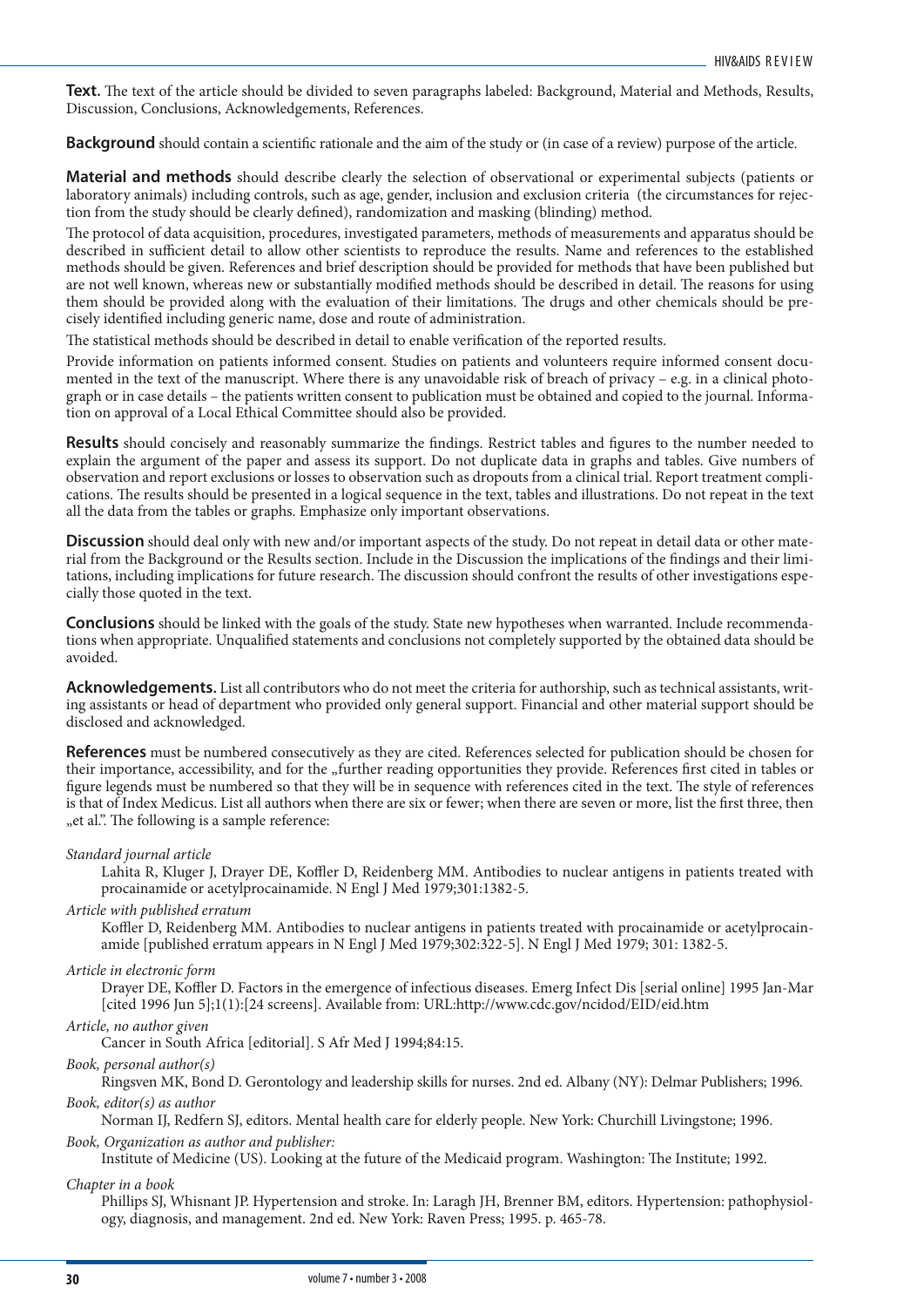#### *Conference proceedings*

Kimura J, Shibasaki H, editors. Recent advances in clinical neurophysiology. Proceedings of the 10th International Congress of EMG and Clinical Neurophysiology; 1995 Oct 15-19; Kyoto, Japan. Amsterdam: Elsevier; 1996.

*Conference paper*

Bengtsson S, Solheim BG. Enforcement of data protection, privacy and security in medical informatics. In: Lun KC, Degoulet P, Piemme TE, Rienhoff O, editors. MEDINFO 92. Proceedings of the 7th World Congress on Medical Informatics; 1992 Sep 6-10; Geneva, Switzerland.

Avoid using abstracts or review papers as references. Unpublished observations and personal communications can not be used as references. If essential, such material may be incorporated in the appropriate place in the text.

**Tables.** Type or print out each table on a separate sheet of paper. Do not submit tables as photographs. Number tables consecutively in the order of their first citation in the text, and supply a brief title for each. Give each column a short or abbreviated heading. Place explanatory matter in footnotes, not in the heading. Explain in footnotes all nonstandard abbreviations that are used in each table. For footnotes use the following symbols, in this sequence: \*, ý, §, ||, Â, \*\*, ýý, etc. Identify statistical measures of variations such as standard deviation and standard error of the mean. Do not use internal horizontal and vertical rules. Be sure that each table is cited in the text.

If you use data from another published or unpublished source, obtain permission and acknowledge them fully.

**Figures** should be professionally drawn and photographed; freehand or typewritten lettering is unacceptable. Instead of original drawings, x-ray films and other material, send sharp, glossy, black-and-white photographic prints, usually 127×173 mm (5×7 in) but no larger than 203×254 mm (8×10 in). Letters, numbers, and symbols should be clear and even throughout and of sufficient size that when reduced for publication each item will still be legible. Titles and detailed explanations belong in the legends for illustrations, not on the illustrations themselves.

Each figure should have a label pasted on its back indicating the number of the figure, author's name and top of the figure. Do not write on the back of figures, scratch or mar them by using paper clips. Do not bend figures or mount them on cardboard. **Figures** should be numbered consecutively according to the order in which they have been first cited in the text. If a figure has been published, acknowledge the original source and submit written permission from the copyright holder to reproduce the material. Permission is required irrespective of authorship or publisher, except for documents in the public domain.

**Photographs** should be color or black & white glossy prints with numbers and descriptions on the back, following the pattern: title, authors, number of the photograph, its description.

Photomicrographs should have internal scale markers. Symbols, arrows, or letters used in photomicrographs should contrast with the background. If photographs of people are used, either the subjects must not be identifiable or their pictures must be accompanied by written permission to use the photograph.

**Text on a diskette.** The text may be processed with the use of any standard text editor. Standard fonts are advised, 12-point typeface. Tables, figures, drawings and photographs may be processed using any mode and software (\*.txt, \*.doc, \*.xls, \*.cdr, \*.bmp, \*.eps, \*.tif preferably). Use 3.5 diskettes, CD-R or ZIP disks.

When submitting disks, authors should (1) be certain to include a print-out of the version of the article that is on the disk; (2) put only the latest version of the manuscript on the disk; (3) name the file(s) clearly; (4) label the disk with the format of the file and the file name; (5) provide information on the hardware and software used. Indicate the format: IBM PC or Apple and the name (+version) of software use.

#### **Sending the manuscript to the journal**

The authors are requested to send 1 (one) copy of the manuscript along with a corresponding number of tables, pictures and photo duplicates and a computer diskette (see below conditions). Manuscripts must be accompanied by a covering letter signed by corresponding authors. The manuscript must be accompanied by copies of any permissions to reproduce published material, to use illustrations or report information about identifiable people or to name people for their contributions.

Authors, who have an access to internet can send their work-files using standard e-mail software. The e-mail software must have an option to send data files attached to the e-mail message. In such a case all parts of the work should be send as a separate files: text file, picture file(s), table file(s), photo file(s) etc. To speed up the data transfer please compress the files if possible, using \*.arj or \*.zip formats before transmission.

> Complete packages of manuscripts are to be sent to the address:

**dr hab. Alicja Wiercinska-Drapalo** Department of Hepatology and Acquired Immunodeficiences Warsaw Medical University Wolska 37 Str., 01-201 Warsaw, Poland